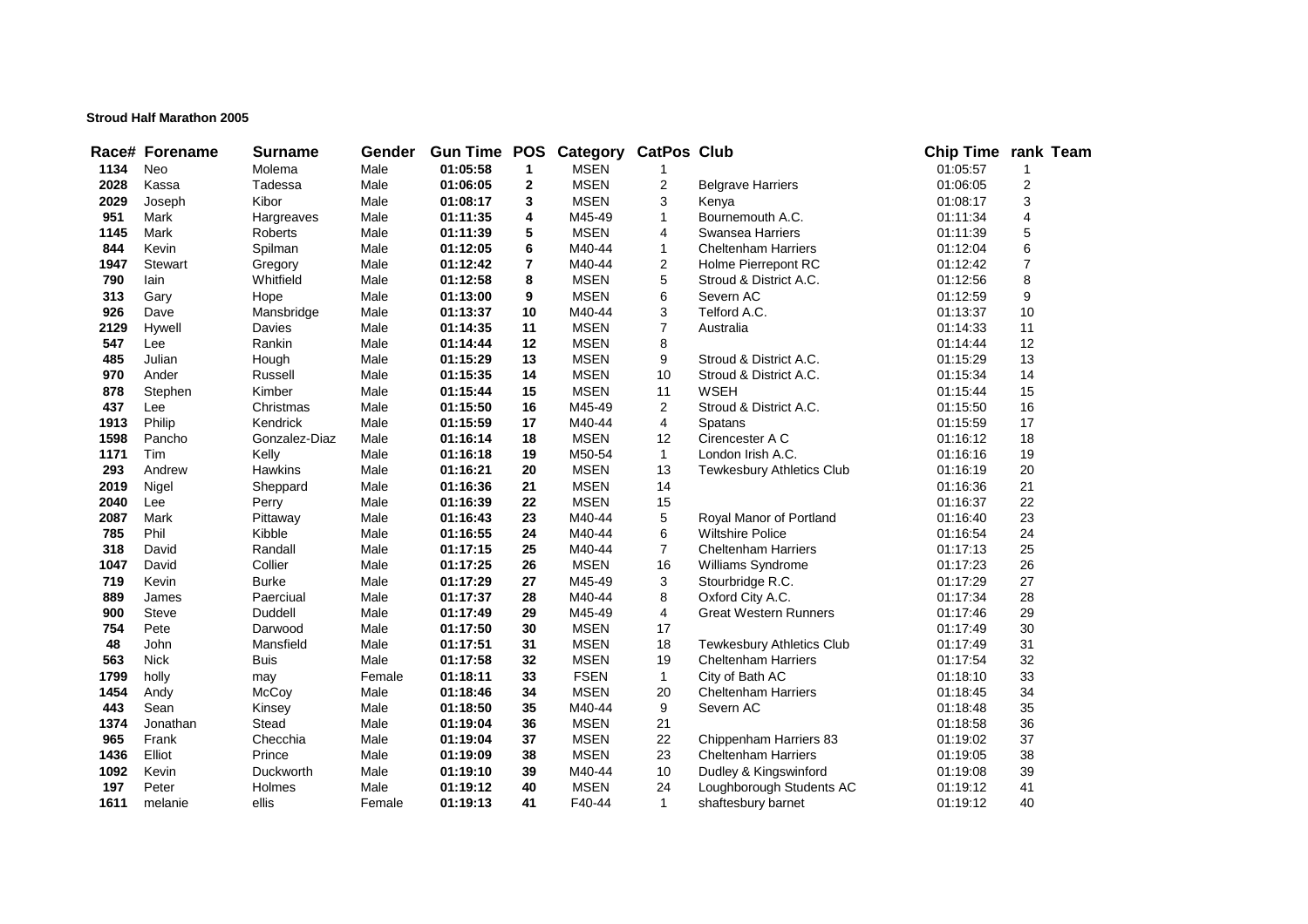| 383  | Peter       | Lloyd          | Male   | 01:19:38 | 42 | M45-49      | 5              | Gloucester A C                   | 01:19:37 | 42     |
|------|-------------|----------------|--------|----------|----|-------------|----------------|----------------------------------|----------|--------|
| 707  | James       | Totterdell     | Male   | 01:19:43 | 43 | <b>MSEN</b> | 25             | Stroud & District A.C.           | 01:19:38 | 43     |
| 1505 | robert      | gornall        | Male   | 01:19:48 | 44 | M40-44      | 11             |                                  | 01:19:44 | 44     |
| 962  | Ryan        | Kestle         | Male   | 01:19:53 | 45 | <b>MSEN</b> | 26             | Newquay R.R.                     | 01:19:49 | 45     |
| 1666 | Alan        | Pitt           | Male   | 01:19:55 | 46 | M40-44      | 12             | Stroud & District A.C.           | 01:19:50 | 46     |
| 2075 | dave        | stanton        | Male   | 01:20:07 | 47 | M40-44      | 13             | Stroud & District A.C.           | 01:20:02 | 47     |
| 2039 | Dom         | Malsom         | Male   | 01:20:37 | 48 | <b>MSEN</b> | 27             | <b>Trail Running Association</b> | 01:20:33 | 48     |
| 1444 | Peter       | <b>Jenkins</b> | Male   | 01:20:48 | 49 | <b>MSEN</b> | 28             | <b>Reading Athletics Club</b>    | 01:20:42 | 49     |
| 847  | Dave        | Rantell        | Male   | 01:20:51 | 50 | <b>MSEN</b> | 29             | <b>Cheltenham Harriers</b>       | 01:20:45 | 50     |
| 1605 | David       | Potter         | Male   | 01:21:05 | 51 | M50-54      | $\overline{2}$ | Leamington C&AC                  | 01:21:01 | 51     |
| 156  | Jeremy      | Mower          | Male   | 01:21:12 | 52 | M40-44      | 14             | Gloucester A C                   | 01:21:10 | 52     |
| 1460 | Matthew     | Kingston-Lee   | Male   | 01:21:25 | 53 | <b>MSEN</b> | 30             | <b>Kenilworth Runners</b>        | 01:21:11 | 53     |
| 1530 | Nigel       | Edwards        | Male   | 01:21:28 | 54 | M40-44      | 15             | <b>Great Western Runners</b>     | 01:21:24 | 54     |
| 1468 | john        | atkinson       | Male   | 01:21:36 | 55 | <b>MSEN</b> | 31             | Ranelagh Harriers                | 01:21:33 | 55     |
| 906  | Michael     | Cardew         | Male   | 01:21:43 | 56 | <b>MSEN</b> | 32             | <b>Cheltenham Harriers</b>       | 01:21:38 | 57     |
| 1596 | paul        | barlow         | Male   | 01:21:47 | 57 | <b>MSEN</b> | 33             | Cirencester A C                  | 01:21:44 | 58     |
| 1472 | Liz         | Hartney        | Female | 01:21:48 | 58 | F40-44      | $\overline{2}$ | <b>Reading Road Runners</b>      | 01:21:45 | 60     |
| 956  | Tom         | Humphrey       | Male   | 01:21:53 | 59 | M40-44      | 16             | <b>Worcester Athletics Club</b>  | 01:21:34 | 56     |
| 1115 | Alan        | Goldsmith      | Male   | 01:22:01 | 60 | M40-44      | 17             |                                  | 01:21:45 | 59     |
| 372  | David       | Parsons        | Male   | 01:22:08 | 61 | M55-59      | $\mathbf{1}$   | Oxford City A.C.                 | 01:22:04 | 61     |
| 203  | Shaw        | Pye            | Male   | 01:22:14 | 62 | <b>MSEN</b> | 34             | Amazing Feet R.C.                | 01:22:08 | 62     |
| 1957 | mark        | russell        | Male   | 01:22:16 | 63 | <b>MSEN</b> | 35             | Kidderminster & Stourport AC     | 01:22:12 | 63     |
| 1896 | Charles     | Le Bek         | Male   | 01:22:19 | 64 | M40-44      | 18             | <b>Great Western Runners</b>     | 01:22:15 | 64     |
| 1501 | Alistair    | Lockey         | Male   | 01:22:29 | 65 | <b>MSEN</b> | 36             | <b>Bourton Road Runners</b>      | 01:22:28 | 66     |
| 745  | Lindsay     | Kehoe          | Female | 01:22:33 | 66 | <b>FSEN</b> | $\overline{2}$ | <b>Highgale Harriers</b>         | 01:22:29 | 67     |
| 515  | Lesley      | Whiley         | Female | 01:22:34 | 67 | F45-49      | $\mathbf{1}$   |                                  | 01:22:31 | 68     |
| 436  | Steve       | Sandalls       | Male   | 01:22:44 | 68 | <b>MSEN</b> | 37             |                                  | 01:22:41 | $70\,$ |
| 408  | Michelle    | Parsons        | Female | 01:22:46 | 69 | F35-39      | $\mathbf{1}$   |                                  | 01:22:41 | $71$   |
| 2095 | matthew     | lawson         | Male   | 01:22:46 | 70 | <b>MSEN</b> | 38             | <b>Chepstow Harriers</b>         | 01:22:19 | 65     |
| 93   | Rob         | Edwards        | Male   | 01:22:47 | 71 | M40-44      | 19             | <b>Bourton Road Runners</b>      | 01:22:40 | 69     |
| 600  | Dinah       | Cheverton      | Female | 01:22:47 | 72 | F40-44      | 3              | <b>Tamar Trotters</b>            | 01:22:46 | 72     |
| 909  | Gary        | <b>Bailey</b>  | Male   | 01:22:59 | 73 | <b>MSEN</b> | 39             |                                  | 01:22:52 | 73     |
| 1563 | Steve       | Cook           | Male   | 01:23:04 | 74 | M50-54      | 3              |                                  | 01:22:58 | 74     |
| 161  | Mario       | McNamara       | Male   | 01:23:11 | 75 | M45-49      | 6              | <b>Hayle Runners</b>             | 01:23:02 | 75     |
| 812  | Dean        | Thornton       | Male   | 01:23:12 | 76 | M40-44      | 20             | <b>Westburry Harriers</b>        | 01:23:07 | 76     |
| 698  | Andrew      | Holdsworth     | Male   | 01:23:13 | 77 | M40-44      | 21             | Corsham Running Club             | 01:23:11 | 77     |
| 1210 | Danny       | Daniels        | Male   | 01:23:17 | 78 | M40-44      | 22             | <b>Plymouth Harriers</b>         | 01:23:13 | 78     |
| 661  | Sian        | Lewis          | Female | 01:23:20 | 79 | <b>FSEN</b> | 3              | Severn AC                        | 01:23:17 | 81     |
| 834  | Clem        | Clement        | Male   | 01:23:27 | 80 | M45-49      | $\overline{7}$ | Penrath and Divas Runners        | 01:23:15 | 79     |
| 870  | Martin      | Ford           | Male   | 01:23:34 | 81 | M60-69      | $\mathbf{1}$   | <b>Cheltenham Harriers</b>       | 01:23:32 | 83     |
| 1762 | Julia       | Myatt          | Female | 01:23:35 | 82 | F40-44      | 4              | Newcastle (Staffs) A.C.          | 01:23:33 | 84     |
| 396  | Christopher | Harris         | Male   | 01:23:38 | 83 | <b>MSEN</b> | 40             |                                  | 01:23:15 | 80     |
| 560  | David       | <b>Burton</b>  | Male   | 01:23:49 | 84 | M45-49      | 8              | Dursley AC                       | 01:23:45 | 88     |
| 1167 | <b>Nick</b> | Hooper         | Male   | 01:23:50 | 85 | M40-44      | 23             | Worcester Joggers                | 01:23:37 | 85     |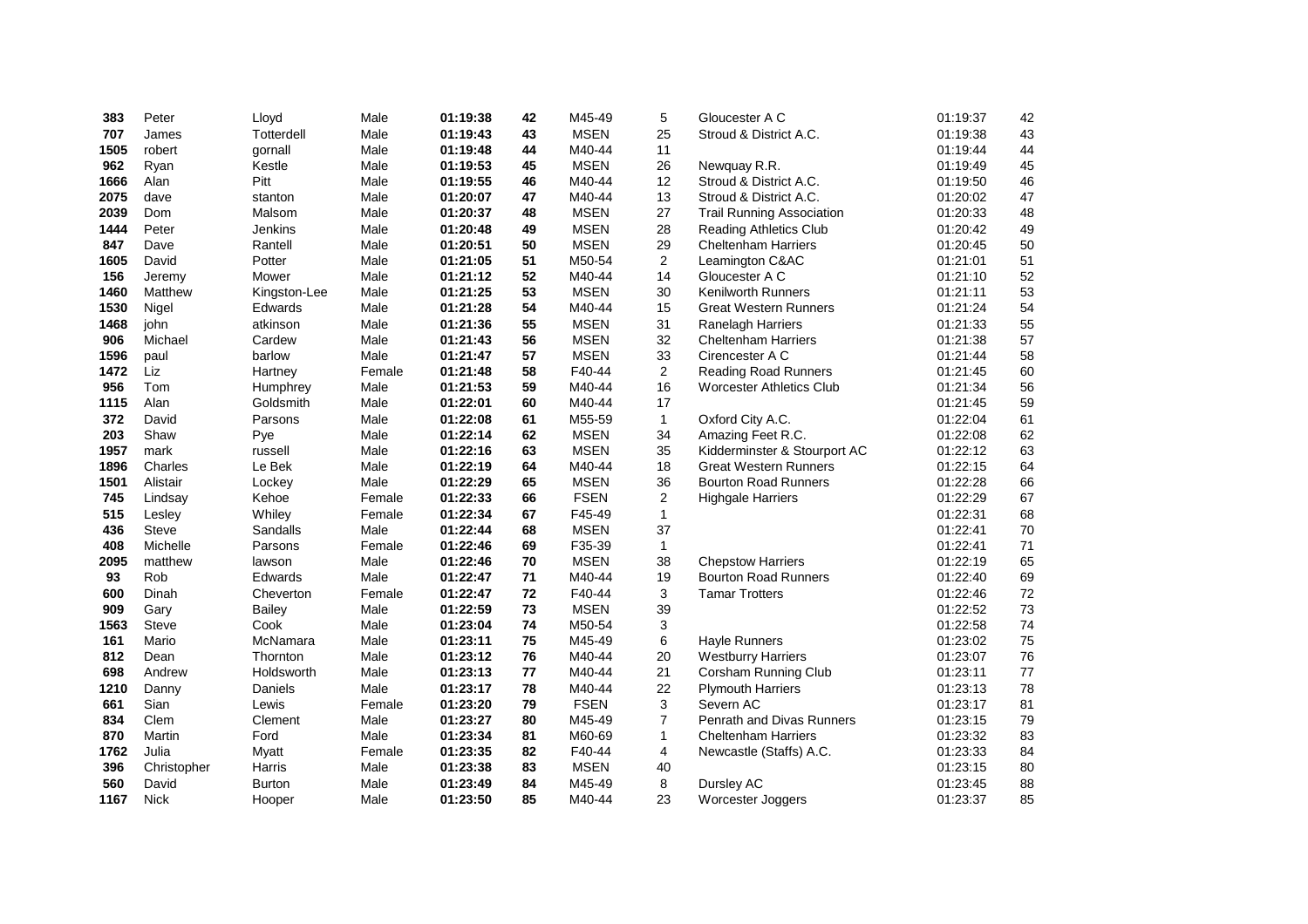| 1895 | stewart       | foster         | Male   | 01:23:53 | 86  | M40-44      | 24             |                                  | 01:23:39 | 86  |
|------|---------------|----------------|--------|----------|-----|-------------|----------------|----------------------------------|----------|-----|
| 897  | Lisa          | Newing         | Female | 01:23:53 | 87  | <b>FSEN</b> | 4              | <b>Bitton Road Runners</b>       | 01:23:46 | 89  |
| 2053 | Robert        | <b>Burgess</b> | Male   | 01:24:05 | 88  | M40-44      | 25             | <b>Wootton Road Runners</b>      | 01:23:30 | 82  |
| 1710 | Adrian        | Kearns         | Male   | 01:24:15 | 89  | <b>MSEN</b> | 41             | <b>Exmouth Harriers</b>          | 01:23:44 | 87  |
| 243  | Lee James     | Winters        | Male   | 01:24:15 | 90  | <b>MSEN</b> | 42             | Severn AC                        | 01:24:11 | 90  |
| 2115 | Phil          | Parsons        | Male   | 01:24:18 | 91  | <b>MSEN</b> | 43             |                                  | 01:24:14 | 92  |
| 1107 | Chris         | Ward           | Male   | 01:24:19 | 92  | M50-54      | $\overline{4}$ |                                  | 01:24:15 | 94  |
| 1117 | Robert        | Kingdon        | Male   | 01:24:20 | 93  | <b>MSEN</b> | 44             | <b>Bitton Road Runners</b>       | 01:24:14 | 93  |
| 2009 | Andrew        | Cooke          | Male   | 01:24:31 | 94  | <b>MSEN</b> | 45             | <b>Bristol &amp; West AC</b>     | 01:24:14 | 91  |
| 326  | Jeremy        | Fern           | Male   | 01:24:34 | 95  | <b>MSEN</b> | 46             |                                  | 01:24:29 | 96  |
| 1859 | Neil          | Hasson         | Male   | 01:24:38 | 96  | M40-44      | 26             |                                  | 01:24:31 | 97  |
| 609  | Andrew        | Holbrook       | Male   | 01:24:40 | 97  | <b>MSEN</b> | 47             | <b>Kenilworth Runners</b>        | 01:24:27 | 95  |
| 886  | Duncan        | Hopwood        | Male   | 01:24:43 | 98  | M45-49      | 9              | Owls                             | 01:24:36 | 99  |
| 781  | Richard       | Schofield      | Male   | 01:24:45 | 99  | M45-49      | $10$           | Chippenham Harriers 83           | 01:24:39 | 100 |
| 1028 | Andrew        | Pitman         | Male   | 01:24:52 | 100 | <b>MSEN</b> | 48             |                                  | 01:24:43 | 101 |
| 1573 | marc          | weatherall     | Male   | 01:24:54 | 101 | M40-44      | 27             |                                  | 01:24:45 | 103 |
| 450  | David         | Gresswell      | Male   | 01:25:02 | 102 | <b>MSEN</b> | 49             | Gloucester A C                   | 01:24:59 | 105 |
| 1205 | Jason         | Draper         | Male   | 01:25:06 | 103 | <b>MSEN</b> | 50             | <b>Tewkesbury Athletics Club</b> | 01:25:03 | 107 |
| 1779 | Mark          | Knapp          | Male   | 01:25:07 | 104 | <b>MSEN</b> | 51             |                                  | 01:24:44 | 102 |
| 917  | Julian        | Lewis          | Male   | 01:25:14 | 105 | M40-44      | 28             | <b>Hogweed Trotters</b>          | 01:24:51 | 104 |
| 1553 | Robert        | Shute          | Male   | 01:25:15 | 106 | M40-44      | 29             | <b>Cheltenham Harriers</b>       | 01:25:04 | 108 |
| 1443 | <b>ADRIAN</b> | <b>THOMAS</b>  | Male   | 01:25:18 | 107 | <b>MSEN</b> | 52             |                                  | 01:25:11 | 109 |
| 1395 | nicholas      | downes         | Male   | 01:25:35 | 108 | <b>MSEN</b> | 53             |                                  | 01:25:01 | 106 |
| 942  | Steven        | Sheard         | Male   | 01:25:40 | 109 | <b>MSEN</b> | 54             | Cardiff A.C.                     | 01:25:35 | 112 |
| 1839 | Tim           | George         | Male   | 01:25:42 | 110 | M55-59      | $\overline{c}$ | Dursley AC                       | 01:25:21 | 111 |
| 466  | John          | Pearce         | Male   | 01:25:46 | 111 | M50-54      | 5              | Aldridge Running Club            | 01:25:16 | 110 |
| 72   | Dave          | Schubert       | Male   | 01:25:47 | 112 | M45-49      | 11             | Stroud & District A.C.           | 01:25:42 | 115 |
| 1176 | James         | Hardy          | Male   | 01:25:48 | 113 | <b>MSEN</b> | 55             |                                  | 01:25:46 | 120 |
| 409  | Craig         | Bone           | Male   | 01:25:51 | 114 | M40-44      | 30             | Amazing Feet R.C.                | 01:25:44 | 116 |
| 1894 | marcel        | hernandez      | Male   | 01:25:53 | 115 | <b>MSEN</b> | 56             |                                  | 01:25:47 | 121 |
| 709  | <b>Nick</b>   | Kane           | Male   | 01:25:58 | 116 | M40-44      | 31             | <b>Bitton Road Runners</b>       | 01:25:45 | 119 |
| 700  | Wayne         | Ellis          | Male   | 01:25:59 | 117 | <b>MSEN</b> | 57             | <b>Bitton Road Runners</b>       | 01:25:39 | 113 |
| 1669 | Claire        | Cann           | Female | 01:26:00 | 118 | <b>FSEN</b> | 5              | Hercules Wimbledon               | 01:25:40 | 114 |
| 2055 | colin         | jackson        | Male   | 01:26:03 | 119 | M55-59      | 3              | Aldridge Running Club            | 01:25:45 | 118 |
| 413  | Jane          | Wassell        | Female | 01:26:05 | 120 | F35-39      | $\overline{a}$ | Cirencester A C                  | 01:26:02 | 125 |
| 640  | David         | Symes          | Male   | 01:26:07 | 121 | M40-44      | 32             | <b>Cheltenham Harriers</b>       | 01:25:45 | 117 |
| 1868 | Chris         | Harrison       | Male   | 01:26:08 | 122 | M45-49      | 12             | Chippenham Harriers 83           | 01:26:01 | 124 |
| 975  | Nigel         | Lee            | Male   | 01:26:17 | 123 | M50-54      | 6              | Newcastle (Staffs) A.C.          | 01:25:50 | 122 |
| 659  | Helena        | Trigg          | Female | 01:26:20 | 124 | F35-39      | 3              | Severn AC                        | 01:26:17 | 127 |
| 1500 | Richard       | Vidgen         | Male   | 01:26:22 | 125 | M45-49      | 13             | Tri Team Glos                    | 01:26:16 | 126 |
| 444  | Gwen          | Kinsey         | Female | 01:26:26 | 126 | <b>FSEN</b> | 6              | Severn AC                        | 01:26:23 | 130 |
| 1008 | Paul          | Wakefield      | Male   | 01:26:27 | 127 | <b>MSEN</b> | 58             | Cheltenham Tri Club              | 01:26:18 | 128 |
| 1387 | Jon           | <b>Thraves</b> | Male   | 01:26:30 | 128 | <b>MSEN</b> | 59             |                                  | 01:25:58 | 123 |
| 1423 | Corless       | Corless        | Male   | 01:26:32 | 129 | <b>MSEN</b> | 60             |                                  | 01:26:30 | 134 |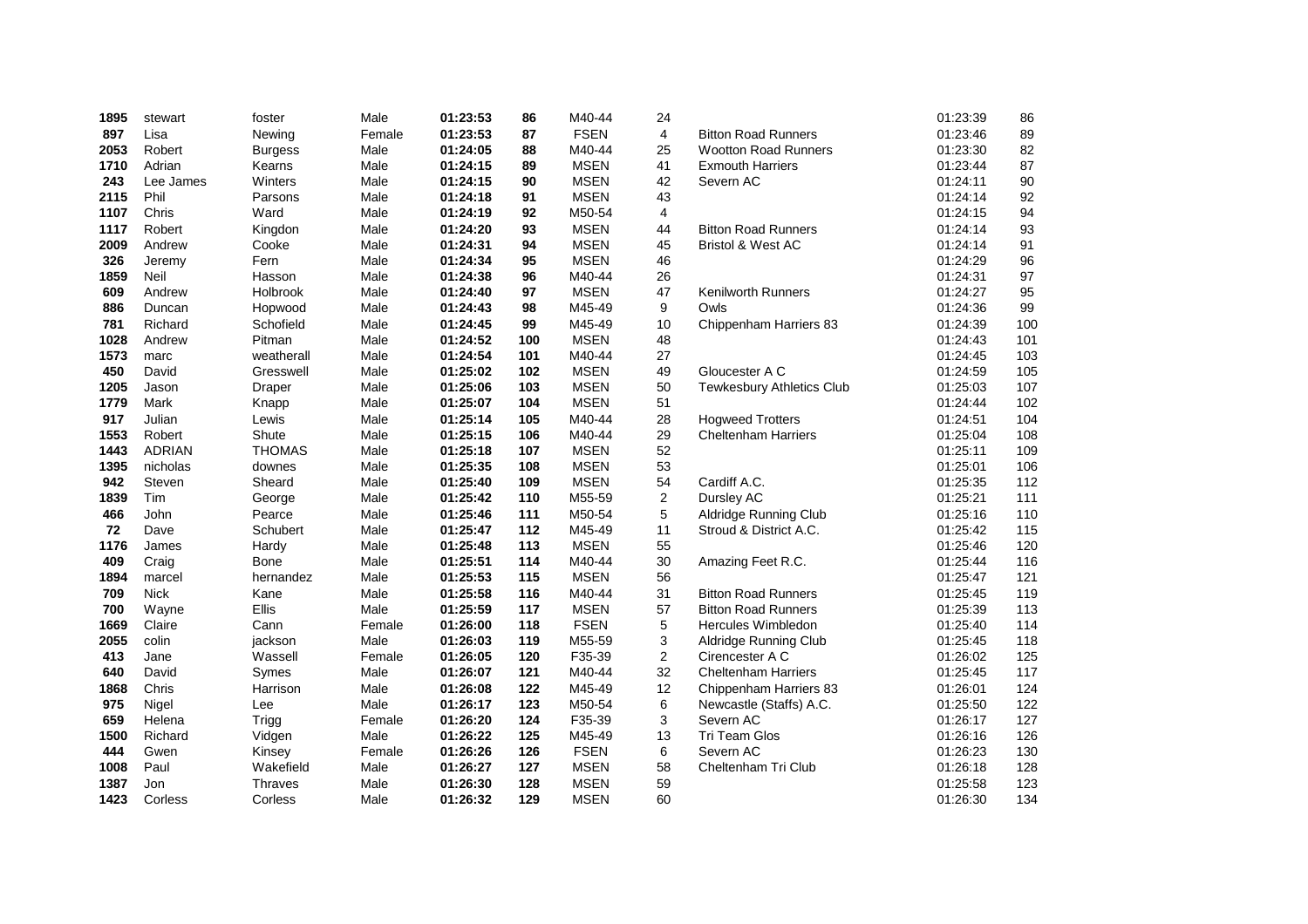| 90   | Roger                | <b>Bennett</b>  | Male   | 01:26:33 | 130 | M40-44      | 33             | <b>Tewkesbury Athletics Club</b> | 01:26:30 | 135 |
|------|----------------------|-----------------|--------|----------|-----|-------------|----------------|----------------------------------|----------|-----|
| 657  | Chris                | <b>Driskell</b> | Male   | 01:26:37 | 131 | <b>MSEN</b> | 61             | <b>Steel City Striders</b>       | 01:24:32 | 98  |
| 439  | Barrie               | Dunn            | Male   | 01:26:40 | 132 | M45-49      | 14             | <b>Bitton Road Runners</b>       | 01:26:27 | 131 |
| 262  | Christopher          | Pinchbeck       | Male   | 01:26:45 | 133 | M40-44      | 34             | Weston A.C.                      | 01:26:28 | 132 |
| 1510 | andrew               | shipton         | Male   | 01:26:45 | 134 | <b>MSEN</b> | 62             |                                  | 01:26:20 | 129 |
| 865  | Michael              | Willcox         | Male   | 01:26:46 | 135 | M55-59      | 4              | <b>Great Western Runners</b>     | 01:26:37 | 136 |
| 1888 | Graham               | Grew            | Male   | 01:26:52 | 136 | M50-54      | $\overline{7}$ | <b>Great Western Runners</b>     | 01:26:47 | 140 |
| 954  | Mark                 | Francis         | Male   | 01:26:53 | 137 | M45-49      | 15             | Stratford on Avon Athletic Clu   | 01:26:42 | 138 |
| 2024 | Tom                  | Holden          | Male   | 01:26:53 | 138 | M50-54      | 8              | <b>Birchfield Harriers</b>       | 01:26:49 | 141 |
| 1581 | Edward               | Collier         | Male   | 01:26:59 | 139 | M45-49      | 16             |                                  | 01:26:49 | 142 |
| 1406 | Richard              | Greaves         | Male   | 01:27:01 | 140 | <b>MSEN</b> | 63             |                                  | 01:26:51 | 143 |
| 120  | Kevin                | Smith           | Male   | 01:27:06 | 141 | <b>MSEN</b> | 64             | <b>Swindon Harriers</b>          | 01:26:40 | 137 |
| 1408 | Simon                | <b>Barnes</b>   | Male   | 01:27:08 | 142 | <b>MSEN</b> | 65             | Stroud & District A.C.           | 01:26:46 | 139 |
| 1240 | Dave                 | Austin          | Male   | 01:27:15 | 143 | <b>MSEN</b> | 66             | <b>Bristol &amp; West AC</b>     | 01:27:07 | 146 |
| 988  | Andi                 | Hucker          | Male   | 01:27:19 | 144 | M40-44      | 35             | Alchester Running Club           | 01:27:01 | 144 |
| 1984 | William              | Searight        | Male   | 01:27:19 | 145 | <b>MSEN</b> | 67             |                                  | 01:27:12 | 147 |
| 1372 | Martin               | Cooper          | Male   | 01:27:22 | 146 | <b>MSEN</b> | 68             |                                  | 01:27:14 | 148 |
| 1480 | neil                 | hopkinson       | Male   | 01:27:22 | 147 | M45-49      | 17             | <b>WIMBORNE AC</b>               | 01:27:17 | 150 |
| 1544 | Rob                  | Stok            | Male   | 01:27:22 | 148 | <b>MSEN</b> | 69             |                                  | 01:27:01 | 145 |
| 302  | <b>Philip Andrew</b> | Vaughton        | Male   | 01:27:39 | 149 | M40-44      | 36             |                                  | 01:26:29 | 133 |
| 614  | Peter                | Rayner          | Male   | 01:27:39 | 150 | M55-59      | 5              | <b>SC VAC</b>                    | 01:27:30 | 153 |
| 2084 | graeme               | <b>Hawkins</b>  | Male   | 01:27:40 | 151 | M55-59      | 6              | Dursley AC                       | 01:27:35 | 156 |
| 654  | Jason                | Cropton         | Male   | 01:27:42 | 152 | <b>MSEN</b> | $70\,$         | Stroud & District A.C.           | 01:27:15 | 149 |
| 565  | Jo                   | Webb            | Female | 01:27:43 | 153 | F45-49      | $\overline{c}$ | <b>Bitton Road Runners</b>       | 01:27:25 | 151 |
| 757  | Garry                | Jones           | Male   | 01:27:51 | 154 | <b>MSEN</b> | 71             |                                  | 01:27:43 | 160 |
| 1815 | <b>Stuart</b>        | Higgins         | Male   | 01:27:54 | 155 | <b>MSEN</b> | $72\,$         | Corsham Running Club             | 01:27:35 | 155 |
| 1515 | PAUL                 | <b>DAVIES</b>   | Male   | 01:27:55 | 156 | M45-49      | 18             | Severn AC                        | 01:27:51 | 162 |
| 1488 | Nicola               | Hill            | Female | 01:27:58 | 157 | F35-39      | 4              | Newton Abbot AC                  | 01:27:53 | 163 |
| 415  | Mark                 | Long            | Male   | 01:27:59 | 158 | <b>MSEN</b> | 73             |                                  | 01:27:26 | 152 |
| 331  | <b>Steve</b>         | Sheppard        | Male   | 01:28:00 | 159 | <b>MSEN</b> | 74             |                                  | 01:27:43 | 159 |
| 587  | David                | Spackman        | Male   | 01:28:01 | 160 | M60-69      | $\overline{2}$ | Gloucester A C                   | 01:27:57 | 165 |
| 899  | James                | Douglas         | Male   | 01:28:08 | 161 | <b>MSEN</b> | 75             | Stourbridge R.C.                 | 01:28:00 | 166 |
| 885  | Mike                 | Shipway         | Male   | 01:28:10 | 162 | M60-69      | 3              | <b>Woodstock Harriers</b>        | 01:28:02 | 167 |
| 617  | David                | Whymant         | Male   | 01:28:10 | 163 | M55-59      | $\overline{7}$ | Amazing Feet R.C.                | 01:28:09 | 173 |
| 531  | Mark                 | Emes            | Male   | 01:28:11 | 164 | M40-44      | 37             | <b>Bitton Road Runners</b>       | 01:27:37 | 157 |
| 1114 | Neil                 | Cavell          | Male   | 01:28:11 | 165 | <b>MSEN</b> | 76             |                                  | 01:28:06 | 169 |
| 1687 | Rob                  | Knight          | Male   | 01:28:13 | 166 | M40-44      | 38             |                                  | 01:27:47 | 161 |
| 1654 | Luke                 | Howse           | Male   | 01:28:13 | 167 | <b>MSEN</b> | $77 \,$        |                                  | 01:27:53 | 164 |
| 212  | Kevin                | Jackson         | Male   | 01:28:13 | 168 | M45-49      | 19             | Dursley AC                       | 01:28:09 | 172 |
| 137  | John                 | Barnsley        | Male   | 01:28:19 | 169 | <b>MSEN</b> | 78             |                                  | 01:27:32 | 154 |
| 1802 | kevin                | dugmore         | Male   | 01:28:20 | 170 | <b>MSEN</b> | 79             |                                  | 01:27:42 | 158 |
| 1268 | Simon                | McCaugherty     | Male   | 01:28:25 | 171 | <b>MSEN</b> | 80             |                                  | 01:28:05 | 168 |
| 877  | Phil                 | Kimber          | Male   | 01:28:26 | 172 | M55-59      | 8              | Oxford City A.C.                 | 01:28:07 | 171 |
| 441  | Christopher          | <b>Brown</b>    | Male   | 01:28:28 | 173 | M40-44      | 39             | Stroud & District A.C.           | 01:28:19 | 175 |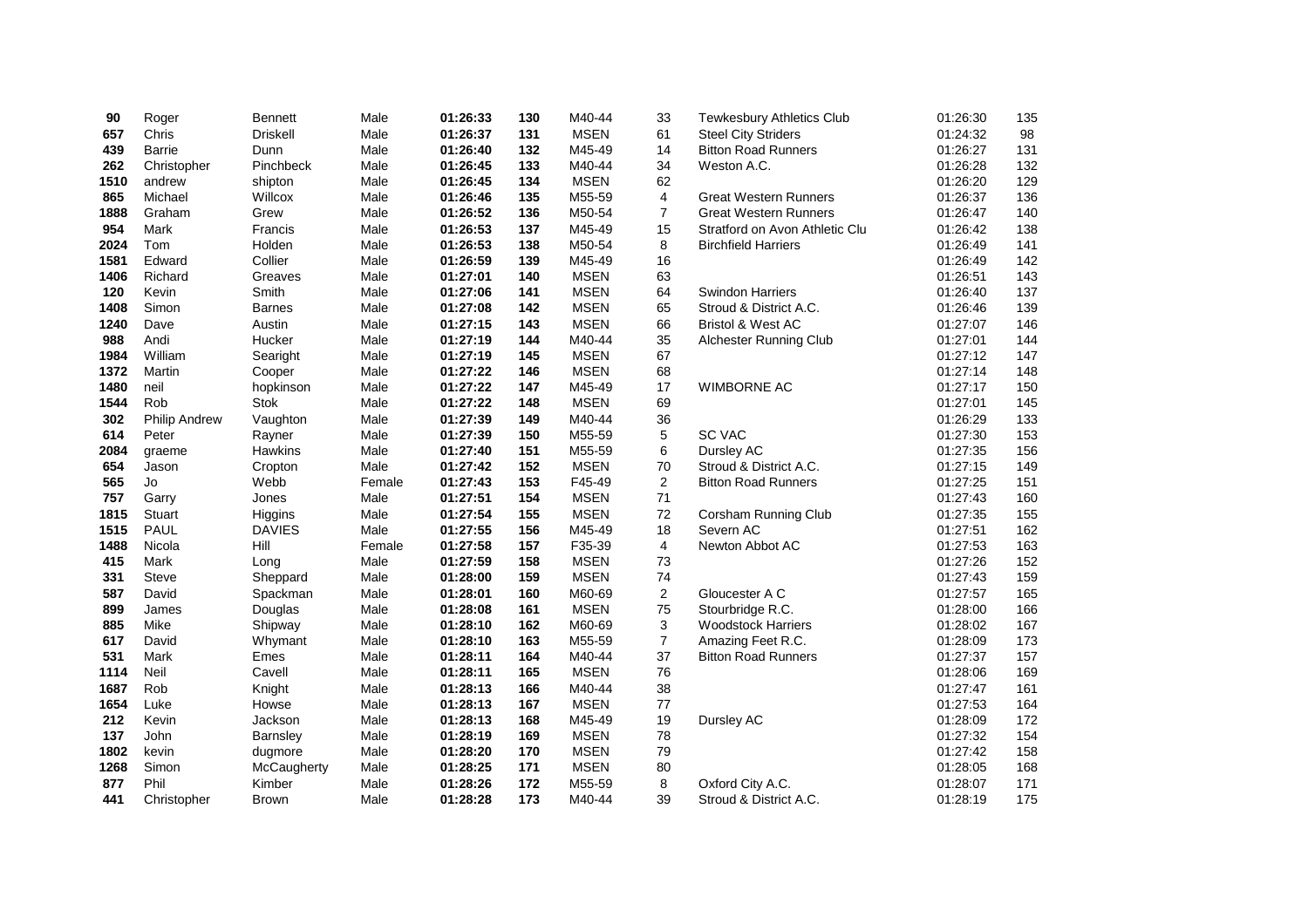| 1111 | Mark           | Morgan          | Male   | 01:28:29 | 174 | M45-49      | 20             |                                | 01:28:07 | 170 |
|------|----------------|-----------------|--------|----------|-----|-------------|----------------|--------------------------------|----------|-----|
| 1663 | dave           | whitfield       | Male   | 01:28:37 | 175 | <b>MSEN</b> | 81             |                                | 01:28:13 | 174 |
| 280  | Jon            | <b>Brough</b>   | Male   | 01:28:40 | 176 | M50-54      | 9              | Stroud & District A.C.         | 01:28:33 | 181 |
| 622  | <b>Brian</b>   | Chu             | Male   | 01:28:44 | 177 | M40-44      | 40             |                                | 01:28:19 | 176 |
| 2089 | Paul           | Carter          | Male   | 01:28:45 | 178 | M40-44      | 41             |                                | 01:28:26 | 177 |
| 1809 | Mike           | Lang            | Male   | 01:28:46 | 179 | <b>MSEN</b> | 82             |                                | 01:28:28 | 178 |
| 2041 | Richard        | Hookham         | Male   | 01:28:49 | 180 | M50-54      | 10             |                                | 01:28:36 | 183 |
| 1011 | Gary           | <b>Barnes</b>   | Male   | 01:28:50 | 181 | M45-49      | 21             | Severn AC                      | 01:28:44 | 188 |
| 606  | Richard        | Guest           | Male   | 01:28:51 | 182 | M40-44      | 42             | Halesowen A.C.                 | 01:28:44 | 187 |
| 146  | Ronald         | Shannon         | Male   | 01:28:51 | 183 | M45-49      | 22             | <b>Bitton Road Runners</b>     | 01:28:44 | 189 |
| 1569 | David          | Livermore       | Male   | 01:28:52 | 184 | M55-59      | 9              |                                | 01:28:30 | 179 |
| 296  | Nicola         | Denning         | Female | 01:28:53 | 185 | <b>FSEN</b> | $\overline{7}$ |                                | 01:28:42 | 185 |
| 1579 | Douglas        | Smith           | Male   | 01:28:55 | 186 | M45-49      | 23             |                                | 01:28:51 | 190 |
| 761  | <b>Nick</b>    | Ackland         | Male   | 01:28:57 | 187 | <b>MSEN</b> | 83             |                                | 01:28:42 | 186 |
| 1926 | Luke           | Howson          | Female | 01:28:59 | 188 | <b>FSEN</b> | 8              |                                | 01:28:31 | 180 |
| 1953 | Jack           | Lakey           | Male   | 01:29:06 | 189 | <b>MSEN</b> | 84             |                                | 01:28:38 | 184 |
| 1795 | simon          | price           | Male   | 01:29:10 | 190 | <b>MSEN</b> | 85             |                                | 01:29:07 | 195 |
| 958  | Neil           | Marke           | Male   | 01:29:11 | 191 | M40-44      | 43             | Bideford A.C.                  | 01:29:07 | 196 |
| 2105 | paul           | noble           | Male   | 01:29:14 | 192 | <b>MSEN</b> | 86             |                                | 01:28:58 | 192 |
| 2094 | Lucie          | Woodyatt        | Female | 01:29:17 | 193 | <b>FSEN</b> | 9              |                                | 01:28:53 | 191 |
| 1631 | Alexandra      | <b>Boston</b>   | Female | 01:29:22 | 194 | <b>FSEN</b> | 10             |                                | 01:29:11 | 198 |
| 1469 | Alex           | Grieve          | Male   | 01:29:31 | 195 | <b>MSEN</b> | 87             |                                | 01:29:14 | 200 |
| 217  | Andrew         | Davies          | Male   | 01:29:32 | 196 | <b>MSEN</b> | 88             |                                | 01:29:28 | 205 |
| 1441 | <b>JOHANNA</b> | <b>FLETCHER</b> | Female | 01:29:37 | 197 | <b>FSEN</b> | 11             | Severn AC                      | 01:29:15 | 201 |
| 1803 | reg            | morris          | Male   | 01:29:37 | 198 | M50-54      | 11             |                                | 01:29:22 | 204 |
| 693  | Fiona          | Collisson       | Female | 01:29:39 | 199 | F40-44      | 5              |                                | 01:29:21 | 202 |
| 742  | Chris          | Pearce          | Male   | 01:29:39 | 200 | M45-49      | 24             | Thornbury Running Club         | 01:28:58 | 193 |
| 1377 | Adrian         | Williams        | Male   | 01:29:40 | 201 | <b>MSEN</b> | 89             |                                | 01:29:08 | 197 |
| 615  | Russell        | <b>Brooks</b>   | Male   | 01:29:42 | 202 | <b>MSEN</b> | 90             |                                | 01:29:14 | 199 |
| 1628 | HenrikW        | Wijkander       | Male   | 01:29:45 | 203 | <b>MSEN</b> | 91             |                                | 01:29:21 | 203 |
| 1029 | Jim            | <b>Stanners</b> | Male   | 01:29:52 | 204 | M50-54      | 12             | <b>Cherwell Runners</b>        | 01:29:29 | 206 |
| 681  | Martin         | Jewell          | Male   | 01:29:55 | 205 | M40-44      | 44             | <b>Bourton Road Runners</b>    | 01:29:30 | 207 |
| 854  | Ginny          | Sharp           | Female | 01:29:57 | 206 | F40-44      | 6              | Malvern Joggers                | 01:29:46 | 211 |
| 1626 | Taff           | Tanner          | Male   | 01:30:01 | 207 | <b>MSEN</b> | 92             | Corsham Running Club           | 01:29:02 | 194 |
| 1741 | Andrew         | Haigh           | Male   | 01:30:03 | 208 | M40-44      | 45             |                                | 01:29:44 | 210 |
| 1507 | David          | Askew           | Male   | 01:30:05 | 209 | <b>MSEN</b> | 93             | Stroud & District A.C.         | 01:29:38 | 208 |
| 371  | Susan          | Walters         | Female | 01:30:07 | 210 | F45-49      | 3              | <b>Headington Road Runners</b> | 01:29:59 | 216 |
| 699  | David          | McIntyre        | Male   | 01:30:08 | 211 | <b>MSEN</b> | 94             |                                | 01:29:59 | 217 |
| 1225 | Richard        | Summerfield     | Male   | 01:30:10 | 212 | <b>MSEN</b> | 95             |                                | 01:30:02 | 219 |
| 1997 | Graham         | Crump           | Male   | 01:30:13 | 213 | M45-49      | 25             | <b>Bristol &amp; West AC</b>   | 01:30:03 | 220 |
| 1244 | Mike           | Duggan          | Male   | 01:30:16 | 214 | <b>MSEN</b> | 96             | <b>Bitton Road Runners</b>     | 01:29:56 | 214 |
| 935  | Gary           | <b>Bonner</b>   | Male   | 01:30:23 | 215 | M40-44      | 46             | Dudley & Kingswinford          | 01:29:55 | 213 |
| 768  | Denise         | Tomlinson       | Male   | 01:30:24 | 216 | M50-54      | 13             |                                | 01:30:24 |     |
| 1591 | John           | Korowajczyk     | Male   | 01:30:25 | 217 | <b>MSEN</b> | 97             | <b>Cheltenham Harriers</b>     | 01:30:13 | 225 |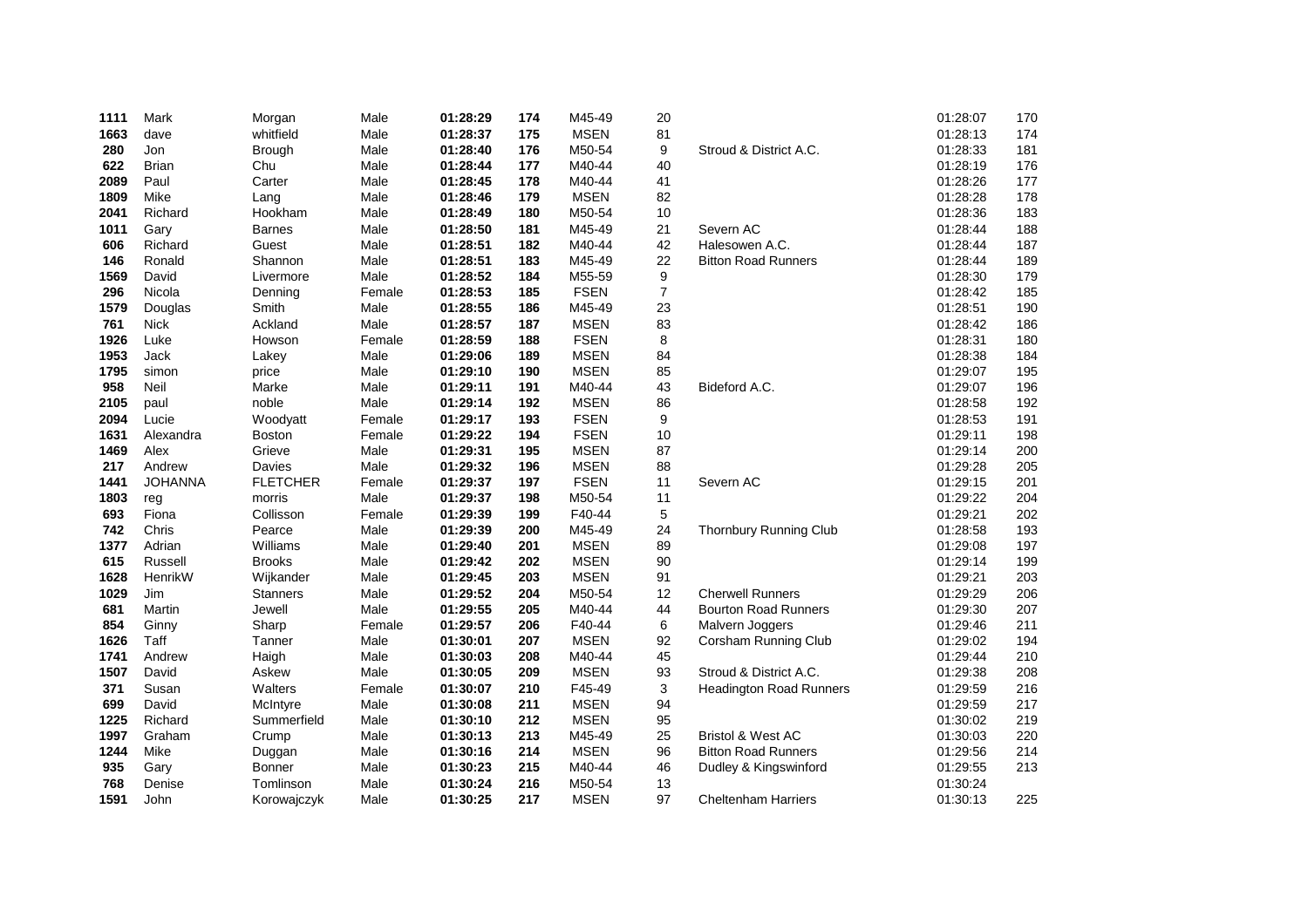| 1570         | John                    | <b>McNeilly</b>            | Male         | 01:30:26             | 218        | M55-59           | 10        | <b>Great Western Runners</b>                            | 01:30:12             | 223        |
|--------------|-------------------------|----------------------------|--------------|----------------------|------------|------------------|-----------|---------------------------------------------------------|----------------------|------------|
| 60           | Jonathan                | Young                      | Male         | 01:30:26             | 219        | M40-44           | 47        | Cirencester A C                                         | 01:29:54             | 212        |
| 904          | Sebastian               | <b>Bullock</b>             | Male         | 01:30:27             | 220        | M40-44           | 48        |                                                         | 01:28:36             | 182        |
| 1650         | Andrew                  | Watkins                    | Male         | 01:30:28             | 221        | <b>MSEN</b>      | 98        |                                                         | 01:30:07             | 221        |
| 1154         | Anthony                 | O'Brien                    | Male         | 01:30:31             | 222        | M45-49           | 26        | Saracens R.C.                                           | 01:30:01             | 218        |
| 1941         | Jez                     | Preston-Jones              | Male         | 01:30:35             | 223        | M40-44           | 49        |                                                         | 01:29:43             | 209        |
| 141          | Ross                    | Perry                      | Male         | 01:30:37             | 224        | <b>MSEN</b>      | 99        |                                                         | 01:30:23             | 226        |
| 591          | John                    | Amos                       | Male         | 01:30:37             | 225        | M50-54           | 14        | Amazing Feet R.C.                                       | 01:30:24             | 227        |
| 100          | Andy                    | Ost                        | Male         | 01:30:40             | 226        | <b>MSEN</b>      | 100       | <b>Chepstow Harriers</b>                                | 01:30:13             | 224        |
| 13           | Graham                  | Kynoch                     | Male         | 01:30:41             | 227        | <b>MSEN</b>      | 101       |                                                         | 01:30:26             | 228        |
| 478          | Andrew                  | Peyman                     | Male         | 01:30:41             | 228        | <b>MSEN</b>      | 102       |                                                         | 01:30:08             | 222        |
| 815          | Craig                   | Lewis                      | Male         | 01:30:43             | 229        | <b>MSEN</b>      | 103       | Amazing Feet R.C.                                       | 01:29:57             | 215        |
| 1572         | Jean-Paul               | Quertier                   | Male         | 01:31:11             | 230        | <b>MSEN</b>      | 104       |                                                         | 01:30:36             | 229        |
| 782          | Simon                   | Peach                      | Male         | 01:31:16             | 231        | M40-44           | 50        |                                                         | 01:30:45             | 230        |
| 375          | Adam                    | Harborow                   | Male         | 01:31:23             | 232        | <b>MSEN</b>      | 105       |                                                         | 01:31:10             | 237        |
| 590          | Tom                     | Maughan                    | Male         | 01:31:27             | 233        | <b>MSEN</b>      | 106       | Bromsgrove and Redditch                                 | 01:31:24             | 241        |
| 274          | James                   | Russell                    | Male         | 01:31:28             | 234        | <b>MSEN</b>      | 107       | Stroud & District A.C.                                  | 01:31:01             | 235        |
| 2025         | Peter                   | Wilson                     | Male         | 01:31:32             | 235        | <b>MSEN</b>      | 108       | Malvern Joggers                                         | 01:31:00             | 234        |
| 713          | John                    | Fry                        | Male         | 01:31:33             | 236        | <b>MSEN</b>      | 109       | Worcester Joggers                                       | 01:31:20             | 239        |
| 1995         | Simon                   | Attridge                   | Male         | 01:31:34             | 237        | <b>MSEN</b>      | 110       |                                                         | 01:31:10             | 236        |
| 881          | Tom                     | Perkins                    | Male         | 01:31:37             | 238        | <b>MSEN</b>      | 111       | Chippenham Harriers 83                                  | 01:31:24             | 240        |
| 143          | Jon                     | Coldridge                  | Male         | 01:31:41             | 239        | <b>MSEN</b>      | 112       |                                                         | 01:30:51             | 231        |
| 608          | Martin                  | Howles                     | Male         | 01:31:45             | 240        | <b>MSEN</b>      | 113       | Amazing Feet R.C.                                       | 01:30:57             | 232        |
| 1876         | mark                    | brock                      | Male         | 01:31:50             | 241        | <b>MSEN</b>      | 114       | Weston A.C.                                             | 01:30:59             | 233        |
| 1709         | terry                   | welch                      | Male         | 01:31:51             | 242        | M55-59           | 11        | <b>Bitton Road Runners</b>                              | 01:31:32             | 244        |
| 989          | Gary                    | Warland                    | Male         | 01:31:53             | 243        | <b>MSEN</b>      | 115       | Alchester Running Club                                  | 01:31:12             | 238        |
| 1567         | phil                    | conridge                   | Male         | 01:31:53             | 244        | M40-44           | 51        |                                                         | 01:31:25             | 242        |
| 1504         | patrick                 | Slavin                     | Male         | 01:31:55             | 245        | M60-69           | 4         | <b>Bitton Road Runners</b>                              | 01:31:36             | 245        |
| 339          | Peter                   | Rappitt                    | Male         | 01:31:58             | 246        | M45-49           | 27        |                                                         | 01:31:56             | 252        |
| 1629         | Stephen                 | Bloxham                    | Male         | 01:32:04             | 247        | <b>MSEN</b>      | 116       | <b>Huncote Harriers</b>                                 | 01:31:57             | 253        |
| 1574         | Trevor                  | de Havilland               | Male         | 01:32:04             | 248        | M50-54           | 15        | Stroud & District A.C.                                  | 01:31:30             | 243        |
| 447          | Barry                   | Newman                     | Male         | 01:32:06             | 249        | <b>MSEN</b>      | 117       |                                                         | 01:31:54             | 251        |
| 314          | David                   | McKinnon                   | Male         | 01:32:07             | 250        | <b>MSEN</b>      | 118       |                                                         | 01:31:51             | 249        |
| 2136<br>1539 | andrew<br><b>DONALD</b> | hosking<br><b>FIELD</b>    | Male<br>Male | 01:32:08<br>01:32:11 | 251<br>252 | M45-49<br>M50-54 | 28        | <b>Bitton Road Runners</b>                              | 01:31:49<br>01:31:39 | 248<br>246 |
| 1400         |                         |                            | Male         |                      | 253        | M45-49           | 16<br>29  | Aldridge Running Club                                   |                      |            |
| 1162         | james<br><b>Steve</b>   | broughton<br><b>Bollen</b> | Male         | 01:32:18<br>01:32:24 | 254        | M50-54           | 17        | <b>Thornbury Running Club</b><br>Chippenham Harriers 83 | 01:32:07<br>01:32:13 | 256<br>260 |
| 2016         | Terence                 |                            | Male         | 01:32:24             | 255        | M55-59           | 12        | <b>Worcester Athletics Club</b>                         | 01:32:14             | 263        |
| 176          | Philip                  | Bedington<br>Howells       | Male         | 01:32:25             | 256        | M55-59           | 13        |                                                         | 01:32:13             | 261        |
| 559          |                         |                            | Male         |                      | 257        | M40-44           |           | <b>Tewkesbury Athletics Club</b>                        |                      |            |
| 873          | Kevan<br>John           | Harrold<br><b>Burt</b>     | Male         | 01:32:26<br>01:32:26 | 258        | <b>MSEN</b>      | 52<br>119 | Road Runners Club<br>Dursley AC                         | 01:31:58<br>01:31:53 | 254<br>250 |
| 810          | Andy                    | Dallow                     | Male         | 01:32:28             | 259        | M40-44           | 53        | Forest of Dean A.C.                                     | 01:31:44             | 247        |
| 882          | Peter                   | Plimmer                    | Male         | 01:32:33             | 260        | <b>MSEN</b>      | 120       | Stratford on Avon Athletic Clu                          | 01:32:17             | 264        |
| 1964         |                         |                            |              | 01:32:34             | 261        | <b>FSEN</b>      | 12        |                                                         | 01:32:10             | 258        |
|              | Lucy                    | Edwards                    | Female       |                      |            |                  |           |                                                         |                      |            |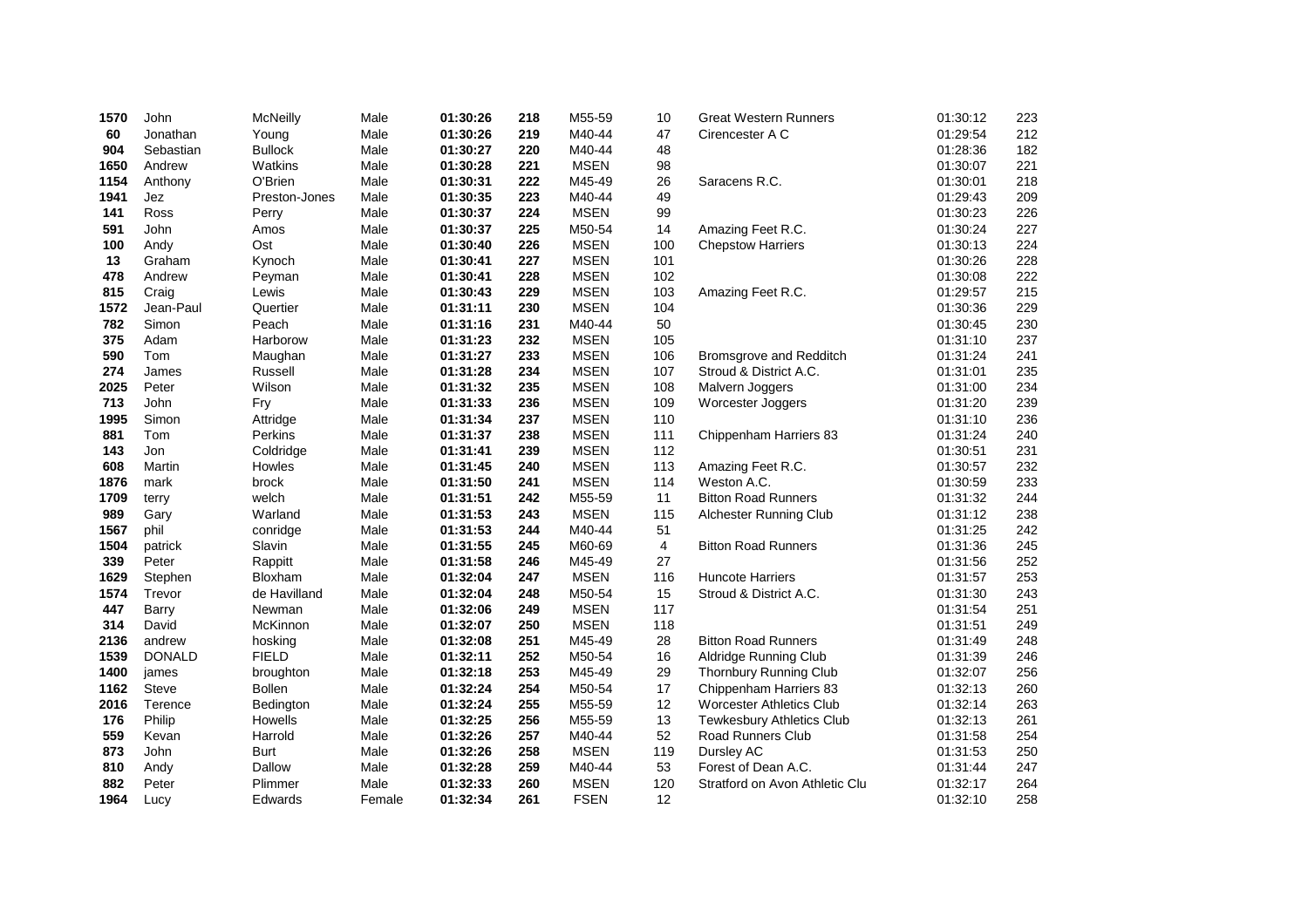| 542  | Ken           | Gardiner        | Male   | 01:32:37 | 262 | M40-44      | 54  | Stroud & District A.C.         | 01:32:17 | 265 |                          |
|------|---------------|-----------------|--------|----------|-----|-------------|-----|--------------------------------|----------|-----|--------------------------|
| 851  | Norman        | Ashmore         | Male   | 01:32:39 | 263 | M45-49      | 30  |                                | 01:32:25 | 267 |                          |
| 1147 | Jeff          | Gillett         | Male   | 01:32:41 | 264 | M45-49      | 31  |                                | 01:31:59 | 255 |                          |
| 1021 | Alastair      | Nash            | Male   | 01:32:43 | 265 | <b>MSEN</b> | 121 |                                | 01:32:07 | 257 |                          |
| 1636 | <b>NATHAN</b> | <b>ELLIS</b>    | Male   | 01:32:44 | 266 | <b>MSEN</b> | 122 |                                | 01:32:19 | 266 |                          |
| 706  | Gary          | Chamberlain     | Male   | 01:32:45 | 267 | M40-44      | 55  |                                | 01:32:30 | 268 |                          |
| 2060 | Jason         | Edwards         | Male   | 01:32:52 | 268 | <b>MSEN</b> | 123 | <b>Bournville Harriers</b>     | 01:32:31 | 269 |                          |
| 1527 | Ray           | Betterton       | Male   | 01:32:52 | 269 | M55-59      | 14  | <b>Bitton Road Runners</b>     | 01:32:41 | 274 |                          |
| 1185 | Alan          | Chick           | Male   | 01:32:53 | 270 | M45-49      | 32  |                                | 01:32:40 | 273 |                          |
| 1800 | Andrew        | Whitehead       | Male   | 01:32:54 | 271 | <b>MSEN</b> | 124 | Alchester Running Club         | 01:32:10 | 259 |                          |
| 259  | Wayne         | Bevan           | Male   | 01:32:57 | 272 | <b>MSEN</b> | 125 | Forest of Dean A.C.            | 01:32:37 | 272 |                          |
| 2144 | Luke          | Stewart         | Male   | 01:32:57 | 273 | <b>MSEN</b> | 126 |                                | 01:32:33 | 270 |                          |
| 827  | Tony          | Gambicchia      | Male   | 01:32:58 | 274 | M45-49      | 33  | Somer A.C.                     | 01:32:35 | 271 |                          |
| 1141 | Martin        | Bailey          | Male   | 01:33:17 | 275 | <b>MSEN</b> | 127 | <b>Wells City Harriers</b>     | 01:32:59 | 277 |                          |
| 1265 | Michael       | Healy           | Male   | 01:33:20 | 276 | M45-49      | 34  |                                | 01:33:04 | 280 |                          |
| 1470 | paul          | fittock         | Male   | 01:33:21 | 277 | <b>MSEN</b> | 128 | <b>Cheltenham Harriers</b>     | 01:33:12 | 284 |                          |
| 948  | Jon           | Rich            | Male   | 01:33:22 | 278 | <b>MSEN</b> | 129 | Chippenham Harriers 83         | 01:33:10 | 283 |                          |
| 1169 | Andy          | Jones           | Male   | 01:33:22 | 279 | <b>MSEN</b> | 130 | Stroud & District A.C.         | 01:33:01 | 278 |                          |
| 512  | Antony        | Walmsley        | Male   | 01:33:26 | 280 | <b>MSEN</b> | 131 |                                | 01:32:41 | 275 |                          |
| 1345 | alan          | mann            | Male   | 01:33:29 | 281 | M45-49      | 35  | Les Croupiers                  | 01:33:18 | 287 |                          |
| 2076 | David         | Todd            | Male   | 01:33:34 | 282 | M45-49      | 36  | City of Bath AC                | 01:33:16 | 286 |                          |
| 1534 | Johann        | Breytenbach     | Male   | 01:33:35 | 283 | <b>MSEN</b> | 132 |                                | 01:33:20 | 290 |                          |
| 708  | Michael       | Wheatley        | Male   | 01:33:37 | 284 | <b>MSEN</b> | 133 |                                | 01:33:24 | 291 |                          |
| 2017 | Allan         | Coldicott       | Male   | 01:33:42 | 285 | M45-49      | 37  | Stratford on Avon Athletic Clu | 01:33:25 | 292 |                          |
| 232  | Sam           | <b>Bevins</b>   | Male   | 01:33:43 | 286 | <b>MSEN</b> | 134 |                                | 01:33:15 | 285 | Geotechnical Engineering |
| 818  | Diana         | Tabley          | Female | 01:33:44 | 287 | <b>FSEN</b> | 13  | Chippenham Harriers 83         | 01:33:19 | 288 |                          |
| 406  | Barry         | O'Driscoll      | Male   | 01:33:51 | 288 | <b>MSEN</b> | 135 | Tewkesbury Athletics Club      | 01:33:04 | 279 |                          |
| 826  | Sarah         | Armstrong       | Female | 01:33:54 | 289 | F35-39      | 5   | Amazing Feet R.C.              | 01:33:05 | 281 |                          |
| 1683 | David         | Liddle          | Male   | 01:33:55 | 290 | M45-49      | 38  | Chippenham Harriers 83         | 01:33:20 | 289 |                          |
| 1402 | Toby          | Andrews         | Male   | 01:33:59 | 291 | <b>MSEN</b> | 136 |                                | 01:33:40 | 295 |                          |
| 429  | Clive         | Ryder           | Male   | 01:34:00 | 292 | <b>MSEN</b> | 137 |                                | 01:33:39 | 294 |                          |
| 649  | Alex          | <b>Dick</b>     | Male   | 01:34:05 | 293 | M40-44      | 56  | City of Bath AC                | 01:33:48 | 300 |                          |
| 295  | Niall         | Buckingham      | Male   | 01:34:06 | 294 | M40-44      | 57  | City of Bath AC                | 01:33:59 | 309 |                          |
| 89   | Paul          | Hyams           | Male   | 01:34:09 | 295 | <b>MSEN</b> | 138 |                                | 01:33:55 | 306 |                          |
| 936  | Martin        | <b>Brasher</b>  | Male   | 01:34:10 | 296 | M50-54      | 18  | Veterans A.C.                  | 01:33:50 | 302 |                          |
| 627  | Andrew        | Palmer          | Male   | 01:34:11 | 297 | <b>MSEN</b> | 139 | Penrath and Divas Runners      | 01:32:13 | 262 |                          |
| 266  | Peter         | Bateman         | Male   | 01:34:14 | 298 | <b>MSEN</b> | 140 | <b>Bitton Road Runners</b>     | 01:33:47 | 297 |                          |
| 1642 | robert        | ferris          | Male   | 01:34:19 | 299 | M50-54      | 19  | Cirencester A C                | 01:33:50 | 301 |                          |
| 182  | <b>Nick</b>   | Holiday         | Male   | 01:34:23 | 300 | M45-49      | 39  | Stroud & District A.C.         | 01:33:41 | 296 |                          |
| 1448 | Lawrence      | Smith           | Male   | 01:34:34 | 301 | M45-49      | 40  |                                | 01:33:55 | 305 |                          |
| 1426 | Julia         | <b>Black</b>    | Female | 01:34:37 | 302 | F35-39      | 6   |                                | 01:32:44 | 276 |                          |
| 129  | Chris         | Parry           | Male   | 01:34:38 | 303 | <b>MSEN</b> | 141 |                                | 01:33:34 | 293 |                          |
| 1978 | Mike          | <b>Nicholls</b> | Male   | 01:34:42 | 304 | M50-54      | 20  | City of Bath AC                | 01:33:55 | 307 |                          |
| 1152 | James         | McDougall       | Male   | 01:34:44 | 305 | M45-49      | 41  |                                | 01:33:58 | 308 |                          |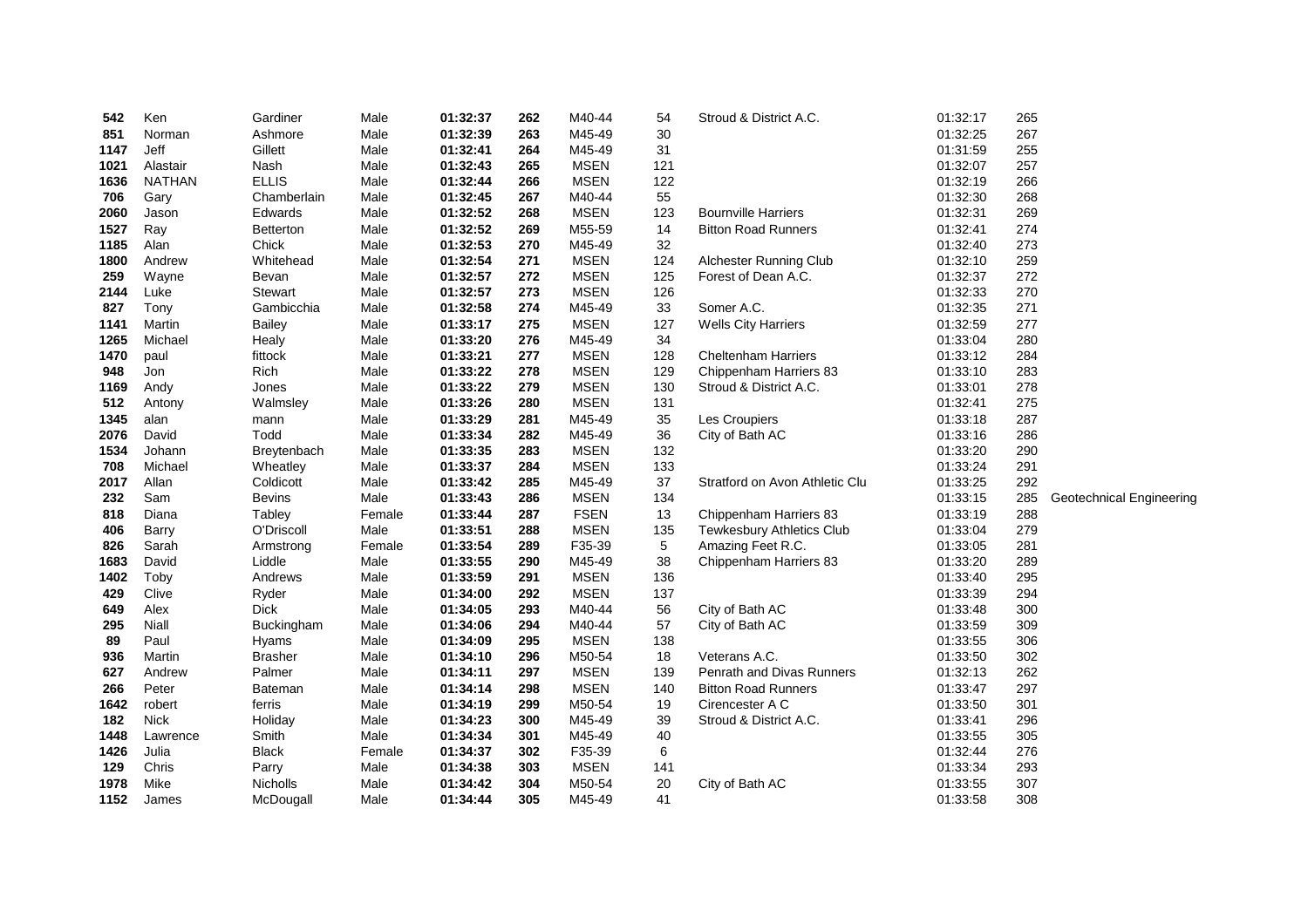| 1823 | Richard    | Pentreath      | Male   | 01:34:47 | 306 | <b>MSEN</b> | 142            |                             | 01:33:50 | 303 |
|------|------------|----------------|--------|----------|-----|-------------|----------------|-----------------------------|----------|-----|
| 859  | Dean       | Averis         | Male   | 01:34:49 | 307 | <b>MSEN</b> | 143            |                             | 01:33:10 | 282 |
| 1679 | andrew     | ind            | Male   | 01:34:49 | 308 | <b>MSEN</b> | 144            |                             | 01:34:10 | 311 |
| 1983 | Colin      | <b>Book</b>    | Male   | 01:34:51 | 309 | M40-44      | 58             | City of Bath AC             | 01:34:23 | 313 |
| 943  | Mark       | Taylor         | Male   | 01:34:52 | 310 | <b>MSEN</b> | 145            | D K Running Club            | 01:34:24 | 314 |
| 715  | Roly       | Colegate       | Male   | 01:34:56 | 311 | M50-54      | 21             | Chippenham Harriers 83      | 01:34:49 | 322 |
| 642  | Matt       | Seddon         | Male   | 01:34:56 | 312 | <b>MSEN</b> | 146            |                             | 01:34:06 | 310 |
| 1834 | Alan       | Pope           | Male   | 01:34:57 | 313 | M50-54      | 22             | <b>Swindon Harriers</b>     | 01:34:51 | 326 |
| 1971 | Toby       | Bettridge      | Male   | 01:35:02 | 314 | <b>MSEN</b> | 147            | <b>Gosport Road Runners</b> | 01:34:51 | 325 |
| 755  | Rusty      | Elvidge        | Male   | 01:35:12 | 315 | M40-44      | 59             |                             | 01:35:01 | 331 |
| 752  | Stephen    | Box            | Male   | 01:35:15 | 316 | <b>MSEN</b> | 148            |                             | 01:34:25 | 315 |
| 857  | Mary       | Joyce          | Female | 01:35:17 | 317 | F40-44      | $\overline{7}$ | <b>Kenilworth Runners</b>   | 01:35:04 | 332 |
| 952  | Jonathan   | Williams       | Male   | 01:35:19 | 318 | M40-44      | 60             | Clevedon Athletic Club      | 01:35:09 | 334 |
| 884  | Julian     | Tucker         | Male   | 01:35:19 | 319 | M45-49      | 42             |                             | 01:34:55 | 328 |
| 503  | Bill       | Evans          | Male   | 01:35:19 | 320 | M45-49      | 43             |                             | 01:34:45 | 319 |
| 744  | Andrew     | Cambell        | Male   | 01:35:22 | 321 | M50-54      | 23             | Stroud & District A.C.      | 01:34:50 | 323 |
| 1722 | Mike       | Pudifoot       | Male   | 01:35:22 | 322 | M40-44      | 61             |                             | 01:34:45 | 318 |
| 762  | Andrew     | Morris         | Male   | 01:35:22 | 323 | <b>MSEN</b> | 149            | Ranelagh Harriers           | 01:34:59 | 329 |
| 1236 | andy       | white          | Male   | 01:35:23 | 324 | M40-44      | 62             |                             | 01:34:46 | 320 |
| 2056 | Marc       | Cuddihy        | Male   | 01:35:25 | 325 | M40-44      | 63             |                             | 01:34:37 | 316 |
| 860  | <b>Ben</b> | Morris         | Male   | 01:35:26 | 326 | <b>MSEN</b> | 150            |                             | 01:33:47 | 299 |
| 405  | Lourtns    | <b>Brand</b>   | Male   | 01:35:26 | 327 | <b>MSEN</b> | 151            |                             | 01:33:47 | 298 |
| 1751 | Alan       | Dickenson      | Male   | 01:35:27 | 328 | <b>MSEN</b> | 152            |                             | 01:34:59 | 330 |
| 178  | Dominic    | Weston         | Male   | 01:35:27 | 329 | <b>MSEN</b> | 153            | Badtri (not affiliated)     | 01:34:14 | 312 |
| 583  | Sam        | Fulford        | Male   | 01:35:28 | 330 | <b>MSEN</b> | 154            |                             | 01:35:28 | 345 |
| 995  | Jonathan   | Gardner        | Male   | 01:35:29 | 331 | M40-44      | 64             |                             | 01:34:41 | 317 |
| 1353 | sarah      | hanley         | Female | 01:35:31 | 332 | <b>FSEN</b> | 14             | Severn AC                   | 01:34:48 | 321 |
| 1127 | Kenny      | Yam            | Male   | 01:35:31 | 333 | M55-59      | 15             | Weston A.C.                 | 01:35:11 | 336 |
| 17   | Malcolm    | <b>Roberts</b> | Male   | 01:35:39 | 334 | M55-59      | 16             | Clevedon Athletic Club      | 01:35:08 | 333 |
| 1771 | neil       | plant          | Male   | 01:35:43 | 335 | <b>MSEN</b> | 155            | <b>Bourton Road Runners</b> | 01:35:18 | 341 |
| 97   | Kevin      | Wright         | Male   | 01:35:44 | 336 | M40-44      | 65             | Chippenham Harriers 83      | 01:35:32 | 347 |
| 490  | Richard    | Clarke         | Male   | 01:35:47 | 337 | M40-44      | 66             | Dursley AC                  | 01:35:14 | 338 |
| 653  | Sue        | Hewings        | Female | 01:35:47 | 338 | F40-44      | 8              | Newton Abbot AC             | 01:35:38 | 350 |
| 1768 | Jack       | Grant          | Male   | 01:35:48 | 339 | <b>MSEN</b> | 156            |                             | 01:35:11 | 335 |
| 1696 | Michael    | Pace           | Male   | 01:35:50 | 340 | <b>MSEN</b> | 157            | Avon Valley Runners         | 01:35:40 | 352 |
| 919  | David      | <b>Steel</b>   | Male   | 01:35:51 | 341 | M55-59      | 17             |                             | 01:35:38 | 351 |
| 930  | Jon        | Grout          | Male   | 01:35:51 | 342 | M55-59      | 18             |                             | 01:35:12 | 337 |
| 985  | Robert     | Biddulpli      | Male   | 01:35:55 | 343 | <b>MSEN</b> | 158            | Greens                      | 01:35:48 | 361 |
| 599  | Kent       | Watson         | Male   | 01:35:56 | 344 | M40-44      | 67             | <b>Tamar Trotters</b>       | 01:35:49 | 362 |
| 861  | <b>Bob</b> | Pope           | Male   | 01:35:57 | 345 | M40-44      | 68             |                             | 01:35:15 | 339 |
| 1662 | mark       | beattie        | Male   | 01:35:58 | 346 | <b>MSEN</b> | 159            |                             | 01:35:38 | 349 |
| 507  | Andy       | Furley         | Male   | 01:36:00 | 347 | M40-44      | 69             | Stroud & District A.C.      | 01:35:46 | 357 |
| 775  | Danny      | Kay            | Male   | 01:36:01 | 348 | M60-69      | 5              | Avon Valley Runners         | 01:35:54 | 365 |
| 1287 | Rachel     | Ward           | Female | 01:36:03 | 349 | F45-49      | 4              | Worcester Triathlon club    | 01:35:46 | 358 |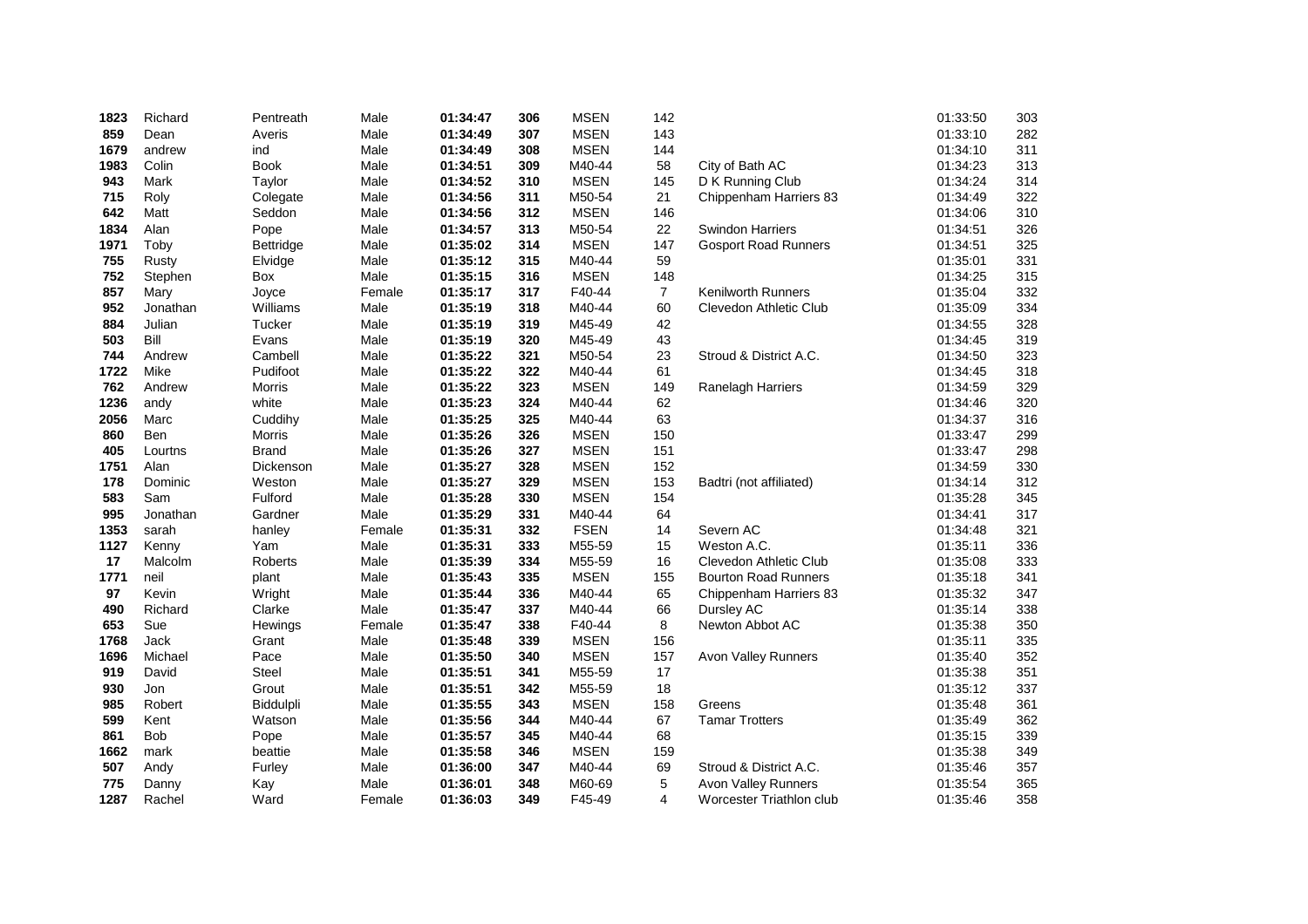| 1781 | <b>PAUL</b>    | <b>NASH</b>       | Male   | 01:36:04 | 350 | <b>MSEN</b> | 160            | Gloucester A C                   | 01:34:54 | 327 |                          |
|------|----------------|-------------------|--------|----------|-----|-------------|----------------|----------------------------------|----------|-----|--------------------------|
| 925  | Jayne          | Pollock           | Female | 01:36:04 | 351 | <b>FSEN</b> | 15             | Gloucester A C                   | 01:35:53 | 364 |                          |
| 674  | Kathryn        | Morton            | Female | 01:36:06 | 352 | F45-49      | $\,$ 5 $\,$    | Stroud & District A.C.           | 01:35:34 | 348 |                          |
| 1701 | brian          | woodward          | Male   | 01:36:07 | 353 | M55-59      | 19             | egdon heath harriers             | 01:35:48 | 360 |                          |
| 747  | Clive          | Andrews           | Male   | 01:36:07 | 354 | <b>MSEN</b> | 161            |                                  | 01:35:17 | 340 |                          |
| 1818 | Fiona          | Maycock           | Female | 01:36:10 | 355 | F35-39      | $\overline{7}$ |                                  | 01:35:21 | 342 |                          |
| 2082 | Gary           | Cresswell         | Male   | 01:36:15 | 356 | M40-44      | 70             |                                  | 01:33:53 | 304 |                          |
| 58   | Edward         | Fathers           | Male   | 01:36:15 | 357 | <b>MSEN</b> | 162            |                                  | 01:35:45 | 356 |                          |
| 759  | Mark           | Exall             | Male   | 01:36:17 | 358 | M45-49      | 44             |                                  | 01:35:29 | 346 |                          |
| 74   | Daniel         | Woodward          | Male   | 01:36:19 | 359 | <b>MSEN</b> | 163            |                                  | 01:36:03 | 372 |                          |
| 2052 | <b>Steve</b>   | Amos              | Male   | 01:36:24 | 360 | <b>MSEN</b> | 164            |                                  | 01:34:51 | 324 |                          |
| 638  | Doug           | Rybarczsuk        | Male   | 01:36:24 | 361 | M45-49      | 45             |                                  | 01:35:54 | 366 |                          |
| 465  | Gavin          | Versaci           | Male   | 01:36:26 | 362 | M40-44      | 71             |                                  | 01:36:08 | 375 |                          |
| 1968 | David          | Leighton          | Male   | 01:36:34 | 363 | <b>MSEN</b> | 165            |                                  | 01:35:44 | 355 |                          |
| 874  | Stephen        | Egan              | Male   | 01:36:37 | 364 | M40-44      | 72             | <b>Bitton Road Runners</b>       | 01:35:59 | 369 |                          |
| 836  | Simon          | Woollsy           | Male   | 01:36:38 | 365 | <b>MSEN</b> | 166            | <b>Hook Norton Harriers</b>      | 01:36:15 | 379 |                          |
| 2122 | <b>LORIMER</b> | <b>FELLINGHAM</b> | Male   | 01:36:38 | 366 | M55-59      | 20             | WHITE HORSE HARRIERS             | 01:36:01 | 371 |                          |
| 1658 | Jonathan       | Hall              | Male   | 01:36:43 | 367 | <b>MSEN</b> | 167            |                                  | 01:36:10 | 376 |                          |
| 1958 | Andy           | Lillie            | Male   | 01:36:46 | 368 | <b>MSEN</b> | 168            |                                  | 01:35:46 | 359 |                          |
| 226  | Neil           | Parry             | Male   | 01:36:46 | 369 | M40-44      | 73             |                                  | 01:36:14 | 378 | Geotechnical Engineering |
| 325  | Stuart         | <b>Buchan</b>     | Male   | 01:36:47 | 370 | <b>MSEN</b> | 169            | <b>Tewkesbury Athletics Club</b> | 01:36:32 | 389 |                          |
| 605  | Emma           | Jeffery           | Female | 01:36:47 | 371 | <b>FSEN</b> | 16             | Gloucester A C                   | 01:36:36 | 393 |                          |
| 1438 | Terence        | Onions            | Male   | 01:36:49 | 372 | M50-54      | 24             |                                  | 01:36:10 | 377 |                          |
| 1950 | terry          | doherty           | Male   | 01:36:51 | 373 | M50-54      | 25             | <b>Bournville Harriers</b>       | 01:36:30 | 388 |                          |
| 913  | Stephen        | Sear              | Male   | 01:36:53 | 374 | <b>MSEN</b> | 170            | Fleet & Crookham Athletic        | 01:36:07 | 374 |                          |
| 623  | Louise         | Little            | Female | 01:36:54 | 375 | F40-44      | 9              | Stroud & District A.C.           | 01:35:43 | 354 |                          |
| 1208 | Ted            | Rees              | Male   | 01:36:55 | 376 | <b>MSEN</b> | 171            |                                  | 01:36:25 | 385 |                          |
| 1242 | jonathan       | Haine             | Male   | 01:37:02 | 377 | <b>MSEN</b> | 172            |                                  | 01:35:59 | 368 |                          |
| 564  | Peter          | Hopes             | Male   | 01:37:03 | 378 | M40-44      | 74             | <b>Bitton Road Runners</b>       | 01:36:44 | 397 |                          |
| 689  | Nigel          | Bennett           | Male   | 01:37:04 | 379 | M45-49      | 46             |                                  | 01:36:19 | 381 |                          |
| 1736 | David          | <b>Bickerton</b>  | Male   | 01:37:06 | 380 | M45-49      | 47             |                                  | 01:36:51 | 402 |                          |
| 1182 | Robert         | Humpris           | Male   | 01:37:08 | 381 | M45-49      | 48             | <b>Bourton Road Runners</b>      | 01:36:34 | 392 |                          |
| 813  | Debbie         | Jones             | Female | 01:37:09 | 382 | <b>FSEN</b> | 17             | Chippenham Harriers 83           | 01:36:45 | 399 |                          |
| 142  | Rebecca        | Capener           | Female | 01:37:10 | 383 | <b>FSEN</b> | 18             | Marlborough RC                   | 01:36:55 | 403 |                          |
| 1587 | Peter          | de Boer           | Male   | 01:37:10 | 384 | <b>MSEN</b> | 173            | Town and Country Harriers        | 01:36:01 | 370 |                          |
| 845  | Daniel         | Holland           | Male   | 01:37:10 | 385 | <b>MSEN</b> | 174            |                                  | 01:35:58 | 367 |                          |
| 140  | John           | Capener           | Male   | 01:37:10 | 386 | M50-54      | 26             | Severn AC                        | 01:36:55 | 404 |                          |
| 1870 | Raymond        | O'Hara            | Male   | 01:37:10 | 387 | M40-44      | 75             |                                  | 01:36:49 | 401 |                          |
| 492  | Chris          | Sherrington       | Male   | 01:37:12 | 388 | M45-49      | 49             | Cirencester A C                  | 01:36:21 | 382 |                          |
| 1005 | John           | Clapp             | Male   | 01:37:13 | 389 | M55-59      | 21             | <b>Hogweed Trotters</b>          | 01:36:27 | 387 |                          |
| 2090 | neil           | cameron           | Male   | 01:37:14 | 390 | M40-44      | 76             |                                  | 01:36:25 | 384 |                          |
| 576  | Geoff          | Howe              | Male   | 01:37:17 | 391 | M45-49      | 50             |                                  | 01:36:33 | 390 |                          |
| 179  | Simon          | Edwards           | Male   | 01:37:18 | 392 | M40-44      | 77             | Badtri (not affiliated)          | 01:36:05 | 373 |                          |
| 1613 | Chris          | Garbett           | Male   | 01:37:20 | 393 | M40-44      | 78             |                                  | 01:37:04 | 407 |                          |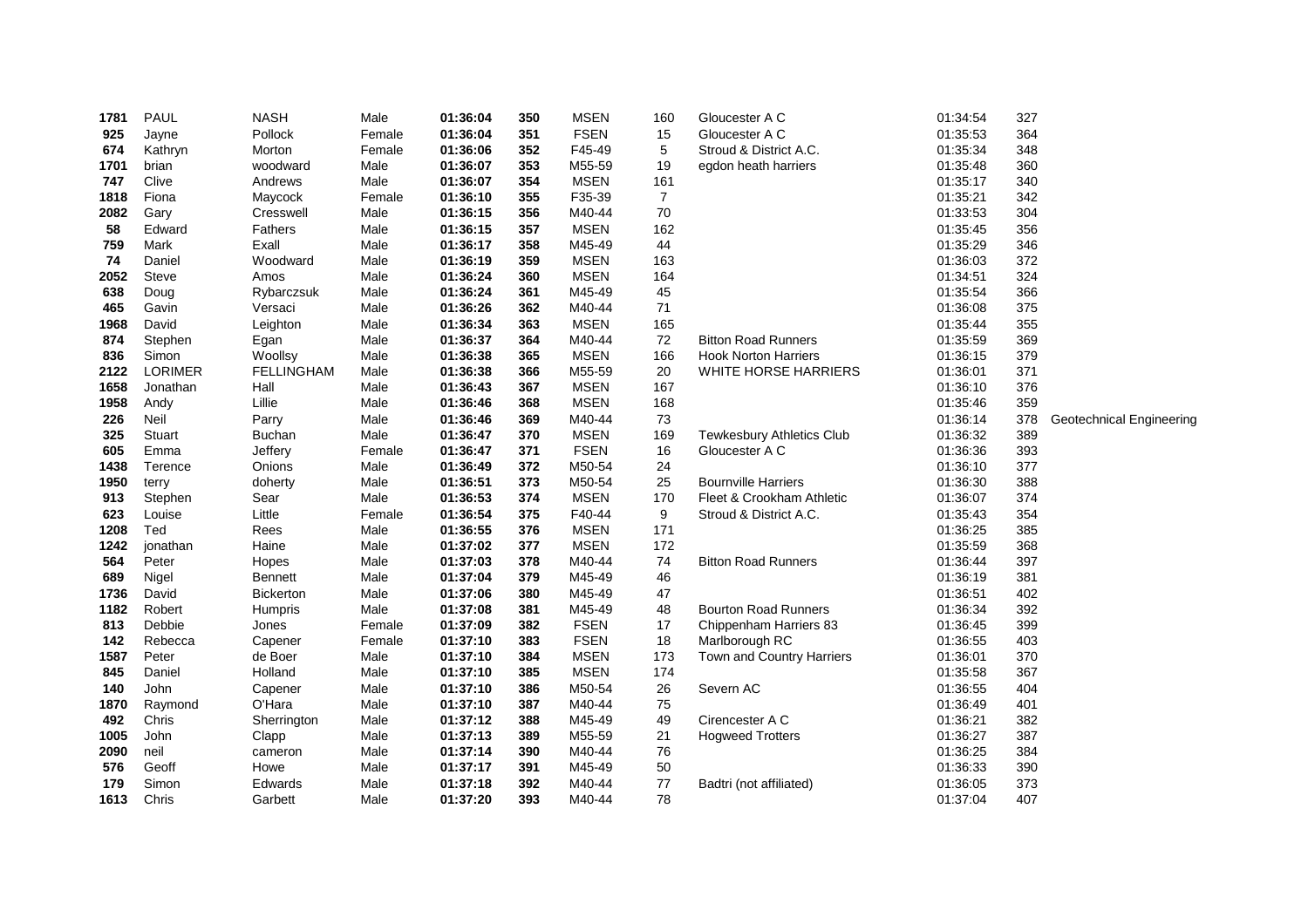| 927  | Gary         | Owers          | Male   | 01:37:20 | 394 | <b>MSEN</b> | 175          |                                  | 01:36:34 | 391 |
|------|--------------|----------------|--------|----------|-----|-------------|--------------|----------------------------------|----------|-----|
| 2109 | john         | choppin        | Male   | 01:37:26 | 395 | <b>MSEN</b> | 176          |                                  | 01:37:03 | 405 |
| 973  | lan          | Oldacre        | Male   | 01:37:30 | 396 | M55-59      | 22           | Andover A.C.                     | 01:35:52 | 363 |
| 220  | Adrian       | <b>Bullock</b> | Male   | 01:37:31 | 397 | <b>MSEN</b> | 177          |                                  | 01:36:27 | 386 |
| 247  | Justin       | Smith          | Male   | 01:37:33 | 398 | <b>MSEN</b> | 178          |                                  | 01:36:39 | 396 |
| 1122 | Kevin        | Fossali        | Male   | 01:37:34 | 399 | M40-44      | 79           |                                  | 01:36:25 | 383 |
| 1106 | Tim          | Walls          | Male   | 01:37:34 | 400 | M50-54      | 27           | Midland Vets                     | 01:37:10 | 411 |
| 686  | Mark         | Humphrey       | Male   | 01:37:36 | 401 | M40-44      | 80           |                                  | 01:35:25 | 343 |
| 1155 | Matthew      | Kemp           | Male   | 01:37:41 | 402 | <b>MSEN</b> | 179          | Sevenoaks A.C.                   | 01:37:24 | 419 |
| 1419 | alan         | hall           | Male   | 01:37:41 | 403 | M40-44      | 81           | <b>Empire Sports</b>             | 01:36:47 | 400 |
| 856  | Andy         | Carpenter      | Male   | 01:37:44 | 404 | M40-44      | 82           |                                  | 01:37:10 | 412 |
| 1931 | steve        | macdonald      | Male   | 01:37:47 | 405 | M40-44      | 83           | <b>Westburry Harriers</b>        | 01:37:45 | 428 |
| 855  | Kate         | Hall           | Female | 01:37:48 | 406 | F35-39      | 8            | <b>Bourton Road Runners</b>      | 01:37:14 | 414 |
| 901  | Julian       | Mayo           | Male   | 01:37:49 | 407 | M40-44      | 84           |                                  | 01:37:32 | 422 |
| 1237 | Daniel       | <b>Belbeck</b> | Male   | 01:37:51 | 408 | <b>MSEN</b> | 180          |                                  | 01:35:40 | 353 |
| 1161 | Karl         | Watts          | Male   | 01:37:51 | 409 | <b>MSEN</b> | 181          | <b>Wells City Harriers</b>       | 01:37:33 | 423 |
| 1149 | Marc         | Helliwell      | Male   | 01:37:52 | 410 | M40-44      | 85           |                                  | 01:37:18 | 416 |
| 2132 | Daniel       | Mullens        | Male   | 01:37:53 | 411 | <b>MSEN</b> | 182          | Williams Syndrome                | 01:37:03 | 406 |
| 1922 | stuart       | creton         | Male   | 01:37:54 | 412 | <b>MSEN</b> | 183          |                                  | 01:35:25 | 344 |
| 2120 | Ellis        | Boughton       | Male   | 01:37:55 | 413 | <b>MSEN</b> | 184          |                                  | 01:37:16 | 415 |
| 474  | Paul         | Rowles         | Male   | 01:37:58 | 414 | <b>MSEN</b> | 185          | Stroud & District A.C.           | 01:37:30 | 421 |
| 1651 | steve        | partridge      | Male   | 01:37:58 | 415 | <b>MSEN</b> | 186          |                                  | 01:36:39 | 395 |
| 2011 | james        | maude          | Male   | 01:37:58 | 416 | <b>MSEN</b> | 187          |                                  | 01:37:53 | 435 |
| 1943 | Louise       | Cronin         | Female | 01:37:58 | 417 | F35-39      | 9            | Sole Sisters                     | 01:37:51 | 433 |
| 577  | Sue          | Macgregor      | Female | 01:37:59 | 418 | F45-49      | 6            | Avon Valley Runners              | 01:37:52 | 434 |
| 695  | Haydn        | <b>Brookes</b> | Male   | 01:38:00 | 419 | <b>MSEN</b> | 188          |                                  | 01:37:14 | 413 |
| 81   | Christopher  | Horwood        | Male   | 01:38:01 | 420 | <b>MSEN</b> | 189          |                                  | 01:37:44 | 427 |
| 497  | Jason        | Alder          | Male   | 01:38:02 | 421 | <b>MSEN</b> | 190          |                                  | 01:37:51 | 432 |
| 305  | Tim          | Heslop         | Male   | 01:38:02 | 422 | <b>MSEN</b> | 191          |                                  | 01:37:46 | 430 |
| 1906 | <b>Steve</b> | Herridge       | Male   | 01:38:14 | 423 | <b>MSEN</b> | 192          |                                  | 01:37:18 | 417 |
| 319  | <b>Steve</b> | Wiggall        | Male   | 01:38:17 | 424 | M45-49      | 51           | <b>Tewkesbury Athletics Club</b> | 01:38:03 | 442 |
| 1044 | <b>Brian</b> | Rafferty       | Male   | 01:38:19 | 425 | <b>MSEN</b> | 193          | Williams Syndrome                | 01:37:36 | 425 |
| 1035 | Mark         | Reynolds       | Male   | 01:38:20 | 426 | M40-44      | 86           | Williams Syndrome                | 01:37:28 | 420 |
| 1619 | Laurence     | Gray           | Male   | 01:38:22 | 427 | <b>MSEN</b> | 194          |                                  | 01:36:38 | 394 |
| 597  | Alistair     | <b>Booth</b>   | Male   | 01:38:22 | 428 | M45-49      | 52           |                                  | 01:38:06 | 444 |
| 1135 | Tony         | <b>Brazier</b> | Male   | 01:38:22 | 429 | M45-49      | 53           | Chippenham Harriers 83           | 01:37:47 | 431 |
| 1874 | Dominic      | Jenkins        | Male   | 01:38:30 | 430 | <b>MSEN</b> | 195          |                                  | 01:37:35 | 424 |
| 1004 | Shirley      | Hume           | Female | 01:38:32 | 431 | F50-54      | $\mathbf{1}$ | Road Runners Club                | 01:37:45 | 429 |
| 1354 | Christopher  | Lee            | Male   | 01:38:33 | 432 | <b>MSEN</b> | 196          | <b>BAD Tri</b>                   | 01:38:00 | 438 |
| 167  | Liam         | Tunney         | Male   | 01:38:34 | 433 | <b>MSEN</b> | 197          |                                  | 01:38:09 | 447 |
| 2110 | Jacqueline   | Bond           | Female | 01:38:35 | 434 | <b>FSEN</b> | 19           | <b>BAD Tri</b>                   | 01:37:38 | 426 |
| 1893 | Dave         | Paul           | Male   | 01:38:39 | 435 | M45-49      | 54           |                                  | 01:37:55 | 436 |
| 1183 | Peter        | Williams       | Male   | 01:38:43 | 436 | M45-49      | 55           | Woking A.C.                      | 01:38:34 | 457 |
| 1289 | Jim          | Adams          | Male   | 01:38:43 | 437 | M45-49      | 56           |                                  | 01:37:09 | 410 |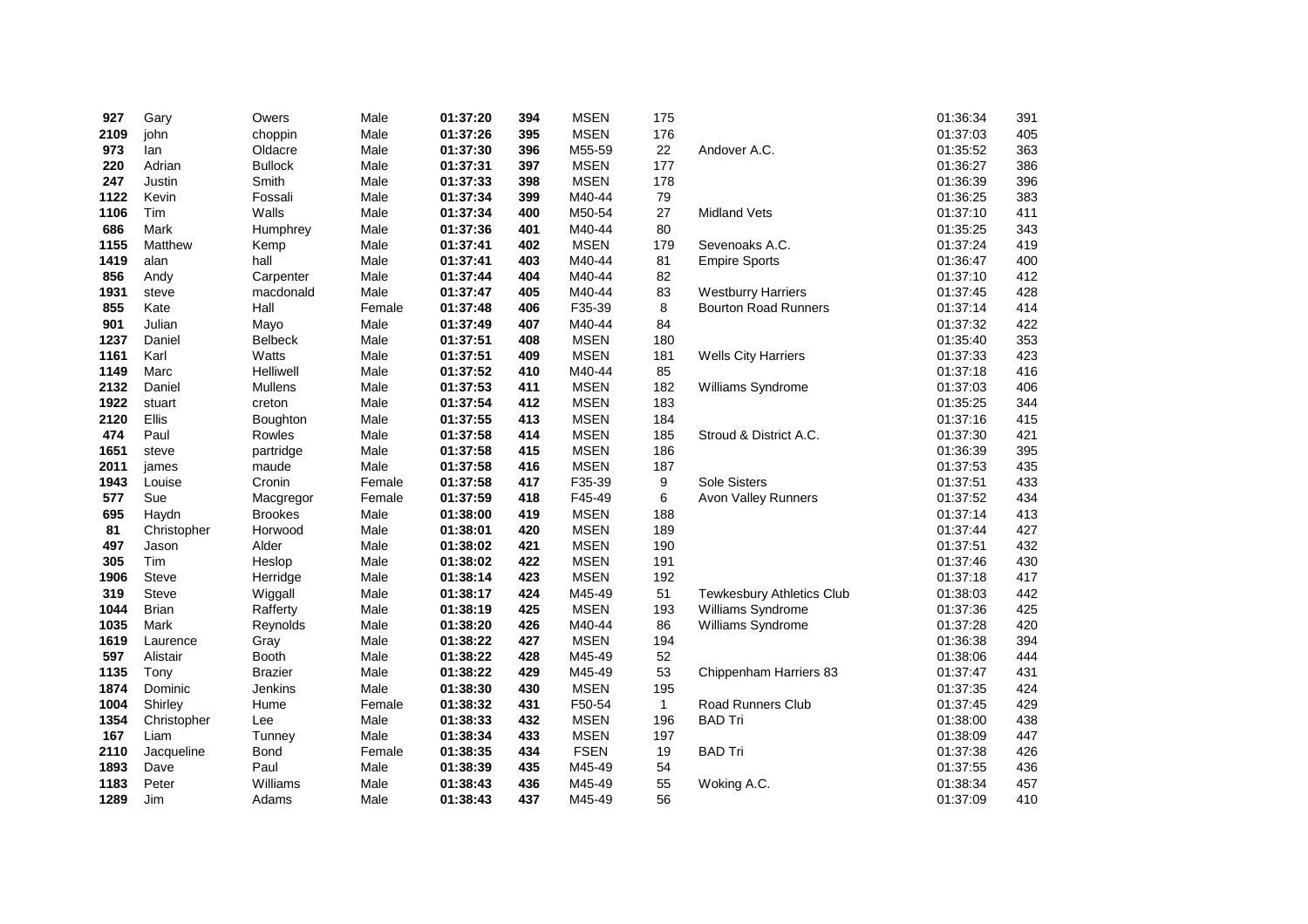| 2116 | Trevor         | Twinem         | Male   | 01:38:44 | 438 | M45-49      | 57             | <b>Bitton Road Runners</b>   | 01:38:23 | 450 |
|------|----------------|----------------|--------|----------|-----|-------------|----------------|------------------------------|----------|-----|
| 588  | Deborah        | Southgate      | Female | 01:38:48 | 439 | F45-49      | $\overline{7}$ | Angels Running Club          | 01:38:37 | 460 |
| 170  | Victoria       | Plummer        | Female | 01:38:49 | 440 | <b>FSEN</b> | 20             | Frome AC                     | 01:38:27 | 453 |
| 88   | Scott          | Leanard        | Male   | 01:38:53 | 441 | <b>MSEN</b> | 198            |                              | 01:38:38 | 461 |
| 1833 | john           | wheeler        | Male   | 01:38:53 | 442 | M40-44      | 87             |                              | 01:37:08 | 409 |
| 59   | Andy           | Kilby          | Male   | 01:38:55 | 443 | M45-49      | 58             | Dursley AC                   | 01:37:06 | 408 |
| 521  | lan            | Williams       | Male   | 01:38:57 | 444 | M40-44      | 88             |                              | 01:37:21 | 418 |
| 928  | Robert         | Lee            | Male   | 01:38:57 | 445 | M40-44      | 89             |                              | 01:38:05 | 443 |
| 1916 | jane           | eardley        | Female | 01:38:59 | 446 | <b>FSEN</b> | 21             | Newcastle (Staffs) A.C.      | 01:38:00 | 437 |
| 242  | Alan           | Nicol          | Male   | 01:39:02 | 447 | M45-49      | 59             | North Devon Road Runners     | 01:38:01 | 439 |
| 1908 | Jonathan       | Robinson       | Male   | 01:39:02 | 448 | <b>MSEN</b> | 199            |                              | 01:38:02 | 440 |
| 1713 | Peter          | Wallace        | Male   | 01:39:03 | 449 | M45-49      | 60             | <b>Great Western Runners</b> | 01:38:40 | 464 |
| 330  | Ben            | Clarke         | Male   | 01:39:06 | 450 | <b>MSEN</b> | 200            |                              | 01:38:31 | 454 |
| 1257 | Peter          | Marshall       | Male   | 01:39:06 | 451 | M40-44      | 90             |                              | 01:38:34 | 456 |
| 1862 | alan           | Cook           | Male   | 01:39:08 | 452 | M40-44      | 91             |                              | 01:38:40 | 465 |
| 2002 | David          | Pouncey        | Male   | 01:39:10 | 453 | M45-49      | 61             |                              | 01:38:34 | 458 |
| 1745 | lloyd          | gorman         | Male   | 01:39:10 | 454 | <b>MSEN</b> | 201            |                              | 01:38:08 | 446 |
| 1837 | Andrew         | Owen           | Male   | 01:39:11 | 455 | M40-44      | 92             | Avon & Somerset Police       | 01:38:45 | 468 |
| 1849 | Colin          | Tapley         | Male   | 01:39:12 | 456 | M40-44      | 93             |                              | 01:38:12 | 448 |
| 690  | David          | Savage         | Male   | 01:39:16 | 457 | M45-49      | 62             |                              | 01:36:19 | 380 |
| 805  | Daniel         | Clifford       | Male   | 01:39:16 | 458 | <b>MSEN</b> | 202            |                              | 01:38:02 | 441 |
| 566  | David          | Blackburn      | Male   | 01:39:17 | 459 | M60-69      | 6              | Severn AC                    | 01:38:26 | 451 |
| 1490 | Mark           | Sysum          | Male   | 01:39:21 | 460 | <b>MSEN</b> | 203            |                              | 01:38:42 | 466 |
| 1938 | Len            | Quartly        | Male   | 01:39:24 | 461 | M60-69      | $\overline{7}$ | <b>BAD Tri</b>               | 01:38:26 | 452 |
| 283  | James          | Cheseldine     | Male   | 01:39:25 | 462 | <b>MSEN</b> | 204            |                              | 01:38:42 | 467 |
| 1892 | Sharon         | Andrews        | Female | 01:39:26 | 463 | F35-39      | 10             |                              | 01:38:46 | 469 |
| 1807 | <b>Bradley</b> | Wilson         | Male   | 01:39:27 | 464 | <b>MSEN</b> | 205            |                              | 01:36:44 | 398 |
| 840  | Edward         | Wardle         | Male   | 01:39:32 | 465 | <b>MSEN</b> | 206            |                              | 01:38:32 | 455 |
| 1886 | Casey          | Jones          | Male   | 01:39:32 | 466 | <b>MSEN</b> | 207            |                              | 01:38:08 | 445 |
| 1756 | Christopher    | Carr           | Male   | 01:39:34 | 467 | <b>MSEN</b> | 208            |                              | 01:39:06 | 479 |
| 201  | David          | Pye            | Male   | 01:39:40 | 468 | M50-54      | 28             | Amazing Feet R.C.            | 01:38:50 | 470 |
| 1864 | Jeffery        | Hardy          | Male   | 01:39:41 | 469 | M40-44      | 94             |                              | 01:38:57 | 473 |
| 625  | Christopher    | <b>Barker</b>  | Male   | 01:39:41 | 470 | M50-54      | 29             | Malvern Joggers              | 01:39:10 | 481 |
| 1131 | Charles        | Harris         | Male   | 01:39:42 | 471 | <b>MSEN</b> | 209            |                              | 01:38:40 | 463 |
| 1174 | Tom            | Smith          | Male   | 01:39:42 | 472 | <b>MSEN</b> | 210            |                              | 01:38:40 | 462 |
| 918  | Peter          | Chivers        | Male   | 01:39:46 | 473 | M55-59      | 23             | Alchester Running Club       | 01:39:01 | 476 |
| 1016 | Wendy          | <b>Tippett</b> | Female | 01:39:48 | 474 | F45-49      | 8              | <b>Westburry Harriers</b>    | 01:39:34 | 491 |
| 619  | Stephen        | Albon-Crouch   | Male   | 01:39:49 | 475 | M40-44      | 95             |                              | 01:39:06 | 480 |
| 1787 | Rob            | Clark          | Male   | 01:39:52 | 476 | <b>MSEN</b> | 211            | <b>Great Western Runners</b> | 01:39:38 | 494 |
| 1019 | Tim            | Willson        | Male   | 01:39:53 | 477 | M45-49      | 63             | Cirencester A C              | 01:39:00 | 475 |
| 53   | Christopher    | Hale           | Male   | 01:39:54 | 478 | <b>MSEN</b> | 212            |                              | 01:39:15 | 484 |
| 1842 | <b>Bruce</b>   | Lascelles      | Male   | 01:39:57 | 479 | <b>MSEN</b> | 213            |                              | 01:39:15 | 483 |
| 1843 | Matthew        | <b>Burns</b>   | Male   | 01:39:58 | 480 | <b>MSEN</b> | 214            |                              | 01:39:35 | 492 |
| 2021 | Andrew         | Cummings       | Male   | 01:40:00 | 481 | <b>MSEN</b> | 215            |                              | 01:39:31 | 490 |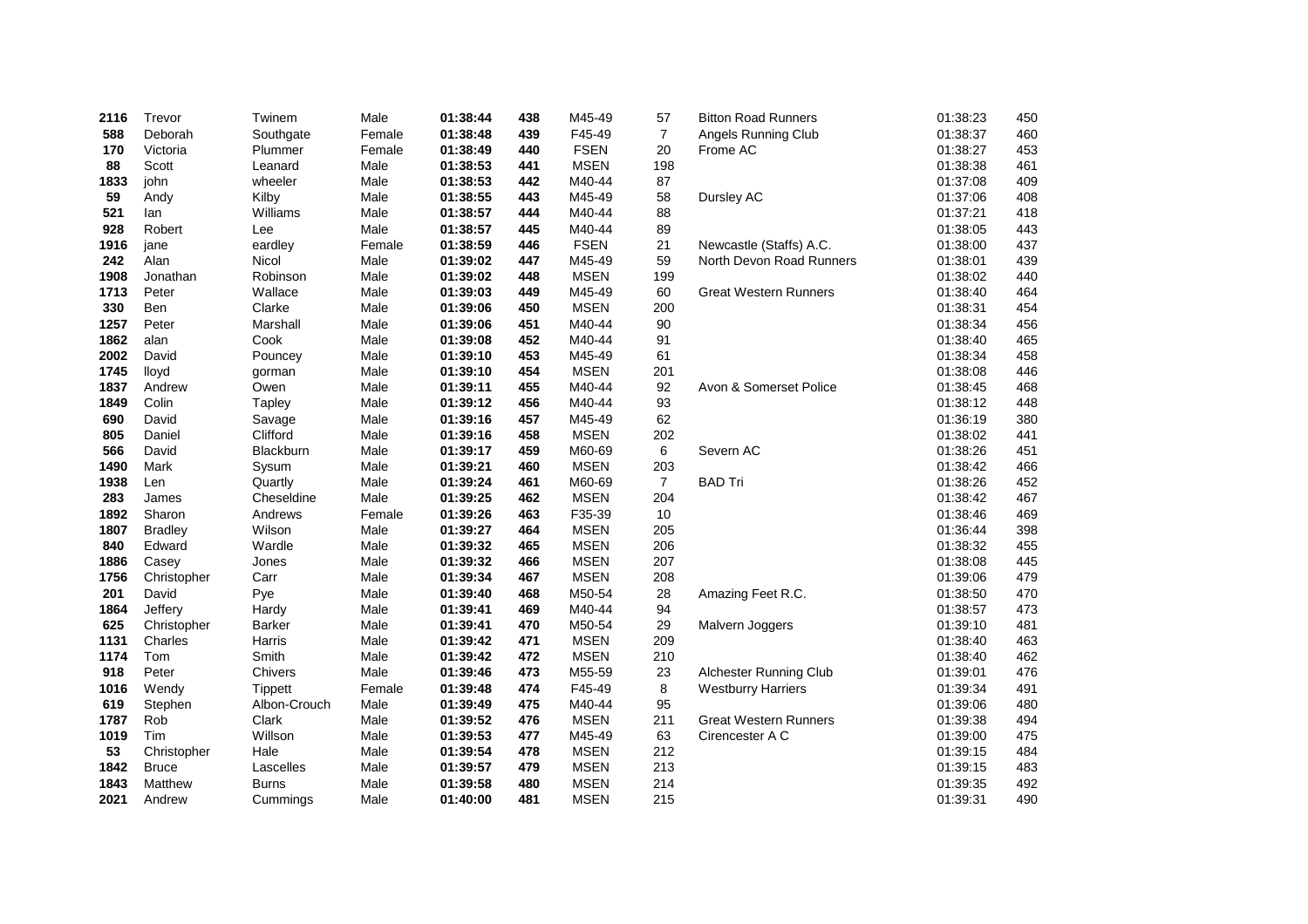| 1105 | Stuart         | Henson          | Male   | 01:40:04 | 482 | M40-44      | 96           |                                  | 01:39:15 | 485 |
|------|----------------|-----------------|--------|----------|-----|-------------|--------------|----------------------------------|----------|-----|
| 1184 | Jason          | Richards        | Male   | 01:40:19 | 483 | <b>MSEN</b> | 216          | <b>Tipton Harriers</b>           | 01:40:10 | 509 |
| 420  | Gavin          | Cotter          | Male   | 01:40:20 | 484 | <b>MSEN</b> | 217          | <b>Cheltenham Harriers</b>       | 01:39:19 | 487 |
| 475  | <b>Stuart</b>  | <b>Dudfield</b> | Male   | 01:40:21 | 485 | <b>MSEN</b> | 218          | <b>Tewkesbury Athletics Club</b> | 01:39:55 | 500 |
| 476  | Cathy          | <b>Dudfield</b> | Female | 01:40:22 | 486 | <b>FSEN</b> | 22           | Tewkesbury Athletics Club        | 01:39:56 | 501 |
| 1148 | Darren         | Pooler          | Male   | 01:40:24 | 487 | <b>MSEN</b> | 219          |                                  | 01:38:56 | 472 |
| 1462 | James          | Bishop          | Male   | 01:40:26 | 488 | <b>MSEN</b> | 220          |                                  | 01:38:55 | 471 |
| 1119 | Dennis         | Scully          | Male   | 01:40:30 | 489 | <b>MSEN</b> | 221          |                                  | 01:38:34 | 459 |
| 304  | Roger          | McFadden        | Male   | 01:40:32 | 490 | M55-59      | 24           | <b>Road Runners Club</b>         | 01:39:05 | 478 |
| 869  | Stephen        | Armstrong       | Male   | 01:40:32 | 491 | <b>MSEN</b> | 222          |                                  | 01:39:16 | 486 |
| 1249 | richard        | hardwick        | Male   | 01:40:34 | 492 | <b>MSEN</b> | 223          |                                  | 01:39:58 | 503 |
| 1568 | Ruth           | Johnstone       | Female | 01:40:35 | 493 | F35-39      | 11           | Malvern Joggers                  | 01:39:13 | 482 |
| 655  | John           | Voyez           | Male   | 01:40:35 | 494 | M50-54      | 30           | Corsham Running Club             | 01:40:20 | 515 |
| 1525 | matthew        | bisco           | Male   | 01:40:37 | 495 | <b>MSEN</b> | 224          |                                  | 01:40:10 | 510 |
| 241  | <b>Barbara</b> | Nicol           | Female | 01:40:38 | 496 | F35-39      | 12           | North Devon Road Runners         | 01:39:37 | 493 |
| 944  | Uamie          | Rouan           | Male   | 01:40:40 | 497 | <b>MSEN</b> | 225          |                                  | 01:39:27 | 489 |
| 1091 | Alison         | Grace           | Female | 01:40:42 | 498 | F40-44      | 10           | Corsham Running Club             | 01:39:49 | 498 |
| 1526 | Chris          | Moos            | Male   | 01:40:42 | 499 | M40-44      | 97           |                                  | 01:39:41 | 496 |
| 1716 | richard        | Turner          | Male   | 01:40:44 | 500 | <b>MSEN</b> | 226          |                                  | 01:39:04 | 477 |
| 758  | John           | <b>Bates</b>    | Male   | 01:40:45 | 501 | M40-44      | 98           | <b>British Airways</b>           | 01:38:58 | 474 |
| 1151 | Gary James     | Clayton         | Male   | 01:40:46 | 502 | <b>MSEN</b> | 227          |                                  | 01:40:23 | 519 |
| 717  | Geoff          | Hillman         | Male   | 01:40:46 | 503 | <b>MSEN</b> | 228          | Stratford on Avon Athletic Clu   | 01:39:49 | 497 |
| 1301 | stephen        | templeton       | Male   | 01:40:47 | 504 | <b>MSEN</b> | 229          |                                  | 01:38:20 | 449 |
| 2073 | Pekka          | Eskelinen       | Male   | 01:40:47 | 505 | <b>MSEN</b> | 230          |                                  | 01:39:53 | 499 |
| 1279 | Lorraine       | Huggett         | Female | 01:40:48 | 506 | F35-39      | 13           | Stroud & District A.C.           | 01:40:17 | 513 |
| 1944 | Grant          | Moss            | Male   | 01:40:49 | 507 | M45-49      | 64           | west midlands police ac          | 01:40:08 | 507 |
| 20   | Ben            | Whitfield       | Male   | 01:40:51 | 508 | <b>MSEN</b> | 231          |                                  | 01:40:13 | 512 |
| 267  | Austin         | Degge           | Male   | 01:40:53 | 509 | <b>MSEN</b> | 232          | Severn AC                        | 01:40:41 | 532 |
| 245  | Rachel         | Willis          | Female | 01:40:54 | 510 | <b>FSEN</b> | 23           | Thornbury Running Club           | 01:40:10 | 508 |
| 62   | Carol          | Cowley          | Female | 01:40:54 | 511 | F55-59      | $\mathbf{1}$ | Tewkesbury Athletics Club        | 01:40:07 | 506 |
| 1478 | Jeff           | Tyndall         | Male   | 01:41:02 | 512 | M40-44      | 99           |                                  | 01:40:54 | 543 |
| 1589 | Jeff           | <b>Bird</b>     | Male   | 01:41:02 | 513 | M40-44      | 100          |                                  | 01:40:21 | 516 |
| 1956 | Roger          | Russell         | Male   | 01:41:04 | 514 | M60-69      | 8            | Kidderminster & Stourport AC     | 01:40:55 | 544 |
| 1434 | Robert         | Green           | Male   | 01:41:05 | 515 | M40-44      | 101          |                                  | 01:40:47 | 537 |
| 1562 | David          | Feeney          | Male   | 01:41:05 | 516 | <b>MSEN</b> | 233          |                                  | 01:40:22 | 518 |
| 1291 | <b>MICHAEL</b> | <b>GARNETT</b>  | Male   | 01:41:08 | 517 | M50-54      | 31           | Stroud & District A.C.           | 01:40:36 | 526 |
| 1635 | Robert         | <b>Ellis</b>    | Male   | 01:41:11 | 518 | M45-49      | 65           |                                  | 01:40:29 | 521 |
| 2074 | vicky          | white           | Female | 01:41:13 | 519 | <b>FSEN</b> | 24           |                                  | 01:40:06 | 505 |
| 525  | Ray            | Williams        | Male   | 01:41:14 | 520 | M45-49      | 66           | Dursley AC                       | 01:40:11 | 511 |
| 539  | Graham         | <b>Steer</b>    | Male   | 01:41:15 | 521 | M50-54      | 32           |                                  | 01:40:45 | 534 |
| 1988 | rebecca        | Ansfield        | Female | 01:41:17 | 522 | <b>FSEN</b> | 25           | Wye Valley Runners               | 01:40:21 | 517 |
| 1048 | Alexander      | Griffiths       | Male   | 01:41:18 | 523 | <b>MSEN</b> | 234          | Williams Syndrome                | 01:41:01 | 549 |
| 1328 | Steven         | Adams           | Male   | 01:41:18 | 524 | M45-49      | 67           | <b>Road Runners Club</b>         | 01:40:40 | 531 |
| 648  | lan            | Wareing         | Male   | 01:41:22 | 525 | M40-44      | 102          |                                  | 01:40:50 | 539 |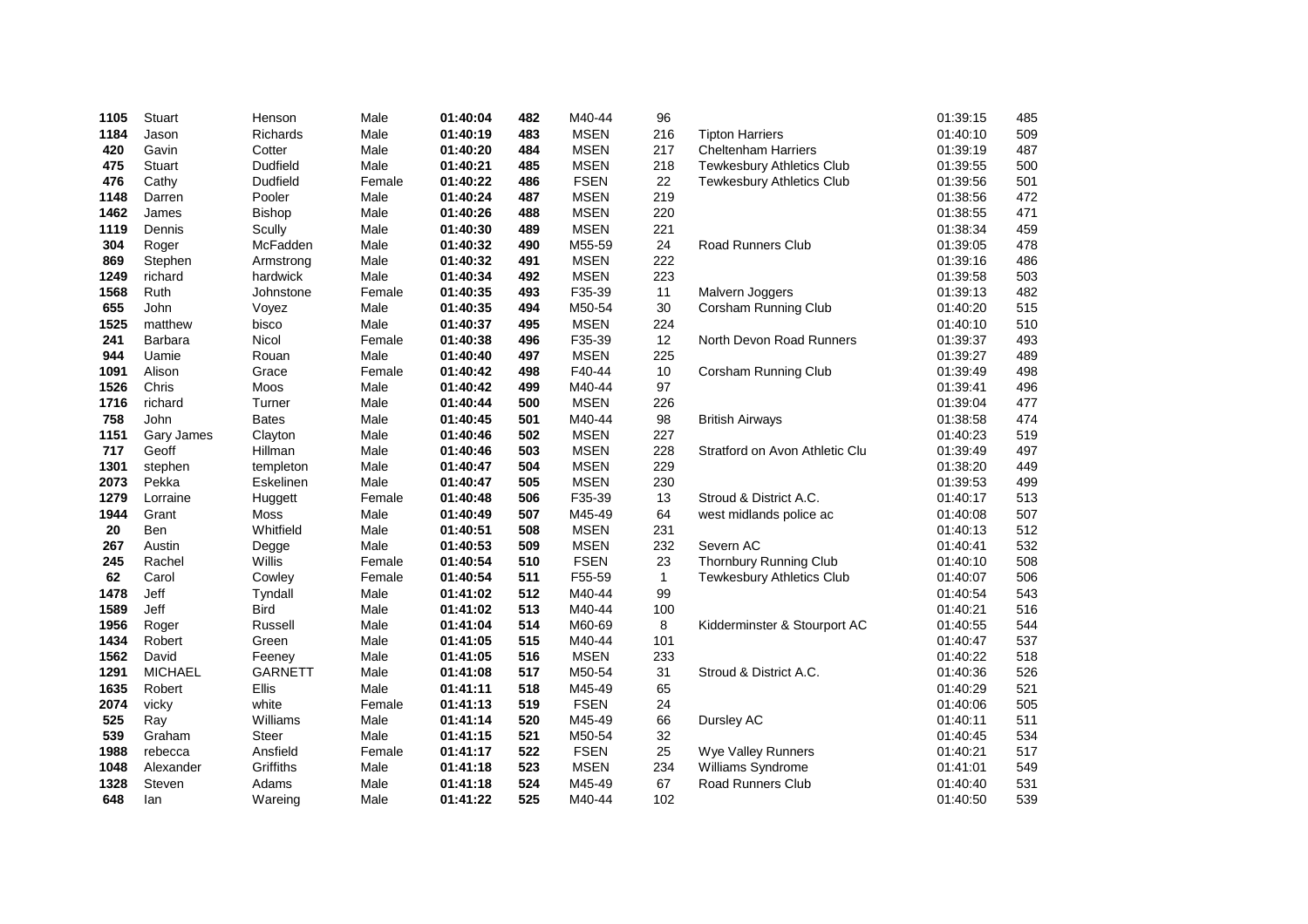| 1027 | Dale          | Midwinter        | Male   | 01:41:27 | 526 | M40-44      | 103 |                               | 01:39:40 | 495 |
|------|---------------|------------------|--------|----------|-----|-------------|-----|-------------------------------|----------|-----|
| 1832 | Jules         | Gilborson        | Male   | 01:41:28 | 527 | <b>MSEN</b> | 235 |                               | 01:40:30 | 523 |
| 1822 | Richard       | Hickman          | Male   | 01:41:28 | 528 | <b>MSEN</b> | 236 |                               | 01:40:36 | 528 |
| 572  | Rachel        | <b>Elkins</b>    | Female | 01:41:30 | 529 | <b>FSEN</b> | 26  |                               | 01:39:25 | 488 |
| 494  | Frank         | <b>Brady</b>     | Male   | 01:41:31 | 530 | M50-54      | 33  | Nailsa R.C.                   | 01:40:36 | 527 |
| 1737 | istvan        | kukucska         | Male   | 01:41:31 | 531 | <b>MSEN</b> | 237 |                               | 01:40:38 | 529 |
| 864  | Jeremy        | Greer            | Male   | 01:41:32 | 532 | M45-49      | 68  | Malvern Joggers               | 01:39:59 | 504 |
| 1481 | Debbie        | Griffin          | Female | 01:41:32 | 533 | <b>FSEN</b> | 27  |                               | 01:40:33 | 524 |
| 1537 | Kim           | Withycombe       | Female | 01:41:34 | 534 | <b>FSEN</b> | 28  | Cirencester A C               | 01:40:42 | 533 |
| 554  | David         | Wylie            | Male   | 01:41:34 | 535 | <b>MSEN</b> | 238 |                               | 01:40:24 | 520 |
| 1401 | Bettina       | <b>Broughton</b> | Female | 01:41:34 | 536 | F45-49      | 9   | <b>Thornbury Running Club</b> | 01:40:39 | 530 |
| 449  | Simon         | Mitchell         | Male   | 01:41:35 | 537 | M40-44      | 104 |                               | 01:39:57 | 502 |
| 364  | Alan          | Cremin           | Male   | 01:41:37 | 538 | <b>MSEN</b> | 239 |                               | 01:40:18 | 514 |
| 461  | Andrew        | lles             | Male   | 01:41:38 | 539 | M50-54      | 34  |                               | 01:40:50 | 542 |
| 1571 | Chris         | Ballinger        | Male   | 01:41:41 | 540 | <b>MSEN</b> | 240 |                               | 01:40:50 | 541 |
| 1166 | Richard       | <b>Biggs</b>     | Male   | 01:41:47 | 541 | <b>MSEN</b> | 241 |                               | 01:41:10 | 556 |
| 1620 | Matthew       | Hall             | Male   | 01:41:48 | 542 | <b>MSEN</b> | 242 |                               | 01:40:55 | 545 |
| 862  | <b>Brodie</b> | Mason            | Male   | 01:41:50 | 543 | M40-44      | 105 |                               | 01:40:34 | 525 |
| 1506 | Sharon        | Askew            | Female | 01:41:55 | 544 | F35-39      | 14  | Stroud & District A.C.        | 01:41:08 | 554 |
| 724  | John          | Sandford         | Male   | 01:41:56 | 545 | <b>MSEN</b> | 243 |                               | 01:41:03 | 551 |
| 1164 | Paul          | Davies           | Male   | 01:41:58 | 546 | M40-44      | 106 |                               | 01:41:00 | 548 |
| 1841 | <b>Rich</b>   | Belbin           | Male   | 01:41:59 | 547 | M40-44      | 107 |                               | 01:41:10 | 557 |
| 80   | James         | Weaver           | Male   | 01:42:01 | 548 | M50-54      | 35  | <b>Cheltenham Harriers</b>    | 01:41:08 | 555 |
| 1375 | <b>Steve</b>  | Rafferty         | Male   | 01:42:03 | 549 | M40-44      | 108 |                               | 01:41:47 | 572 |
| 1452 | alice         | braga            | Female | 01:42:05 | 550 | <b>FSEN</b> | 29  |                               | 01:41:02 | 550 |
| 1951 | <b>Bruno</b>  | Laasna           | Male   | 01:42:05 | 551 | <b>MSEN</b> | 244 |                               | 01:41:25 | 562 |
| 1497 | Matt          | Connolly         | Male   | 01:42:12 | 552 | <b>MSEN</b> | 245 |                               | 01:40:46 | 535 |
| 1517 | tim           | connolly         | Male   | 01:42:12 | 553 | <b>MSEN</b> | 246 |                               | 01:40:46 | 536 |
| 692  | Tim           | Collisson        | Male   | 01:42:16 | 554 | M40-44      | 109 |                               | 01:41:58 | 579 |
| 1981 | Mark          | Grimsey          | Male   | 01:42:18 | 555 | <b>MSEN</b> | 247 | Thornbury Running Club        | 01:41:36 | 568 |
| 631  | Brian         | Astbury          | Male   | 01:42:20 | 556 | M45-49      | 69  |                               | 01:41:54 | 577 |
| 769  | Keith         | <b>Bryant</b>    | Male   | 01:42:23 | 557 | M40-44      | 110 | <b>Bitton Road Runners</b>    | 01:41:17 | 561 |
| 1725 | <b>IAN</b>    | GILL             | Male   | 01:42:23 | 558 | <b>MSEN</b> | 248 |                               | 01:41:50 | 574 |
| 656  | Louise        | Newman           | Female | 01:42:24 | 559 | F40-44      | 11  | <b>Cheltenham Harriers</b>    | 01:41:28 | 565 |
| 2026 | Andrew        | <b>Bathe</b>     | Male   | 01:42:24 | 560 | M45-49      | 70  | Manchester Triathlon Club     | 01:41:42 | 570 |
| 1623 | Jo            | Wilkie           | Female | 01:42:26 | 561 | <b>FSEN</b> | 30  | <b>Cheltenham Harriers</b>    | 01:41:16 | 559 |
| 381  | <b>Nick</b>   | Eager            | Male   | 01:42:27 | 562 | <b>MSEN</b> | 249 |                               | 01:41:48 | 573 |
| 16   | Stewart       | Wilson           | Male   | 01:42:29 | 563 | M40-44      | 111 |                               | 01:41:26 | 563 |
| 727  | Michelle      | <b>Buckle</b>    | Female | 01:42:31 | 564 | <b>FSEN</b> | 31  | Newcastle (Staffs) A.C.       | 01:41:33 | 567 |
| 1123 | John          | James            | Male   | 01:42:34 | 565 | M55-59      | 25  | Severn AC                     | 01:42:11 | 585 |
| 1189 | michael       | stevenson        | Male   | 01:42:34 | 566 | <b>MSEN</b> | 250 |                               | 01:41:06 | 552 |
| 1492 | Darren        | Eagle            | Male   | 01:42:38 | 567 | <b>MSEN</b> | 251 |                               | 01:41:46 | 571 |
| 1765 | Thomas        | Duff             | Male   | 01:42:40 | 568 | <b>MSEN</b> | 252 |                               | 01:40:50 | 540 |
| 163  | Philip        | Reece            | Male   | 01:42:41 | 569 | M40-44      | 112 | Severn AC                     | 01:40:30 | 522 |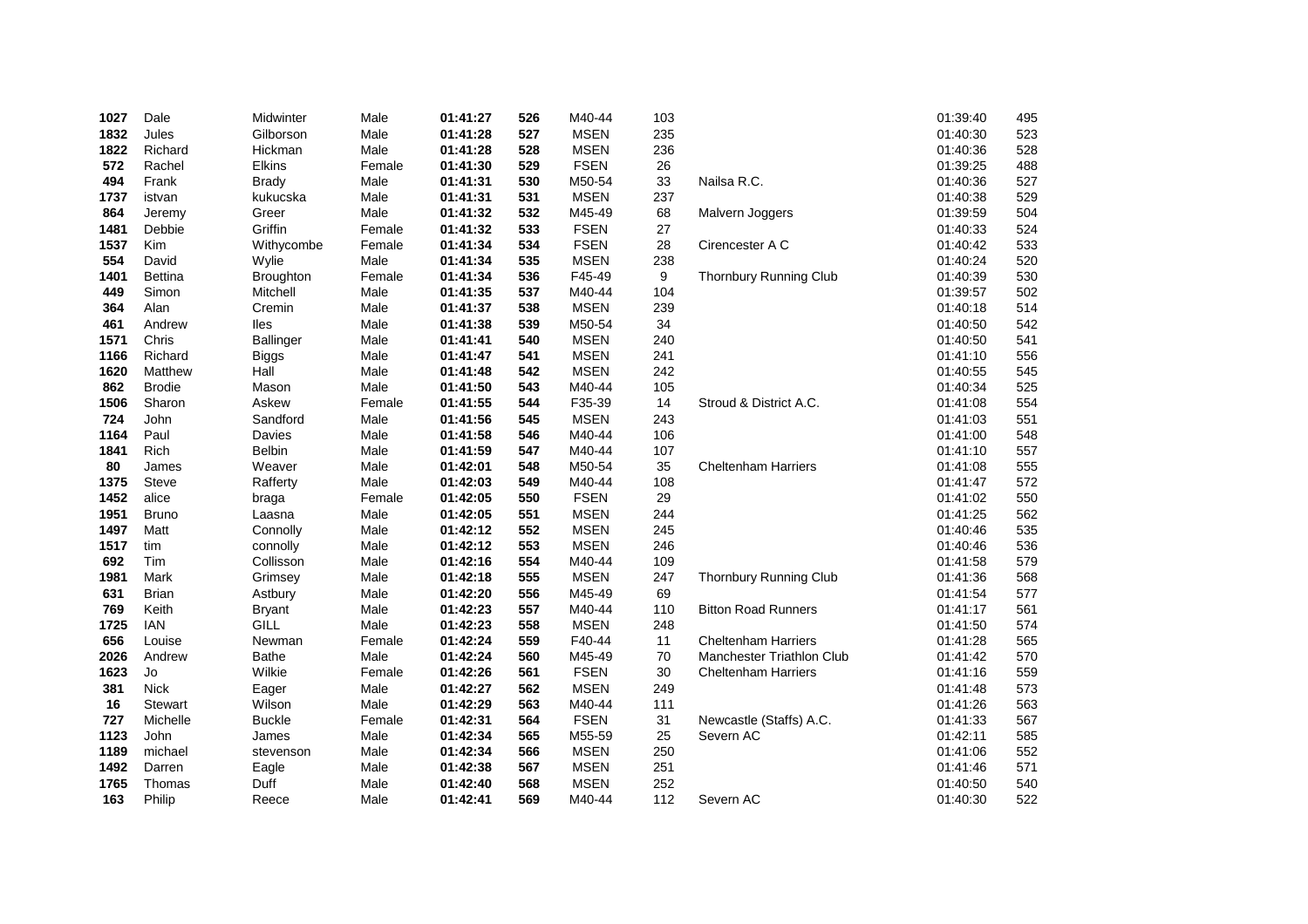| 1797         | Luthfur     | Rahman           | Male   | 01:42:41 | 570 | <b>MSEN</b> | 253 | <b>Headington Road Runners</b>   | 01:42:14 | 592 |
|--------------|-------------|------------------|--------|----------|-----|-------------|-----|----------------------------------|----------|-----|
| 1919         | Richard     | Johnson          | Male   | 01:42:44 | 571 | <b>MSEN</b> | 254 | Forest of Dean A.C.              | 01:41:59 | 580 |
| 1125         | Tim         | Ponting          | Male   | 01:42:45 | 572 | M50-54      | 36  | <b>Bitton Road Runners</b>       | 01:41:33 | 566 |
| 2123         | Ross        | Bingham          | Male   | 01:42:45 | 573 | <b>MSEN</b> | 255 |                                  | 01:41:06 | 553 |
| 671          | Rebecca     | Potts            | Female | 01:42:48 | 574 | <b>FSEN</b> | 32  | Droitwich A.C.                   | 01:42:34 | 607 |
| 1721         | Louise      | Pudifoot         | Female | 01:42:49 | 575 | F40-44      | 12  |                                  | 01:41:37 | 569 |
| $\mathbf{1}$ | Simon       | Frampton         | Male   | 01:42:52 | 576 | M55-59      | 26  | <b>Great Western Runners</b>     | 01:40:48 | 538 |
| 1224         | George      | Marsden          | Male   | 01:42:52 | 577 | <b>MSEN</b> | 256 |                                  | 01:42:15 | 593 |
| 1511         | stephen     | jardine          | Male   | 01:42:53 | 578 | M40-44      | 113 |                                  | 01:42:12 | 587 |
| 616          | Andrea      | Evans            | Female | 01:42:54 | 579 | <b>FSEN</b> | 33  | <b>Cheltenham Harriers</b>       | 01:42:01 | 582 |
| 219          | Caleb       | Tomes            | Male   | 01:42:54 | 580 | <b>MSEN</b> | 257 |                                  | 01:41:51 | 576 |
| 290          | Peter       | Spargo           | Male   | 01:42:54 | 581 | M50-54      | 37  |                                  | 01:41:11 | 558 |
| 2043         | Alastair    | Jollans          | Male   | 01:42:58 | 582 | M50-54      | 38  |                                  | 01:42:21 | 599 |
| 1682         | michael     | younger          | Male   | 01:42:59 | 583 | M50-54      | 39  |                                  | 01:42:13 | 590 |
| 11           | Martin      | Sandles          | Male   | 01:43:00 | 584 | <b>MSEN</b> | 258 |                                  | 01:42:21 | 598 |
| 1982         | John        | Grimsey          | Male   | 01:43:00 | 585 | M55-59      | 27  | Thornbury Running Club           | 01:42:17 | 594 |
| 1193         | Andy        | Morford          | Male   | 01:43:02 | 586 | <b>MSEN</b> | 259 |                                  | 01:41:51 | 575 |
| 2008         | David       | Gould            | Male   | 01:43:03 | 587 | M50-54      | 40  | <b>Trail Running Association</b> | 01:42:53 | 622 |
| 1315         | Peter       | Bellwood         | Male   | 01:43:04 | 588 | <b>MSEN</b> | 260 |                                  | 01:40:59 | 546 |
| 675          | John        | Morton           | Male   | 01:43:06 | 589 | M50-54      | 41  | Stroud & District A.C.           | 01:42:21 | 600 |
| 458          | Adele       | Potts            | Female | 01:43:06 | 590 | <b>FSEN</b> | 34  | Severn AC                        | 01:42:24 | 601 |
| 1425         | Jonathan    | Cross            | Male   | 01:43:07 | 591 | <b>MSEN</b> | 261 |                                  | 01:42:19 | 595 |
| 1403         | Paul        | Carter           | Male   | 01:43:10 | 592 | <b>MSEN</b> | 262 |                                  | 01:41:16 | 560 |
| 2140         | adam        | hoffman          | Male   | 01:43:12 | 593 | <b>MSEN</b> | 263 |                                  | 01:42:50 | 620 |
| 3            | Marc        | <b>Bostock</b>   | Male   | 01:43:17 | 594 | <b>MSEN</b> | 264 | Cheddar Running Club             | 01:42:55 | 623 |
| 984          | Martin      | Lambert          | Male   | 01:43:19 | 595 | <b>MSEN</b> | 265 |                                  | 01:41:59 | 581 |
| 1039         | Paul        | Smith            | Male   | 01:43:20 | 596 | M40-44      | 114 | Williams Syndrome                | 01:42:34 | 610 |
| 2133         | Isabelle    | <b>Stephens</b>  | Female | 01:43:21 | 597 | <b>FSEN</b> | 35  |                                  | 01:42:32 | 605 |
| 1385         | Stephen     | Peat             | Male   | 01:43:22 | 598 | <b>MSEN</b> | 266 |                                  | 01:41:00 | 547 |
| 1267         | steven      | mclaren          | Male   | 01:43:25 | 599 | <b>MSEN</b> | 267 |                                  | 01:42:28 | 603 |
| 1418         | lan         | Lacey            | Male   | 01:43:25 | 600 | M45-49      | 71  |                                  | 01:42:14 | 591 |
| 1104         | Paula       | <b>Hobbs</b>     | Female | 01:43:25 | 601 | F35-39      | 15  |                                  | 01:42:33 | 606 |
| 1826         | Matthew     | Porter           | Male   | 01:43:29 | 602 | <b>MSEN</b> | 268 |                                  | 01:42:13 | 589 |
| 1486         | simon       | collingridge     | Male   | 01:43:29 | 603 | <b>MSEN</b> | 269 |                                  | 01:42:53 | 621 |
| 298          | Stephen     | Osman            | Male   | 01:43:32 | 604 | M50-54      | 42  |                                  | 01:42:37 | 611 |
| 1714         | Craig       | Jackson          | Male   | 01:43:33 | 605 | <b>MSEN</b> | 270 |                                  | 01:43:00 | 625 |
| 1209         | <b>Nick</b> | Robinson         | Male   | 01:43:34 | 606 | <b>MSEN</b> | 271 |                                  | 01:42:11 | 586 |
| 1780         | Luke        | Keegan           | Male   | 01:43:39 | 607 | <b>MSEN</b> | 272 | Stourbridge R.C.                 | 01:42:40 | 612 |
| 1804         | Michael     | Rabbitt          | Male   | 01:43:41 | 608 | M40-44      | 115 |                                  | 01:42:47 | 616 |
| 1023         | Luke        | <b>Busbridge</b> | Male   | 01:43:41 | 609 | <b>MSEN</b> | 273 |                                  | 01:42:31 | 604 |
| 106          | David       | Portch           | Male   | 01:43:43 | 610 | M40-44      | 116 | South West Road Runners          | 01:42:20 | 596 |
| 536          | Ted         | Yates            | Male   | 01:43:43 | 611 | M50-54      | 43  |                                  | 01:42:02 | 583 |
| 1376         | carl        | jenkins          | Male   | 01:43:43 | 612 | <b>MSEN</b> | 274 |                                  | 01:42:34 | 609 |
| 673          | Huw         | Kerley           | Male   | 01:43:44 | 613 | <b>MSEN</b> | 275 | <b>Westburry Harriers</b>        | 01:41:27 | 564 |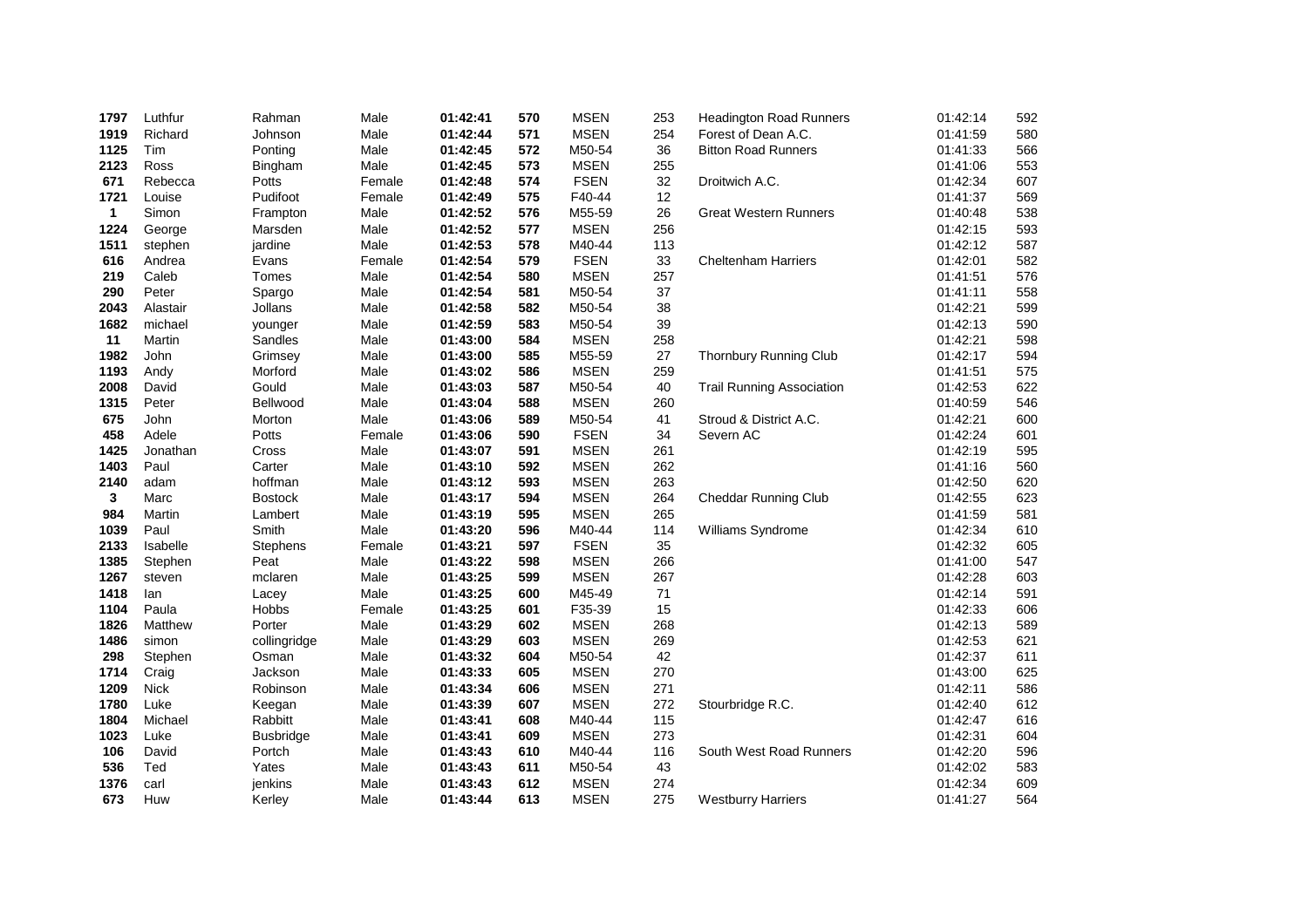| 2066 | Kevin          | McConville            | Male   | 01:43:45 | 614 | M50-54      | 44  | <b>Hogweed Trotters</b>           | 01:42:24 | 602 |
|------|----------------|-----------------------|--------|----------|-----|-------------|-----|-----------------------------------|----------|-----|
| 442  | Jeremy         | Evered                | Male   | 01:43:46 | 615 | <b>MSEN</b> | 276 | Dursley AC                        | 01:42:49 | 619 |
| 1447 | Samantha       | Smith                 | Female | 01:43:49 | 616 | <b>FSEN</b> | 36  | Solihull & Small Heath AC         | 01:43:36 | 648 |
| 1404 | James          | Roper                 | Male   | 01:43:51 | 617 | <b>MSEN</b> | 277 |                                   | 01:41:56 | 578 |
| 297  | Joseph         | <b>Hill Pemberton</b> | Male   | 01:43:54 | 618 | <b>MSEN</b> | 278 |                                   | 01:43:24 | 639 |
| 1580 | <b>Marcus</b>  | Angell                | Male   | 01:43:55 | 619 | <b>MSEN</b> | 279 |                                   | 01:42:43 | 614 |
| 150  | Debbie         | Lee                   | Female | 01:43:58 | 620 | <b>FSEN</b> | 37  | Angels Running Club               | 01:43:48 | 657 |
| 1970 | Jo             | Oakes                 | Female | 01:43:59 | 621 | <b>FSEN</b> | 38  | <b>Gosport Road Runners</b>       | 01:43:47 | 656 |
| 135  | Nikhil         | Mankodi               | Male   | 01:44:06 | 622 | <b>MSEN</b> | 280 |                                   | 01:42:58 | 624 |
| 1371 | Jonathan       | Mann                  | Male   | 01:44:08 | 623 | <b>MSEN</b> | 281 |                                   | 01:43:37 | 650 |
| 1990 | Stuart         | McNamara              | Male   | 01:44:10 | 624 | <b>MSEN</b> | 282 |                                   | 01:43:56 | 666 |
| 1712 | Jonathan       | Close                 | Male   | 01:44:11 | 625 | <b>MSEN</b> | 283 |                                   | 01:43:38 | 651 |
| 2146 | Katie          | Crowe                 | Female | 01:44:14 | 626 | <b>FSEN</b> | 39  | Serpentine Running Club           | 01:43:06 | 628 |
| 2070 | James          | Dalton                | Male   | 01:44:14 | 627 | <b>MSEN</b> | 284 |                                   | 01:42:12 | 588 |
| 108  | David          | Mason                 | Male   | 01:44:16 | 628 | <b>MSEN</b> | 285 | <b>Bitton Road Runners</b>        | 01:43:32 | 642 |
| 537  | Tony           | Mason                 | Male   | 01:44:16 | 629 | M55-59      | 28  | <b>Bitton Road Runners</b>        | 01:43:32 | 643 |
| 986  | Edward         | Lewis                 | Male   | 01:44:21 | 630 | <b>MSEN</b> | 286 |                                   | 01:43:58 | 668 |
| 789  | Matthew        | Armstrong             | Male   | 01:44:21 | 631 | <b>MSEN</b> | 287 | Stroud & District A.C.            | 01:42:49 | 618 |
| 349  | Claire         | Spick                 | Female | 01:44:23 | 632 | F40-44      | 13  | <b>Bitton Road Runners</b>        | 01:43:47 | 655 |
| 809  | Alastair       | Kimpton               | Male   | 01:44:25 | 633 | <b>MSEN</b> | 288 | <b>Almost Athletes</b>            | 01:43:09 | 629 |
| 2001 | lan            | Green                 | Male   | 01:44:25 | 634 | <b>MSEN</b> | 289 |                                   | 01:43:34 | 645 |
| 1024 | Gordon         | <b>Busbridge</b>      | Male   | 01:44:26 | 635 | M50-54      | 45  |                                   | 01:43:16 | 632 |
| 291  | Ann            | Parfitt               | Female | 01:44:27 | 636 | F35-39      | 16  | Stroud & District A.C.            | 01:44:17 | 674 |
| 2121 | Dave           | foster                | Male   | 01:44:31 | 637 | <b>MSEN</b> | 290 |                                   | 01:43:52 | 663 |
| 1861 | Robert         | Davies                | Male   | 01:44:35 | 638 | <b>MSEN</b> | 291 | <b>Calder Valley Fell Runners</b> | 01:42:45 | 615 |
| 1475 | Christopher    | Jackson               | Male   | 01:44:36 | 639 | <b>MSEN</b> | 292 |                                   | 01:42:40 | 613 |
| 841  | Kirsty         | Shorthouse            | Female | 01:44:37 | 640 | <b>FSEN</b> | 40  |                                   | 01:43:37 | 649 |
| 1373 | Caroline       | Holmes                | Female | 01:44:37 | 641 | <b>FSEN</b> | 41  |                                   | 01:43:22 | 638 |
| 1660 | Naomi          | Austin                | Female | 01:44:38 | 642 | <b>FSEN</b> | 42  |                                   | 01:42:20 | 597 |
| 2127 | David          | Hansel                | Male   | 01:44:40 | 643 | <b>MSEN</b> | 293 |                                   | 01:43:22 | 636 |
| 1684 | Paul           | Athey                 | Male   | 01:44:40 | 644 | <b>MSEN</b> | 294 |                                   | 01:43:30 | 640 |
| 822  | Paul           | Winchester            | Male   | 01:44:43 | 645 | <b>MSEN</b> | 295 |                                   | 01:44:36 | 688 |
| 922  | Anthony        | Jones                 | Male   | 01:44:44 | 646 | <b>MSEN</b> | 296 | Worcester Joggers                 | 01:42:34 | 608 |
| 1150 | John           | Russell               | Male   | 01:44:45 | 647 | <b>MSEN</b> | 297 |                                   | 01:44:26 | 679 |
| 1848 | Rorie          | O'Neill               | Male   | 01:44:45 | 648 | <b>MSEN</b> | 298 |                                   | 01:43:03 | 626 |
| 726  | Vinny          | Vignaux               | Male   | 01:44:45 | 649 | M40-44      | 117 |                                   | 01:42:47 | 617 |
| 523  | Huw            | Williams              | Male   | 01:44:46 | 650 | M60-69      | 9   |                                   | 01:43:46 | 654 |
| 1646 | Dean           | <b>Morris</b>         | Male   | 01:44:48 | 651 | <b>MSEN</b> | 299 |                                   | 01:43:13 | 631 |
| 712  | Barry          | Goddard               | Male   | 01:44:49 | 652 | M55-59      | 29  |                                   | 01:43:50 | 661 |
| 1977 | Ari            | Vuorenmaa             | Male   | 01:44:50 | 653 | <b>MSEN</b> | 300 |                                   | 01:43:58 | 669 |
| 132  | Julian         | Gunnell               | Male   | 01:44:51 | 654 | <b>MSEN</b> | 301 |                                   | 01:44:10 | 673 |
| 1846 | <b>MATTHEW</b> | <b>BAILEY</b>         | Male   | 01:44:52 | 655 | <b>MSEN</b> | 302 |                                   | 01:43:17 | 633 |
| 1952 | Daniel         | Lakey                 | Male   | 01:44:54 | 656 | M50-54      | 46  | <b>Cheltenham Harriers</b>        | 01:43:53 | 665 |
| 1599 | Tony           | Rudge                 | Male   | 01:44:55 | 657 | M45-49      | 72  | Langport Runners                  | 01:43:06 | 627 |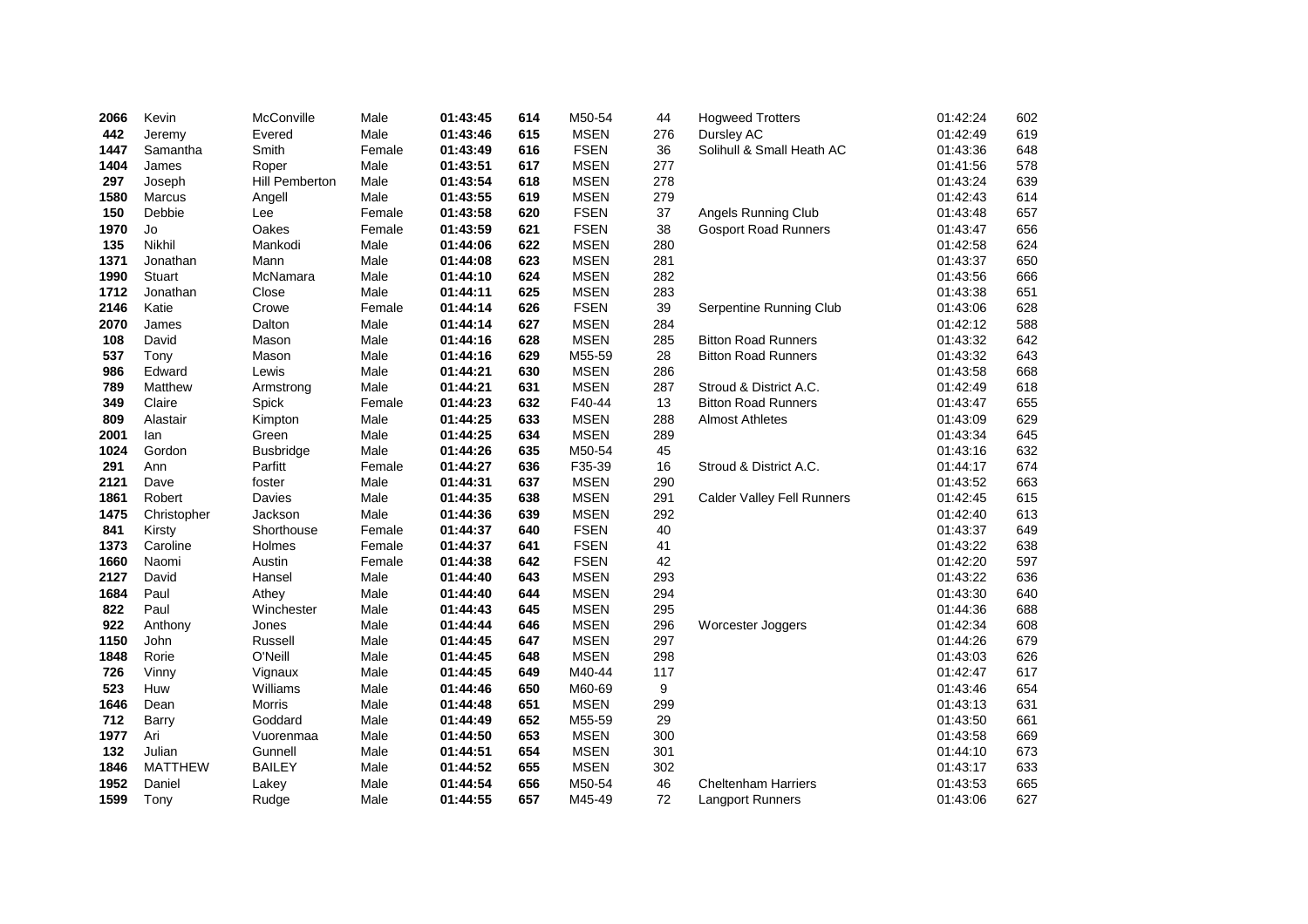| 1575 | <b>Nick</b> | Griggs        | Male   | 01:44:58 | 658 | <b>MSEN</b> | 303 |                                   | 01:42:07 | 584 |
|------|-------------|---------------|--------|----------|-----|-------------|-----|-----------------------------------|----------|-----|
| 545  | Barry       | Thomas        | Male   | 01:45:00 | 659 | <b>MSEN</b> | 304 |                                   | 01:43:41 | 653 |
| 1018 | Graham      | Bennetto      | Male   | 01:45:02 | 660 | M45-49      | 73  |                                   | 01:43:32 | 644 |
| 69   | Daniel      | Bleaken       | Male   | 01:45:02 | 661 | <b>MSEN</b> | 305 | <b>Almost Athletes</b>            | 01:44:07 | 671 |
| 239  | Alistair    | Parker        | Male   | 01:45:03 | 662 | M45-49      | 74  |                                   | 01:43:48 | 658 |
| 425  | Allan       | Sperring      | Male   | 01:45:04 | 663 | M50-54      | 47  |                                   | 01:44:31 | 682 |
| 1615 | Gavin       | Paskin        | Male   | 01:45:06 | 664 | M40-44      | 118 | <b>Worcester Athletics Club</b>   | 01:43:50 | 660 |
| 1219 | suzanne     | van heyningen | Female | 01:45:07 | 665 | F40-44      | 14  | <b>Riverside Runners</b>          | 01:44:34 | 686 |
| 1856 | andrew      | thewlis       | Male   | 01:45:09 | 666 | M40-44      | 119 |                                   | 01:44:45 | 696 |
| 1146 | Claire      | Morgan        | Female | 01:45:12 | 667 | <b>FSEN</b> | 43  |                                   | 01:44:42 | 694 |
| 871  | Kevin       | Evans         | Male   | 01:45:15 | 668 | M50-54      | 48  |                                   | 01:43:52 | 664 |
| 311  | Lynne       | Franklin      | Female | 01:45:16 | 669 | F45-49      | 10  |                                   | 01:43:17 | 634 |
| 552  | Paul        | Woods         | Male   | 01:45:20 | 670 | <b>MSEN</b> | 306 | Halesowen A.C.                    | 01:44:06 | 670 |
| 430  | Derek       | Leadbetter    | Male   | 01:45:23 | 671 | M60-69      | 10  | Stroud & District A.C.            | 01:44:24 | 678 |
| 1464 | Richard     | Waldron       | Male   | 01:45:23 | 672 | M60-69      | 11  | Cirencester A C                   | 01:44:32 | 683 |
| 1700 | Louise      | Bagnall       | Female | 01:45:24 | 673 | <b>FSEN</b> | 44  |                                   | 01:43:31 | 641 |
| 733  | Natalie     | Gooch         | Female | 01:45:24 | 674 | <b>FSEN</b> | 45  |                                   | 01:44:40 | 691 |
| 428  | Simon       | Pressdee      | Male   | 01:45:26 | 675 | M40-44      | 120 |                                   | 01:43:51 | 662 |
| 1993 | Catherine   | Ross          | Female | 01:45:27 | 676 | <b>FSEN</b> | 46  | <b>Hogweed Trotters</b>           | 01:43:35 | 646 |
| 1129 | Sarah       | Strange       | Female | 01:45:28 | 677 | <b>FSEN</b> | 47  | Chippenham Harriers 83            | 01:44:52 | 699 |
| 1680 | Daisy       | Loyd          | Female | 01:45:30 | 678 | <b>FSEN</b> | 48  |                                   | 01:44:37 | 689 |
| 394  | Neil        | Bacon         | Male   | 01:45:37 | 679 | <b>MSEN</b> | 307 |                                   | 01:45:07 | 712 |
| 1433 | Mark        | Portlock      | Male   | 01:45:37 | 680 | <b>MSEN</b> | 308 |                                   | 01:43:22 | 637 |
| 1649 | Tom         | Geddes        | Male   | 01:45:38 | 681 | M55-59      | 30  | <b>Great Bentley Running Club</b> | 01:44:35 | 687 |
| 213  | Neil        | Thomas        | Male   | 01:45:42 | 682 | <b>MSEN</b> | 309 | Islwyn Running Club               | 01:45:32 | 728 |
| 581  | Nicholas    | Westwood      | Male   | 01:45:43 | 683 | <b>MSEN</b> | 310 |                                   | 01:45:14 | 719 |
| 1614 | stuart      | mclaughlin    | Male   | 01:45:43 | 684 | <b>MSEN</b> | 311 |                                   | 01:44:58 | 703 |
| 573  | Alan        | Couchman      | Male   | 01:45:45 | 685 | <b>MSEN</b> | 312 |                                   | 01:43:39 | 652 |
| 177  | Michael     | Lipscomb      | Male   | 01:45:47 | 686 | M50-54      | 49  |                                   | 01:43:20 | 635 |
| 905  | Ashley      | Spreadborough | Male   | 01:45:50 | 687 | <b>MSEN</b> | 313 | <b>Empire Sports</b>              | 01:43:09 | 630 |
| 1203 | Chris       | Gwilliam      | Male   | 01:45:50 | 688 | M50-54      | 50  |                                   | 01:44:39 | 690 |
| 743  | James       | Clark         | Male   | 01:45:51 | 689 | <b>MSEN</b> | 314 |                                   | 01:43:57 | 667 |
| 1634 | ken         | harrison      | Male   | 01:45:51 | 690 | M50-54      | 51  | <b>Swindon Harriers</b>           | 01:44:55 | 702 |
| 641  | Derek John  | Rugman        | Male   | 01:45:53 | 691 | M55-59      | 31  | Thornbury Running Club            | 01:45:11 | 717 |
| 2083 | Martin      | Shortall      | Male   | 01:45:57 | 692 | M40-44      | 121 | Lichfield Running club            | 01:43:35 | 647 |
| 1288 | Jon         | Panton        | Male   | 01:45:58 | 693 | <b>MSEN</b> | 315 |                                   | 01:45:28 | 722 |
| 794  | Richard     | Palmer        | Male   | 01:45:59 | 694 | M40-44      | 122 |                                   | 01:44:31 | 681 |
| 2143 | Peter       | Stuart        | Male   | 01:46:02 | 695 | M40-44      | 123 |                                   | 01:44:09 | 672 |
| 1094 | Martin      | Jones         | Male   | 01:46:03 | 696 | M45-49      | 75  |                                   | 01:43:49 | 659 |
| 548  | Robert      | James         | Male   | 01:46:04 | 697 | M55-59      | 32  | Gloucester A C                    | 01:44:33 | 684 |
| 1474 | Colin       | Shafe-Thomas  | Male   | 01:46:07 | 698 | M40-44      | 124 |                                   | 01:45:01 | 705 |
| 1750 | Rick        | Kiessler      | Male   | 01:46:08 | 699 | M40-44      | 125 |                                   | 01:45:28 | 721 |
| 357  | Mark        | Tabor         | Male   | 01:46:08 | 700 | M40-44      | 126 | <b>Chester Triathlon Club</b>     | 01:45:29 | 725 |
| 345  | John        | Woodland      | Male   | 01:46:08 | 701 | M60-69      | 12  |                                   | 01:45:06 | 710 |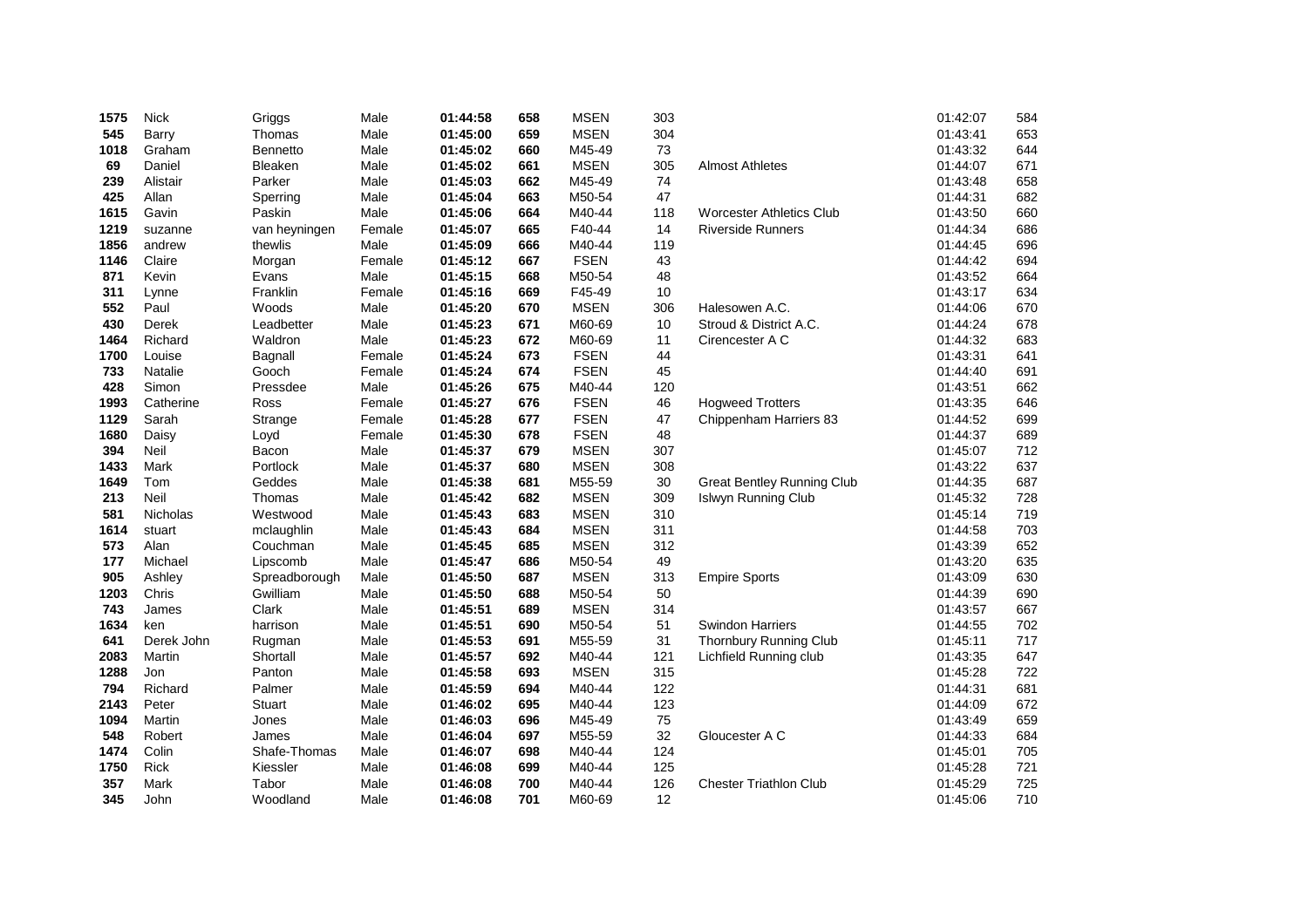| 1285 | tom            | marsden        | Male   | 01:46:08 | 702 | <b>MSEN</b> | 316          |                                  | 01:45:34 | 731 |
|------|----------------|----------------|--------|----------|-----|-------------|--------------|----------------------------------|----------|-----|
| 358  | Sian           | Vaughan Jones  | Female | 01:46:08 | 703 | F40-44      | 15           | <b>Chester Triathlon Club</b>    | 01:45:30 | 726 |
| 701  | Neil           | <b>Bird</b>    | Male   | 01:46:08 | 704 | <b>MSEN</b> | 317          |                                  | 01:45:53 | 740 |
| 941  | Joanne         | Lesley         | Female | 01:46:10 | 705 | F35-39      | 17           | Severn AC                        | 01:45:35 | 732 |
| 728  | Mark           | Robinson       | Male   | 01:46:12 | 706 | M40-44      | 127          |                                  | 01:44:30 | 680 |
| 308  | Liz            | O'Connor       | Female | 01:46:15 | 707 | F40-44      | 16           | Stroud & District A.C.           | 01:44:21 | 675 |
| 702  | Donna          | Evans          | Female | 01:46:17 | 708 | F35-39      | 18           |                                  | 01:45:09 | 715 |
| 825  | Robin          | Macdonald      | Male   | 01:46:20 | 709 | M55-59      | 33           | <b>Bourton Road Runners</b>      | 01:46:09 | 746 |
| 737  | Karen          | Galpin         | Female | 01:46:21 | 710 | F40-44      | 17           | <b>Almost Athletes</b>           | 01:45:28 | 724 |
| 285  | Simon          | Long           | Male   | 01:46:23 | 711 | M40-44      | 128          |                                  | 01:44:44 | 695 |
| 1100 | Allan          | Harris         | Male   | 01:46:24 | 712 | M40-44      | 129          |                                  | 01:44:23 | 677 |
| 1671 | Paul           | Beynon         | Male   | 01:46:26 | 713 | M40-44      | 130          |                                  | 01:44:52 | 700 |
| 284  | Julia          | Rutherford     | Female | 01:46:28 | 714 | F40-44      | 18           | <b>Bourton Road Runners</b>      | 01:44:33 | 685 |
| 1830 | Kerry          | Hunter         | Female | 01:46:28 | 715 | <b>FSEN</b> | 49           |                                  | 01:44:51 | 698 |
| 508  | Richard        | Phillips       | Male   | 01:46:30 | 716 | $M70+$      | $\mathbf{1}$ | <b>Cheltenham Harriers</b>       | 01:45:33 | 729 |
| 764  | Adam           | Bethlenfalvy   | Male   | 01:46:31 | 717 | <b>MSEN</b> | 318          | <b>West Midlands</b>             | 01:44:22 | 676 |
| 1828 | Peter          | Morgan         | Male   | 01:46:32 | 718 | M55-59      | 34           | <b>Road Runners Club</b>         | 01:45:28 | 723 |
| 1909 | Cecil          | Weir           | Male   | 01:46:32 | 719 | M45-49      | 76           |                                  | 01:44:48 | 697 |
| 92   | Phillip        | Williams       | Male   | 01:46:36 | 720 | M50-54      | 52           | Chippenham Harriers 83           | 01:45:03 | 706 |
| 853  | Jackie         | Green          | Female | 01:46:39 | 721 | F45-49      | 11           | Forest of Dean A.C.              | 01:45:13 | 718 |
| 766  | <b>Nick</b>    | Miles          | Male   | 01:46:40 | 722 | M40-44      | 131          |                                  | 01:44:53 | 701 |
| 1588 | martin         | todman         | Male   | 01:46:40 | 723 | M50-54      | 53           | Stratford on Avon Athletic Clu   | 01:45:34 | 730 |
| 1672 | Alfred         | Sorensen       | Male   | 01:46:41 | 724 | M40-44      | 132          |                                  | 01:45:03 | 707 |
| 821  | Sharon         | <b>Roberts</b> | Female | 01:46:42 | 725 | F35-39      | 19           | <b>Riverside Runners</b>         | 01:45:32 | 727 |
| 626  | Kerry          | James          | Female | 01:46:42 | 726 | <b>FSEN</b> | 50           | <b>Fairlands Valley Spartans</b> | 01:46:26 | 755 |
| 1582 | Martin         | Glastonbury    | Male   | 01:46:45 | 727 | <b>MSEN</b> | 319          |                                  | 01:45:48 | 736 |
| 164  | Stephen        | Perry          | Male   | 01:46:47 | 728 | M50-54      | 54           |                                  | 01:46:29 | 757 |
| 596  | James          | Pettitt        | Male   | 01:46:48 | 729 | <b>MSEN</b> | 320          |                                  | 01:45:06 | 711 |
| 831  | David          | Gleed          | Male   | 01:46:49 | 730 | <b>MSEN</b> | 321          |                                  | 01:45:45 | 735 |
| 1142 | Kate           | Gunyon         | Female | 01:46:50 | 731 | <b>FSEN</b> | 51           |                                  | 01:45:23 | 720 |
| 920  | John           | Wheeler        | Male   | 01:46:51 | 732 | M40-44      | 133          |                                  | 01:44:42 | 693 |
| 514  | Christopher    | Peel           | Male   | 01:46:56 | 733 | M45-49      | 77           |                                  | 01:45:08 | 714 |
| 154  | Nigel          | Sherwood       | Male   | 01:47:05 | 734 | M50-54      | 55           |                                  | 01:45:05 | 709 |
| 1014 | Paul           | Opie           | Male   | 01:47:05 | 735 | M40-44      | 134          |                                  | 01:44:40 | 692 |
| 2102 | andrew         | lear           | Male   | 01:47:06 | 736 | <b>MSEN</b> | 322          |                                  | 01:46:28 | 756 |
| 908  | Stephen        | Flanagan       | Male   | 01:47:07 | 737 | M55-59      | 35           |                                  | 01:46:02 | 744 |
| 2018 | <b>Braddan</b> | Johnson        | Male   | 01:47:09 | 738 | <b>MSEN</b> | 323          |                                  | 01:46:35 | 764 |
| 1923 | Darren         | Ladd           | Male   | 01:47:20 | 739 | M40-44      | 135          |                                  | 01:46:56 | 776 |
| 1130 | Annabel        | Gates          | Female | 01:47:20 | 740 | <b>FSEN</b> | 52           |                                  | 01:46:58 | 779 |
| 567  | Leslie         | Woods          | Male   | 01:47:22 | 741 | M60-69      | 13           | Halesowen A.C.                   | 01:46:24 | 752 |
| 703  | Kevin          | Draper         | Male   | 01:47:23 | 742 | M40-44      | 136          |                                  | 01:45:51 | 737 |
| 1153 | Michael        | Oliver         | Male   | 01:47:23 | 743 | M40-44      | 137          | Stratford on Avon Athletic Clu   | 01:46:23 | 749 |
| 1994 | Rob            | Linsell        | Male   | 01:47:24 | 744 | <b>MSEN</b> | 324          |                                  | 01:45:07 | 713 |
| 1144 | Rachael        | Smart          | Female | 01:47:25 | 745 | <b>FSEN</b> | 53           |                                  | 01:45:57 | 743 |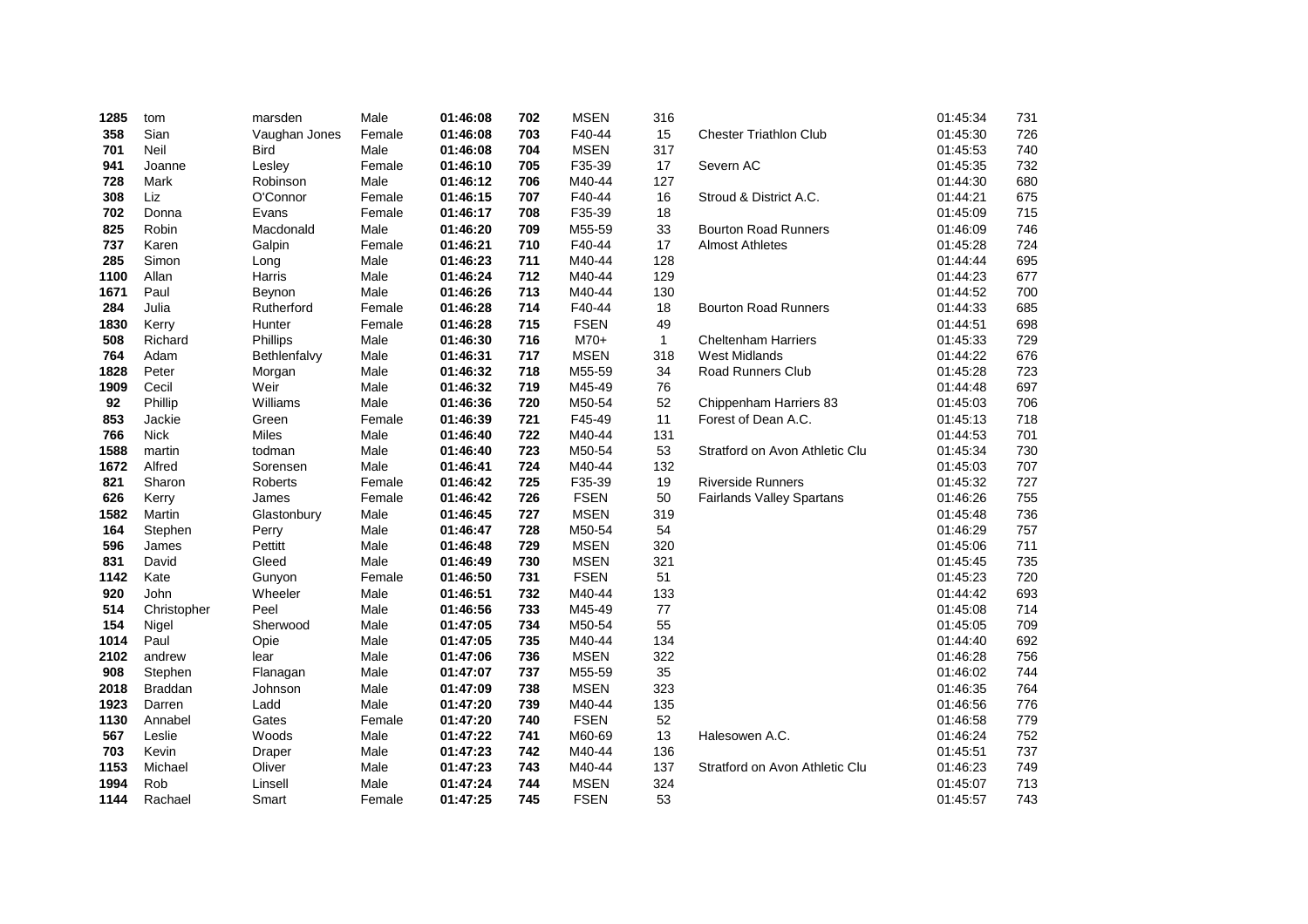| 1688 | Richard       | Derrington   | Male   | 01:47:26 | 746 | M55-59      | 36  |                                  | 01:46:24 | 751 |                  |
|------|---------------|--------------|--------|----------|-----|-------------|-----|----------------------------------|----------|-----|------------------|
| 1718 | Kevin         | <b>Burge</b> | Male   | 01:47:29 | 747 | <b>MSEN</b> | 325 |                                  | 01:45:36 | 733 |                  |
| 771  | Edward        | Gerrard      | Male   | 01:47:30 | 748 | <b>MSEN</b> | 326 |                                  | 01:45:56 | 742 |                  |
| 1928 | Tony          | Booley       | Male   | 01:47:32 | 749 | M45-49      | 78  |                                  | 01:47:04 | 781 |                  |
| 863  | Paul          | Saunders     | Male   | 01:47:33 | 750 | <b>MSEN</b> | 327 |                                  | 01:46:15 | 747 |                  |
| 1295 | Andrew        | Hughes       | Male   | 01:47:35 | 751 | <b>MSEN</b> | 328 |                                  | 01:45:04 | 708 |                  |
| 183  | Clare         | Woodland     | Female | 01:47:37 | 752 | <b>FSEN</b> | 54  |                                  | 01:46:34 | 762 |                  |
| 1547 | <b>ROBERT</b> | <b>GOULD</b> | Male   | 01:47:40 | 753 | M60-69      | 14  |                                  | 01:45:51 | 739 |                  |
| 1791 | Mark          | Davies       | Male   | 01:47:41 | 754 | <b>MSEN</b> | 329 |                                  | 01:45:55 | 741 |                  |
| 911  | Mark          | Saxton       | Male   | 01:47:41 | 755 | M40-44      | 138 |                                  | 01:46:30 | 758 |                  |
| 1985 | Jim           | Searight     | Male   | 01:47:43 | 756 | M45-49      | 79  |                                  | 01:46:34 | 763 |                  |
| 1098 | John          | Perrett      | Male   | 01:47:44 | 757 | M40-44      | 139 | <b>Hogweed Trotters</b>          | 01:46:31 | 759 |                  |
| 978  | Rolf          | Lehser       | Male   | 01:47:46 | 758 | M50-54      | 56  | Alnaki                           | 01:47:11 | 787 |                  |
| 139  | Daniel        | Smart        | Male   | 01:47:46 | 759 | <b>MSEN</b> | 330 |                                  | 01:47:17 | 792 |                  |
| 658  | Don           | Melvin       | Male   | 01:47:47 | 760 | M50-54      | 57  | Farnham Runners                  | 01:47:28 | 798 |                  |
| 791  | Martin        | Downward     | Male   | 01:47:48 | 761 | <b>MSEN</b> | 331 |                                  | 01:45:09 | 716 |                  |
| 1206 | kate          | sackett      | Female | 01:47:49 | 762 | F45-49      | 12  |                                  | 01:45:51 | 738 |                  |
| 115  | Philip        | Chardi       | Male   | 01:47:51 | 763 | M45-49      | 80  |                                  | 01:45:00 | 704 |                  |
| 800  | John          | Jones        | Male   | 01:47:51 | 764 | M55-59      | 37  |                                  | 01:47:41 | 805 |                  |
| 1110 | Jon           | Davies       | Male   | 01:47:54 | 765 | <b>MSEN</b> | 332 |                                  | 01:46:22 | 748 |                  |
| 1194 | jeremy        | brown        | Male   | 01:47:56 | 766 | <b>MSEN</b> | 333 | Stroud & District A.C.           | 01:47:44 | 808 |                  |
| 351  | William       | Moffat       | Male   | 01:47:56 | 767 | M40-44      | 140 | <b>Tetbury Royals</b>            | 01:47:24 | 794 |                  |
| 1046 | Paul          | Ratcliffe    | Male   | 01:47:58 | 768 | <b>MSEN</b> | 334 | Williams Syndrome                | 01:46:43 | 770 |                  |
| 732  | Denise        | Axelsen      | Female | 01:47:59 | 769 | <b>FSEN</b> | 55  |                                  | 01:47:15 | 791 |                  |
| 2085 | Neil          | Scott        | Male   | 01:48:01 | 770 | <b>MSEN</b> | 335 |                                  | 01:45:44 | 734 |                  |
| 1415 | andy          | harrison     | Male   | 01:48:03 | 771 | M40-44      | 141 |                                  | 01:47:54 | 814 |                  |
| 1352 | rupert        | chesmore     | Male   | 01:48:08 | 772 | M45-49      | 81  | Cirencester A C                  | 01:47:14 | 788 |                  |
| 123  | Russel        | Steele       | Male   | 01:48:11 | 773 | <b>MSEN</b> | 336 | <b>Cheltenham Harriers</b>       | 01:46:58 | 777 | The Chelsea Pack |
| 1116 | Trudy         | Compton      | Female | 01:48:13 | 774 | F35-39      | 20  | Cirencester A C                  | 01:46:25 | 754 |                  |
| 1865 | Tony          | Dockerty     | Male   | 01:48:13 | 775 | <b>MSEN</b> | 337 |                                  | 01:47:29 | 799 |                  |
| 2067 | mark          | lynock       | Male   | 01:48:15 | 776 | <b>MSEN</b> | 338 | <b>Bournville Harriers</b>       | 01:47:55 | 816 |                  |
| 1211 | Carole        | Sutton       | Female | 01:48:18 | 777 | F35-39      | 21  | <b>Plymouth Harriers</b>         | 01:47:24 | 793 |                  |
| 541  | Gerald        | Sanders      | Male   | 01:48:18 | 778 | M45-49      | 82  | Amazing Feet R.C.                | 01:47:10 | 786 |                  |
| 668  | David         | Moody        | Male   | 01:48:19 | 779 | <b>MSEN</b> | 339 |                                  | 01:46:49 | 773 |                  |
| 509  | John          | Sirett       | Male   | 01:48:24 | 780 | M45-49      | 83  |                                  | 01:47:27 | 797 |                  |
| 47   | Rob           | Woodward     | Male   | 01:48:25 | 781 | M50-54      | 58  | Dursley AC                       | 01:46:37 | 765 |                  |
| 237  | Martin        | Lavelle      | Male   | 01:48:27 | 782 | M40-44      | 142 | Corsham Running Club             | 01:47:15 | 790 |                  |
| 1578 | Simon         | Webber       | Male   | 01:48:27 | 783 | <b>MSEN</b> | 340 |                                  | 01:46:38 | 767 |                  |
| 1384 | James         | Edmonds      | Male   | 01:48:27 | 784 | M55-59      | 38  |                                  | 01:47:14 | 789 |                  |
| 1489 | Templar       | Steve        | Male   | 01:48:31 | 785 | M45-49      | 84  |                                  | 01:47:00 | 780 |                  |
| 679  | Patrick       | Hobbs        | Male   | 01:48:31 | 786 | M50-54      | 59  | <b>Trail Running Association</b> | 01:46:58 | 778 |                  |
| 329  | Joanne        | Mann         | Female | 01:48:34 | 787 | F35-39      | 22  |                                  | 01:46:23 | 750 |                  |
| 1022 | Phil          | Nash         | Male   | 01:48:34 | 788 | M55-59      | 39  |                                  | 01:47:37 | 802 |                  |
| 1733 | Paul          | Cotter       | Male   | 01:48:34 | 789 | M60-69      | 15  | <b>Cheltenham Harriers</b>       | 01:48:26 | 835 |                  |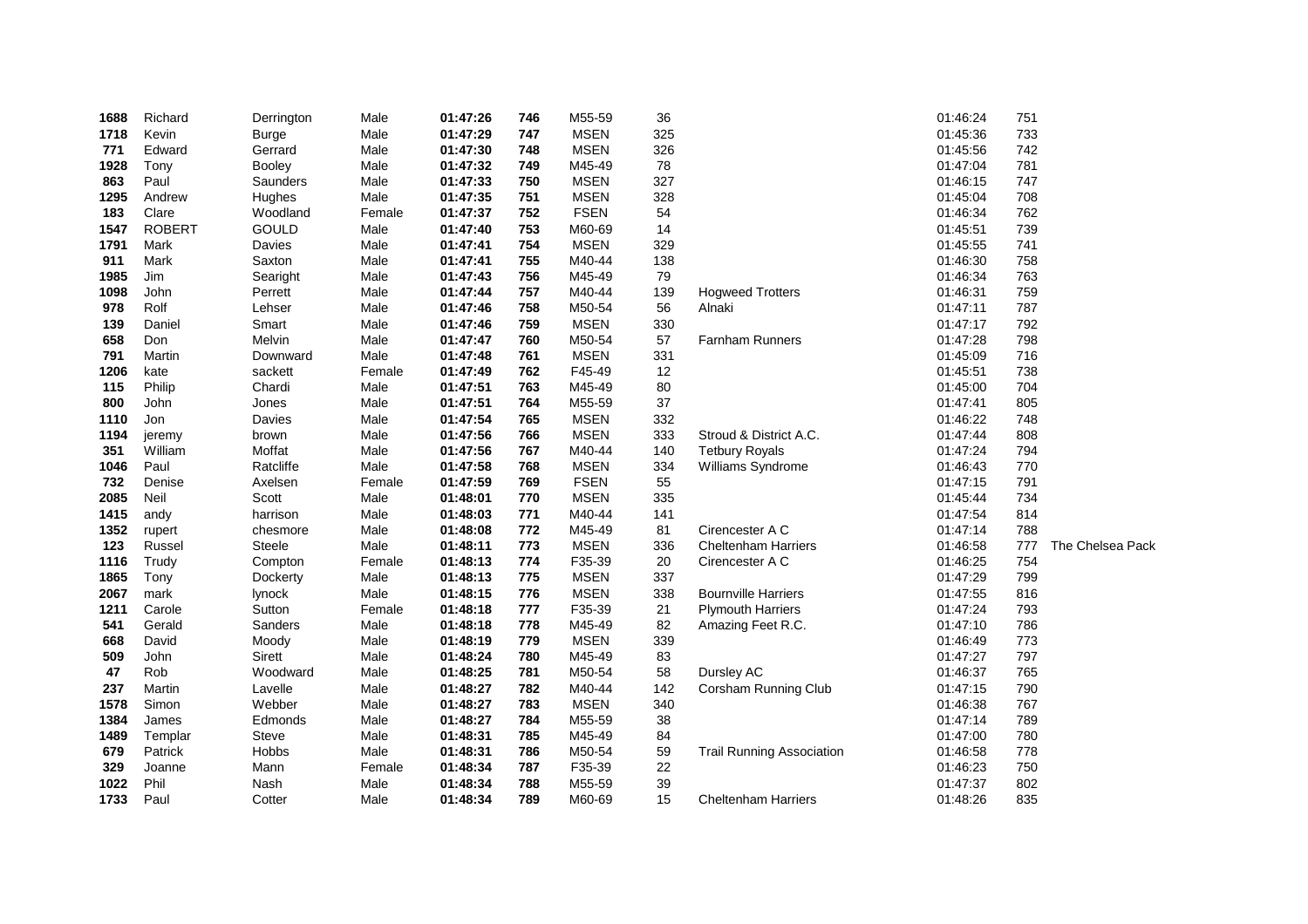| 1734 | Sarah           | Cotter     | Female | 01:48:34 | 790 | <b>FSEN</b> | 56  |                                  | 01:48:26 | 837 |
|------|-----------------|------------|--------|----------|-----|-------------|-----|----------------------------------|----------|-----|
| 1066 | Richard         | Carr       | Male   | 01:48:38 | 791 | <b>MSEN</b> | 341 | Williams Syndrome                | 01:46:41 | 769 |
| 1357 | Giles           | Pink       | Male   | 01:48:38 | 792 | <b>MSEN</b> | 342 |                                  | 01:46:02 | 745 |
| 2034 | Syd             | Wheeler    | Male   | 01:48:42 | 793 | M60-69      | 16  | <b>Chepstow Harriers</b>         | 01:48:12 | 830 |
| 1293 | Mark            | Reeve      | Male   | 01:48:42 | 794 | <b>MSEN</b> | 343 |                                  | 01:47:07 | 782 |
| 19   | Richard         | Mason      | Male   | 01:48:45 | 795 | M40-44      | 143 |                                  | 01:47:25 | 796 |
| 1031 | Michael         | Adlam      | Male   | 01:48:46 | 796 | M55-59      | 40  | Williams Syndrome                | 01:47:54 | 815 |
| 2117 | Tuomas          | Arvonen    | Male   | 01:48:49 | 797 | <b>MSEN</b> | 344 | Turun Urheiluliitto              | 01:47:57 | 820 |
| 1549 | Kathleen        | Huthchison | Female | 01:48:49 | 798 | F45-49      | 13  | Weston A.C.                      | 01:48:35 | 842 |
| 1937 | Paul            | York       | Male   | 01:48:49 | 799 | <b>MSEN</b> | 345 |                                  | 01:46:25 | 753 |
| 957  | Dave            | Spence     | Male   | 01:48:51 | 800 | <b>MSEN</b> | 346 | <b>Tewkesbury Athletics Club</b> | 01:47:09 | 783 |
| 1271 | Andrew          | Pritchett  | Male   | 01:48:52 | 801 | <b>MSEN</b> | 347 |                                  | 01:47:25 | 795 |
| 2058 | Kevin           | Gosling    | Male   | 01:48:53 | 802 | M45-49      | 85  | Chippenham Harriers 83           | 01:48:41 | 844 |
| 1911 | Robert          | Turner     | Male   | 01:48:55 | 803 | M50-54      | 60  |                                  | 01:46:53 | 775 |
| 1930 | steve           | bailey     | Male   | 01:48:56 | 804 | <b>MSEN</b> | 348 |                                  | 01:46:31 | 760 |
| 529  | Andrew          | Farmer     | Male   | 01:48:58 | 805 | M45-49      | 86  | <b>Headington Road Runners</b>   | 01:47:55 | 817 |
| 814  | Sarah           | Lewis      | Female | 01:48:58 | 806 | F35-39      | 23  | Amazing Feet R.C.                | 01:48:10 | 827 |
| 333  | Stewart         | Chandler   | Male   | 01:48:58 | 807 | <b>MSEN</b> | 349 |                                  | 01:46:33 | 761 |
| 632  | Richard         | Paul       | Male   | 01:49:02 | 808 | M55-59      | 41  |                                  | 01:47:45 | 810 |
| 1767 | David           | Grant      | Male   | 01:49:03 | 809 | M50-54      | 61  |                                  | 01:47:58 | 821 |
| 1639 | <b>Nicholas</b> | Hitchcroft | Male   | 01:49:05 | 810 | <b>MSEN</b> | 350 |                                  | 01:47:37 | 801 |
| 544  | Robert          | Edmonds    | Male   | 01:49:06 | 811 | M50-54      | 62  |                                  | 01:46:37 | 766 |
| 1790 | Nicholas        | Blanchard  | Male   | 01:49:08 | 812 | <b>MSEN</b> | 351 |                                  | 01:47:56 | 818 |
| 2004 | lan             | Ward       | Male   | 01:49:09 | 813 | M45-49      | 87  | Alvis RC                         | 01:48:01 | 822 |
| 731  | Philip          | Withers    | Male   | 01:49:10 | 814 | M45-49      | 88  |                                  | 01:48:27 | 838 |
| 2003 | Karen           | Timothy    | Female | 01:49:10 | 815 | F40-44      | 19  | Saracens R.C.                    | 01:48:03 | 825 |
| 1645 | Peter           | Wilkes     | Male   | 01:49:10 | 816 | <b>MSEN</b> | 352 |                                  | 01:47:35 | 800 |
| 2100 | jo              | icke       | Male   | 01:49:14 | 817 | M45-49      | 89  |                                  | 01:47:41 | 804 |
| 1612 | Mark            | Steger     | Male   | 01:49:15 | 818 | M40-44      | 144 |                                  | 01:48:39 | 843 |
| 1101 | Neil            | Vicker     | Male   | 01:49:16 | 819 | M40-44      | 145 |                                  | 01:46:49 | 772 |
| 113  | Mark            | Barron     | Male   | 01:49:18 | 820 | <b>MSEN</b> | 353 |                                  | 01:46:50 | 774 |
| 592  | William         | Chandler   | Male   | 01:49:22 | 821 | <b>MSEN</b> | 354 |                                  | 01:48:52 | 855 |
| 1786 | Stuart          | Harrison   | Male   | 01:49:22 | 822 | M45-49      | 90  |                                  | 01:48:15 | 831 |
| 1365 | Mark            | Gee        | Male   | 01:49:25 | 823 | <b>MSEN</b> | 355 |                                  | 01:48:01 | 823 |
| 2086 | Mike            | McNamee    | Male   | 01:49:27 | 824 | M40-44      | 146 |                                  | 01:47:41 | 803 |
| 251  | Andrew          | Elliott    | Male   | 01:49:27 | 825 | M45-49      | 91  | Stroud & District A.C.           | 01:49:18 | 876 |
| 306  | Julie           | Caseley    | Female | 01:49:31 | 826 | F45-49      | 14  | Malvern Joggers                  | 01:48:32 | 841 |
| 792  | Allan           | Green      | Male   | 01:49:31 | 827 | M50-54      | 63  | <b>Almost Athletes</b>           | 01:46:40 | 768 |
| 1728 | Jon             | Maddocks   | Male   | 01:49:32 | 828 | <b>MSEN</b> | 356 |                                  | 01:48:02 | 824 |
| 910  | Alison          | Ramsey     | Female | 01:49:35 | 829 | <b>FSEN</b> | 57  | <b>Hogweed Trotters</b>          | 01:47:42 | 806 |
| 823  | Andrew          | Norris     | Male   | 01:49:36 | 830 | M55-59      | 42  | Amazing Feet R.C.                | 01:47:09 | 784 |
| 633  | Kate            | Markland   | Female | 01:49:36 | 831 | <b>FSEN</b> | 58  |                                  | 01:47:44 | 809 |
| 582  | Bernard         | Lucas      | Male   | 01:49:36 | 832 | M55-59      | 43  | <b>Cheltenham Harriers</b>       | 01:47:45 | 811 |
| 1160 | Richard         | Hanson     | Male   | 01:49:36 | 833 | <b>MSEN</b> | 357 |                                  | 01:46:46 | 771 |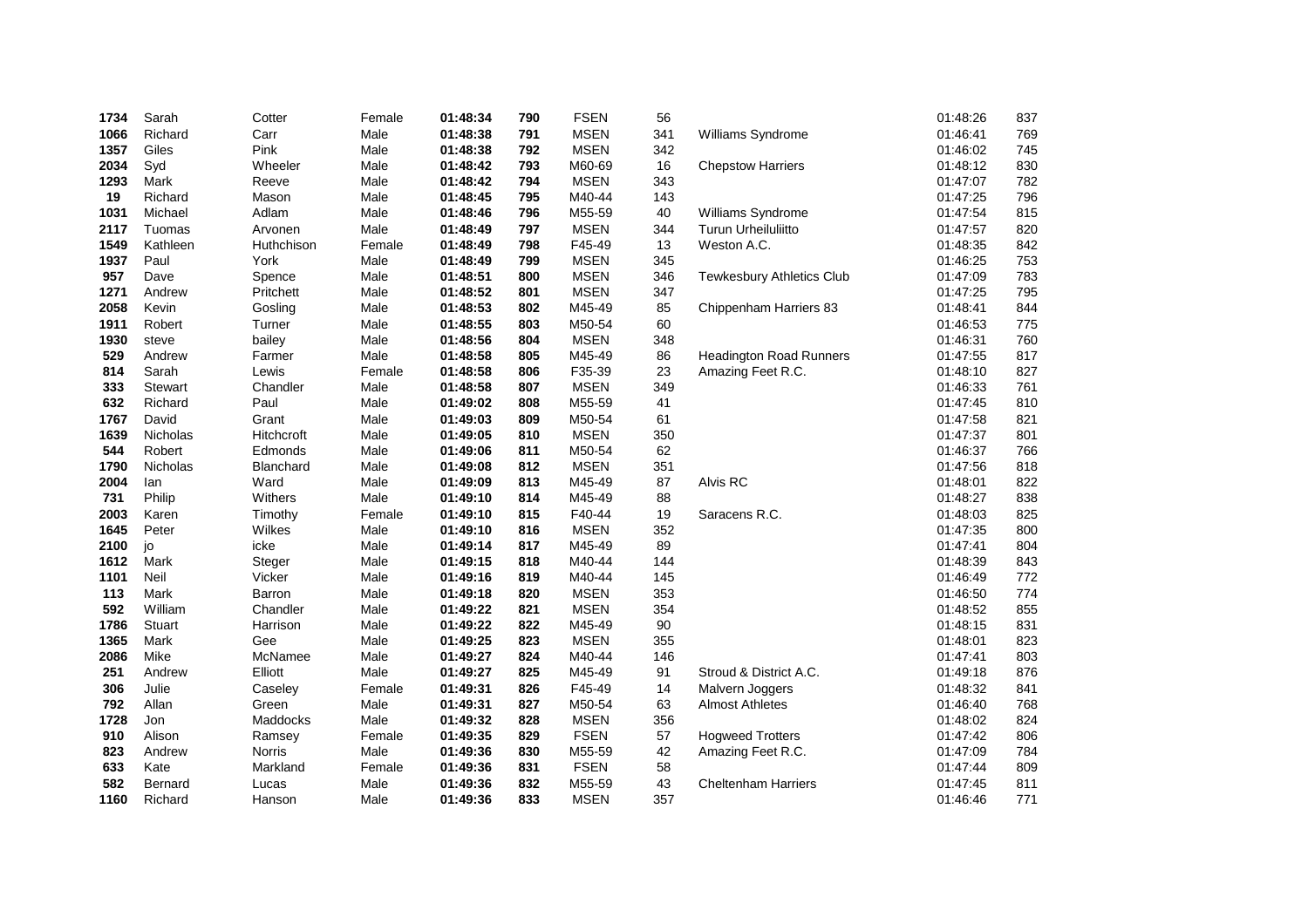| 1704 | Chris     | Goldie         | Male   | 01:49:41 | 834 | M45-49      | 92  |                            | 01:48:51 | 851 |
|------|-----------|----------------|--------|----------|-----|-------------|-----|----------------------------|----------|-----|
| 2010 | Terry     | Hefferman      | Male   | 01:49:43 | 835 | M55-59      | 44  | Stroud & District A.C.     | 01:48:15 | 832 |
| 1159 | Keith     | Yeo            | Male   | 01:49:44 | 836 | M55-59      | 45  |                            | 01:48:26 | 836 |
| 1463 | Teri      | Thompson       | Female | 01:49:46 | 837 | F35-39      | 24  |                            | 01:48:12 | 829 |
| 1653 | Daan      | Claassen       | Male   | 01:49:46 | 838 | <b>MSEN</b> | 358 |                            | 01:49:00 | 860 |
| 269  | Melanie   | Simcox         | Female | 01:49:47 | 839 | <b>FSEN</b> | 59  | Severn AC                  | 01:49:35 | 886 |
| 1708 | Antony    | Wraight        | Male   | 01:49:48 | 840 | <b>MSEN</b> | 359 |                            | 01:48:52 | 854 |
| 634  | Martin    | Smith          | Male   | 01:49:49 | 841 | <b>MSEN</b> | 360 |                            | 01:48:54 | 857 |
| 664  | Keith     | Harrison       | Male   | 01:49:55 | 842 | <b>MSEN</b> | 361 |                            | 01:47:10 | 785 |
| 1407 | Lin       | Holley         | Female | 01:49:56 | 843 | F40-44      | 20  |                            | 01:48:30 | 840 |
| 1609 | Faith     | Geraghty       | Female | 01:49:58 | 844 | <b>FSEN</b> | 60  |                            | 01:49:35 | 884 |
| 2111 | Paul      | Nederlof       | Male   | 01:50:00 | 845 | <b>MSEN</b> | 362 |                            | 01:48:20 | 834 |
| 1215 | denise    | evans          | Female | 01:50:00 | 846 | F40-44      | 21  | <b>Angels Running Club</b> | 01:47:50 | 812 |
| 694  | Deborah   | <b>Burton</b>  | Female | 01:50:03 | 847 | <b>FSEN</b> | 61  |                            | 01:48:51 | 852 |
| 433  | Peter     | Albon-Crouch   | Male   | 01:50:05 | 848 | <b>MSEN</b> | 363 |                            | 01:47:44 | 807 |
| 1773 | Chas      | <b>Burns</b>   | Male   | 01:50:07 | 849 | <b>MSEN</b> | 364 |                            | 01:48:46 | 848 |
| 1583 | john paul | mclaughlin     | Male   | 01:50:09 | 850 | <b>MSEN</b> | 365 |                            | 01:49:22 | 881 |
| 1466 | claire    | skinner        | Female | 01:50:09 | 851 | <b>FSEN</b> | 62  |                            | 01:49:09 | 867 |
| 307  | Pauline   | <b>Boxall</b>  | Female | 01:50:10 | 852 | <b>FSEN</b> | 63  |                            | 01:49:09 | 868 |
| 1399 | huw       | watkins        | Male   | 01:50:11 | 853 | M40-44      | 147 |                            | 01:48:49 | 849 |
| 426  | Mandie    | <b>Bird</b>    | Female | 01:50:13 | 854 | F35-39      | 25  |                            | 01:48:56 | 858 |
| 277  | James     | Taylor         | Male   | 01:50:14 | 855 | <b>MSEN</b> | 366 |                            | 01:49:10 | 869 |
| 211  | Sharon    | Harris         | Female | 01:50:19 | 856 | <b>FSEN</b> | 64  | Angels Running Club        | 01:49:13 | 871 |
| 1932 | sally     | brock          | Female | 01:50:22 | 857 | <b>FSEN</b> | 65  | Weston A.C.                | 01:48:17 | 833 |
| 1391 | Edwin     | Phillips       | Male   | 01:50:22 | 858 | <b>MSEN</b> | 367 |                            | 01:47:56 | 819 |
| 1502 | Fedime    | von Knoblauch  | Female | 01:50:27 | 859 | <b>FSEN</b> | 66  |                            | 01:47:51 | 813 |
| 1706 | Tony      | Albon-Crouch   | Male   | 01:50:28 | 860 | M40-44      | 148 |                            | 01:48:08 | 826 |
| 133  | Robert    | <b>Bulbeck</b> | Male   | 01:50:28 | 861 | M40-44      | 149 |                            | 01:49:41 | 890 |
| 1885 | Michelle  | Roberts        | Female | 01:50:30 | 862 | F35-39      | 26  |                            | 01:49:05 | 863 |
| 127  | Keith     | Scobell        | Male   | 01:50:32 | 863 | <b>MSEN</b> | 368 |                            | 01:49:18 | 874 |
| 366  | Terry     | Kemple         | Male   | 01:50:33 | 864 | M50-54      | 64  | 6T Western Runners         | 01:49:39 | 888 |
| 71   | Julie     | Schubert       | Female | 01:50:36 | 865 | F45-49      | 15  | <b>Tetbury Royals</b>      | 01:48:45 | 847 |
| 1723 | Daniel    | Clegg          | Male   | 01:50:37 | 866 | <b>MSEN</b> | 369 |                            | 01:49:07 | 864 |
| 1783 | Grant     | <b>Butler</b>  | Male   | 01:50:37 | 867 | <b>MSEN</b> | 370 |                            | 01:48:45 | 846 |
| 1805 | Emma      | Clarke         | Female | 01:50:38 | 868 | <b>FSEN</b> | 67  |                            | 01:49:07 | 865 |
| 1929 | Julian    | McCracken      | Male   | 01:50:40 | 869 | <b>MSEN</b> | 371 | <b>Bitton Road Runners</b> | 01:49:35 | 885 |
| 105  | Christina | Griffiths      | Female | 01:50:41 | 870 | <b>FSEN</b> | 68  |                            | 01:49:34 | 883 |
| 1871 | David     | Saunders       | Male   | 01:50:43 | 871 | M55-59      | 46  | Dursley AC                 | 01:50:06 | 901 |
| 824  | Tracey    | Snell          | Female | 01:50:47 | 872 | <b>FSEN</b> | 69  |                            | 01:49:34 | 882 |
| 589  | Geraldeen | Lynch          | Female | 01:50:47 | 873 | F40-44      | 22  |                            | 01:50:26 | 908 |
| 811  | Andy      | Robinson       | Male   | 01:50:48 | 874 | <b>MSEN</b> | 372 |                            | 01:50:40 | 910 |
| 1245 | Michael   | Grimwood       | Male   | 01:50:48 | 875 | M60-69      | 17  |                            | 01:49:59 | 897 |
| 1597 | Steven    | Johnson        | Male   | 01:50:48 | 876 | <b>MSEN</b> | 373 |                            | 01:48:53 | 856 |
| 2078 | Robert    | Gue            | Male   | 01:50:49 | 877 | <b>MSEN</b> | 374 |                            | 01:48:59 | 859 |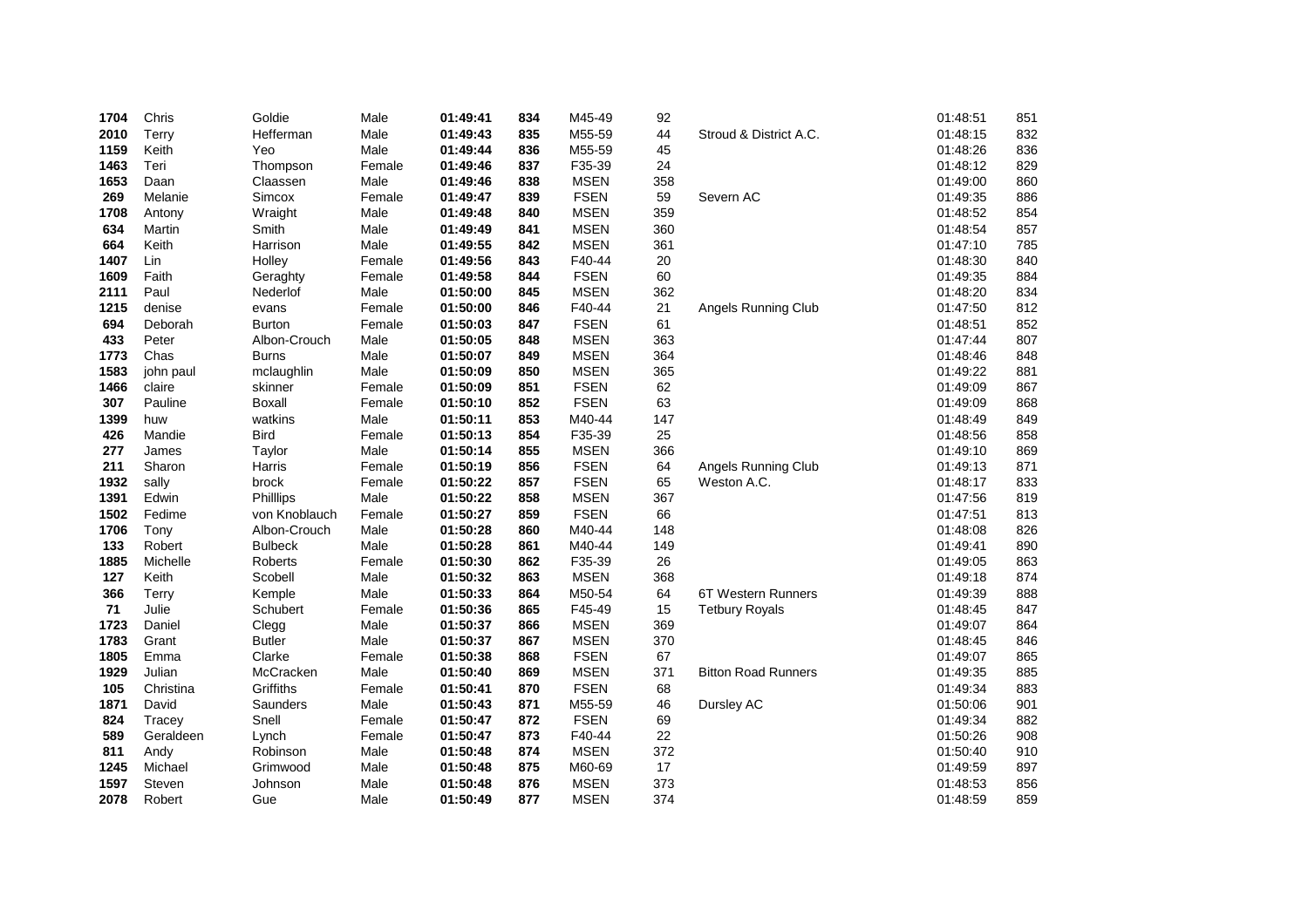| 1332         | paul              | wicking            | Male             | 01:50:51             | 878        | M40-44                | 150            |                            | 01:49:21             | 879        |
|--------------|-------------------|--------------------|------------------|----------------------|------------|-----------------------|----------------|----------------------------|----------------------|------------|
| 663          | Ben               | Winstanley         | Male             | 01:50:54             | 879        | <b>MSEN</b>           | 375            |                            | 01:48:11             | 828        |
| 977          | Matthieu          | Libert             | Male             | 01:50:56             | 880        | <b>MSEN</b>           | 376            |                            | 01:49:14             | 872        |
| 774          | Fiona             | Haines             | Female           | 01:50:56             | 881        | F40-44                | 23             |                            | 01:49:39             | 889        |
| 1844         | Sampath           | Weerakkody         | Male             | 01:50:58             | 882        | <b>MSEN</b>           | 377            |                            | 01:49:17             | 873        |
| 720          | Peter             | Sanderson          | Male             | 01:51:03             | 883        | M40-44                | 151            |                            | 01:49:59             | 899        |
| 1972         | Joy               | Peerwala           | Male             | 01:51:03             | 884        | <b>MSEN</b>           | 378            |                            | 01:50:18             | 905        |
| 1136         | Sue               | <b>Brown</b>       | Female           | 01:51:04             | 885        | F50-54                | $\overline{2}$ | Cirencester A C            | 01:48:52             | 853        |
| 1954         | alex              | tootell            | Male             | 01:51:05             | 886        | <b>MSEN</b>           | 379            |                            | 01:49:01             | 861        |
| 1974         | tim               | white              | Male             | 01:51:06             | 887        | <b>MSEN</b>           | 380            |                            | 01:48:50             | 850        |
| 898          | Sarah             | McNaney            | Female           | 01:51:06             | 888        | F45-49                | 16             | Northbrook                 | 01:49:05             | 862        |
| 1165         | Mick              | George             | Male             | 01:51:10             | 889        | M40-44                | 152            | Saracens R.C.              | 01:50:03             | 900        |
| 158          | John              | Howells            | Male             | 01:51:14             | 890        | <b>MSEN</b>           | 381            |                            | 01:49:18             | 875        |
| 524          | Richard           | Gilbert            | Male             | 01:51:18             | 891        | M50-54                | 65             | <b>Almost Athletes</b>     | 01:50:06             | 902        |
| 124          | Lesley            | Hughes             | Female           | 01:51:18             | 892        | F40-44                | 24             | Stroud & District A.C.     | 01:48:44             | 845        |
| 2149         | Rob               | Keene              | Male             | 01:51:26             | 893        | M45-49                | 93             |                            | 01:49:56             | 895        |
| 1560         | Rebecca           | Stead              | Female           | 01:51:26             | 894        | <b>FSEN</b>           | 70             |                            | 01:51:20             | 935        |
| 550          | Jenny             | Hawkins            | Female           | 01:51:30             | 895        | F45-49                | 17             | Angels Running Club        | 01:49:08             | 866        |
| 174          | Mark              | <b>Bennett</b>     | Male             | 01:51:30             | 896        | M45-49                | 94             |                            | 01:50:14             | 904        |
| 1220         | Steve             | Dickson            | Male             | 01:51:32             | 897        | <b>MSEN</b>           | 382            |                            | 01:50:55             | 922        |
| 1121         | Stephen           | Hill               | Male             | 01:51:32             | 898        | M50-54                | 66             | <b>Plymouth Harriers</b>   | 01:51:07             | 929        |
| 2061         | Victoria          | Hasler             | Female           | 01:51:33             | 899        | <b>FSEN</b>           | 71             |                            | 01:49:59             | 896        |
| 1810         | Peter             | O' Driscoll        | Male             | 01:51:33             | 900        | M50-54                | 67             |                            | 01:49:19             | 877        |
| 2057         | Joanna            | Day                | Female           | 01:51:33             | 901        | <b>FSEN</b>           | $72\,$         | Chippenham Harriers 83     | 01:50:25             | 907        |
| 263          | Jo                | Bridgeman          | Female           | 01:51:34             | 902        | F40-44                | 25             | Thornbury Running Club     | 01:50:52             | 921        |
| 500          | June              | Franks             | Female           | 01:51:37             | 903        | F50-54                | 3              | <b>Cheltenham Harriers</b> | 01:49:20             | 878        |
| 610          | Robert            | Spareo             | Male             | 01:51:37             | 904        | <b>MSEN</b>           | 383            |                            | 01:49:51             | 893        |
| 1361         | clive             | weldon             | Male             | 01:51:38             | 905        | M40-44                | 153            |                            | 01:50:40             | 909        |
| 1825         | philip            | knickenberg        | Male             | 01:51:39             | 906        | M45-49                | 95             |                            | 01:50:12             | 903        |
| 482          | Gregory           | Leyshon            | Male             | 01:51:44             | 907        | M55-59                | 47             | Severn AC                  | 01:51:16             | 933        |
| 2000         | lee               | harvey             | Male             | 01:51:44             | 908        | <b>MSEN</b>           | 384            |                            | 01:49:21             | 880        |
| 1442         | <b>SIMON</b>      | <b>GRIFFITHS</b>   | Male             | 01:51:45             | 909        | <b>MSEN</b>           | 385            |                            | 01:50:45             | 916        |
| 244          | Charles<br>Gill   | Wilson             | Male             | 01:51:49             | 910        | <b>MSEN</b>           | 386            |                            | 01:50:50             | 919        |
| 402          |                   | Tugman             | Female           | 01:51:50             | 911        | F40-44                | 26             | <b>Kenilworth Runners</b>  | 01:51:34             | 942        |
| 1007<br>1524 | Alan              | Chinn              | Male<br>Male     | 01:51:53             | 912<br>913 | M45-49<br><b>MSEN</b> | 96<br>387      |                            | 01:50:42<br>01:51:30 | 911<br>939 |
| 1280         | Gary<br>Jason     | Strange            | Male             | 01:51:55<br>01:51:56 | 914        | <b>MSEN</b>           | 388            |                            | 01:49:37             | 887        |
| 1673         | Pat               | Huggett<br>Fleming | Male             | 01:51:57             | 915        | M40-44                | 154            |                            | 01:49:50             | 891        |
|              |                   |                    |                  |                      |            |                       |                |                            |                      | 917        |
| 643<br>595   | Jennifer          | Read               | Female           | 01:52:01             | 916<br>917 | F35-39<br><b>FSEN</b> | 27             |                            | 01:50:46<br>01:50:20 |            |
| 96           | Annabel<br>Eileen | Pettitt            | Female<br>Female | 01:52:02<br>01:52:04 | 918        | F40-44                | 73<br>27       | <b>Tetbury Royals</b>      | 01:49:55             | 906<br>894 |
| 1945         | Matthew           | Hodgson<br>Jones   | Male             | 01:52:08             | 919        | <b>MSEN</b>           | 389            |                            | 01:49:12             | 870        |
| 1057         | John              |                    | Male             | 01:52:09             | 920        | M45-49                | 97             |                            | 01:49:51             | 892        |
|              |                   | Anson              |                  |                      | 921        |                       | 48             | Williams Syndrome          |                      | 953        |
| 2097         | gary              | jardine            | Male             | 01:52:10             |            | M55-59                |                | Corsham Running Club       | 01:51:58             |            |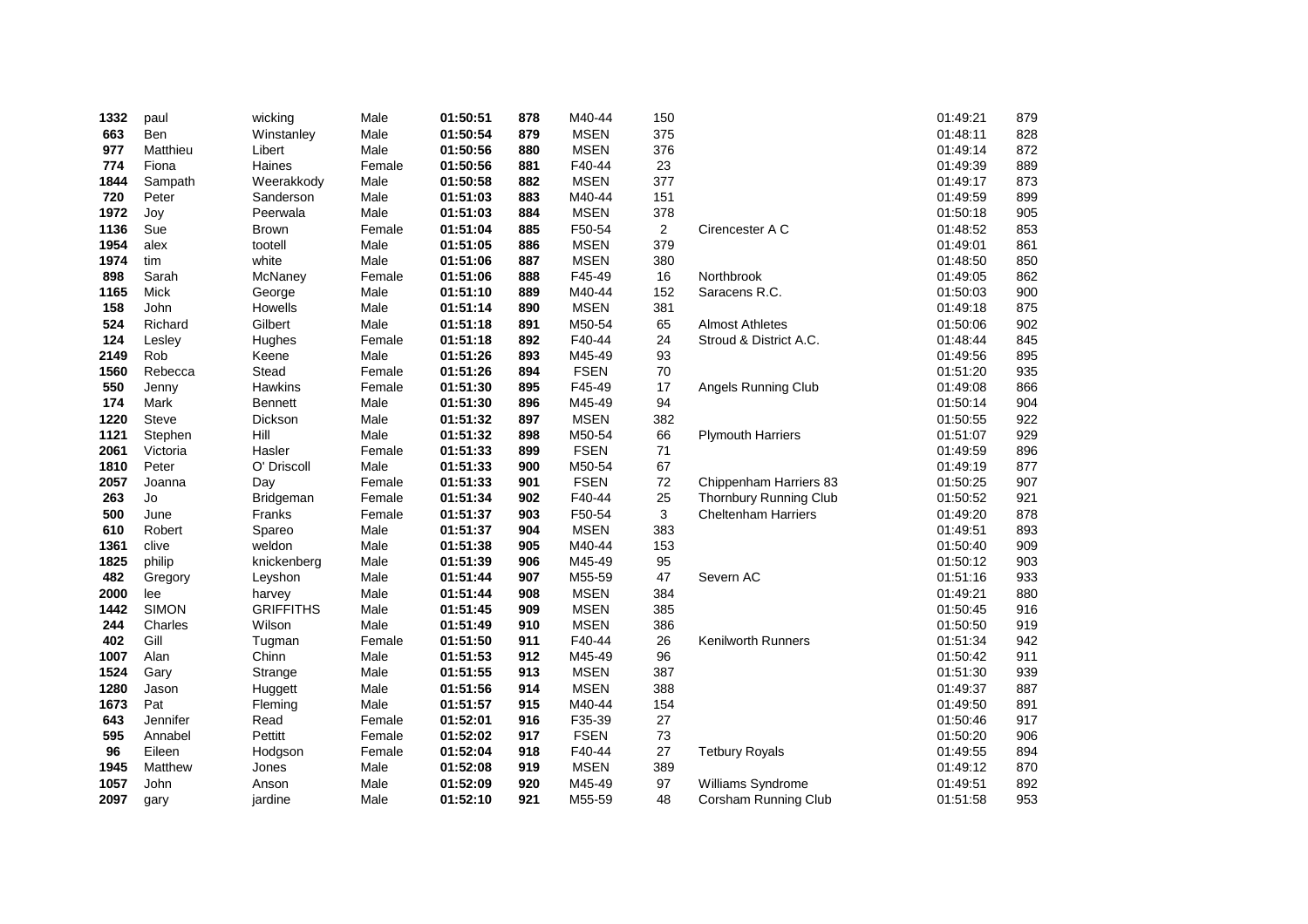| 77   | Alan           | Webb               | Male   | 01:52:13 | 922 | M60-69      | 18     | Cheddar Running Club       | 01:50:50 | 920 |                          |
|------|----------------|--------------------|--------|----------|-----|-------------|--------|----------------------------|----------|-----|--------------------------|
| 1880 | Andrea         | Butcher-Wood       | Female | 01:52:16 | 923 | F35-39      | 28     | <b>Bitton Road Runners</b> | 01:52:03 | 957 |                          |
| 454  | Terry          | Parmenter          | Male   | 01:52:16 | 924 | M40-44      | 155    |                            | 01:49:59 | 898 |                          |
| 1200 | mark           | mason              | Male   | 01:52:29 | 925 | <b>MSEN</b> | 390    |                            | 01:51:09 | 931 |                          |
| 665  | Gill           | Nunn               | Female | 01:52:33 | 926 | F35-39      | 29     |                            | 01:51:19 | 934 |                          |
| 1999 | lan            | Hamilton           | Male   | 01:52:38 | 927 | M45-49      | 98     |                            | 01:51:53 | 950 |                          |
| 1986 | peter          | barlow             | Male   | 01:52:44 | 928 | <b>MSEN</b> | 391    |                            | 01:52:09 | 962 |                          |
| 1390 | Wesley         | <b>Baldry</b>      | Male   | 01:52:46 | 929 | M55-59      | 49     |                            | 01:50:45 | 914 |                          |
| 1238 | andrew         | bishop             | Male   | 01:52:52 | 930 | <b>MSEN</b> | 392    |                            | 01:51:09 | 930 |                          |
| 1003 | Clare          | Lowndes            | Female | 01:52:54 | 931 | <b>FSEN</b> | 74     | <b>Almost Athletes</b>     | 01:51:55 | 951 |                          |
| 778  | Mark           | Jarman             | Male   | 01:52:55 | 932 | M40-44      | 156    |                            | 01:51:05 | 928 |                          |
| 907  | Claire         | Flanagan           | Female | 01:52:55 | 933 | F45-49      | 18     |                            | 01:51:50 | 949 |                          |
| 459  | George         | Harrill            | Male   | 01:52:57 | 934 | <b>MSEN</b> | 393    | <b>Bitton Road Runners</b> | 01:50:44 | 913 |                          |
| 460  | Dawn           | Harrill            | Female | 01:52:58 | 935 | F35-39      | 30     | <b>Bitton Road Runners</b> | 01:50:44 | 912 |                          |
| 1294 | <b>Nick</b>    | Reeve              | Male   | 01:52:58 | 936 | <b>MSEN</b> | 394    |                            | 01:51:24 | 937 |                          |
| 772  | John           | <b>Butterworth</b> | Male   | 01:52:59 | 937 | M45-49      | 99     |                            | 01:51:37 | 943 |                          |
| 2096 | Philip         | Chung              | Male   | 01:53:01 | 938 | <b>MSEN</b> | 395    |                            | 01:51:30 | 938 |                          |
| 816  | Chris          | Walkley            | Male   | 01:53:02 | 939 | <b>MSEN</b> | 396    |                            | 01:51:03 | 926 |                          |
| 994  | Gary           | Edwards            | Male   | 01:53:02 | 940 | <b>MSEN</b> | 397    |                            | 01:51:14 | 932 |                          |
| 1694 | Victoria       | Evans              | Female | 01:53:02 | 941 | <b>FSEN</b> | 75     |                            | 01:50:45 | 915 |                          |
| 2048 | Peter          | Austen             | Male   | 01:53:06 | 942 | <b>MSEN</b> | 398    |                            | 01:51:01 | 925 |                          |
| 760  | Colin          | Grover             | Male   | 01:53:08 | 943 | M60-69      | 19     |                            | 01:50:49 | 918 |                          |
| 112  | Linda          | Hird               | Female | 01:53:09 | 944 | F45-49      | 19     | <b>Bitton Road Runners</b> | 01:52:33 | 972 |                          |
| 895  | Peter          | Trow               | Male   | 01:53:16 | 945 | M40-44      | 157    |                            | 01:51:48 | 948 |                          |
| 462  | Ignatius       | Cloete             | Male   | 01:53:19 | 946 | <b>MSEN</b> | 399    |                            | 01:51:39 | 945 |                          |
| 575  | James          | Benham             | Male   | 01:53:19 | 947 | M55-59      | 50     |                            | 01:52:06 | 959 |                          |
| 1883 | richard        | adams              | Male   | 01:53:20 | 948 | M45-49      | 100    | <b>Westburry Harriers</b>  | 01:50:59 | 924 |                          |
| 1816 | Russ           | Langley            | Male   | 01:53:21 | 949 | M40-44      | 158    |                            | 01:52:07 | 960 |                          |
| 1695 | Clare          | Welsh              | Female | 01:53:23 | 950 | <b>FSEN</b> | 76     | <b>Almost Athletes</b>     | 01:52:22 | 965 |                          |
| 1882 | helen          | abbott             | Female | 01:53:25 | 951 | F45-49      | $20\,$ | <b>Westburry Harriers</b>  | 01:51:05 | 927 |                          |
| 2126 | Tanya          | Trenfield          | Female | 01:53:29 | 952 | F40-44      | 28     |                            | 01:52:07 | 961 |                          |
| 1350 | john           | dobson             | Male   | 01:53:31 | 953 | <b>MSEN</b> | 400    |                            | 01:51:37 | 944 |                          |
| 327  | Paul           | Gennard            | Male   | 01:53:31 | 954 | <b>MSEN</b> | 401    |                            | 01:52:12 | 963 |                          |
| 236  | Andrew         | Milne              | Male   | 01:53:33 | 955 | M45-49      | 101    |                            | 01:50:59 | 923 | Geotechnical Engineering |
| 1699 | Tom            | Beasley            | Male   | 01:53:33 | 956 | <b>MSEN</b> | 402    |                            | 01:52:58 | 985 |                          |
| 1838 | Ben            | Maxwell            | Male   | 01:53:33 | 957 | M40-44      | 159    |                            | 01:48:29 | 839 |                          |
| 1965 | Mark           | Anslow             | Male   | 01:53:39 | 958 | <b>MSEN</b> | 403    |                            | 01:52:49 | 979 |                          |
| 714  | Fadi           | Dahdouh            | Male   | 01:53:42 | 959 | M40-44      | 160    |                            | 01:53:21 | 991 |                          |
| 480  | Nicola         | Wong               | Female | 01:53:43 | 960 | F35-39      | 31     | Angels Running Club        | 01:51:21 | 936 |                          |
| 1015 | Eleanor        | Millington         | Female | 01:53:43 | 961 | F40-44      | 29     | <b>Cheltenham Harriers</b> | 01:52:24 | 968 |                          |
| 949  | Martin         | Smith              | Male   | 01:53:50 | 962 | M50-54      | 68     |                            | 01:52:49 | 978 |                          |
| 2049 | gill           | tavner             | Female | 01:53:55 | 963 | F35-39      | 32     |                            | 01:51:55 | 952 |                          |
| 808  | Peter          | Kimpton            | Male   | 01:53:57 | 964 | M50-54      | 69     | <b>Almost Athletes</b>     | 01:52:41 | 974 |                          |
| 756  | <b>Bridget</b> | Casey              | Female | 01:53:58 | 965 | F40-44      | 30     | <b>Avon Valley Runners</b> | 01:51:47 | 947 |                          |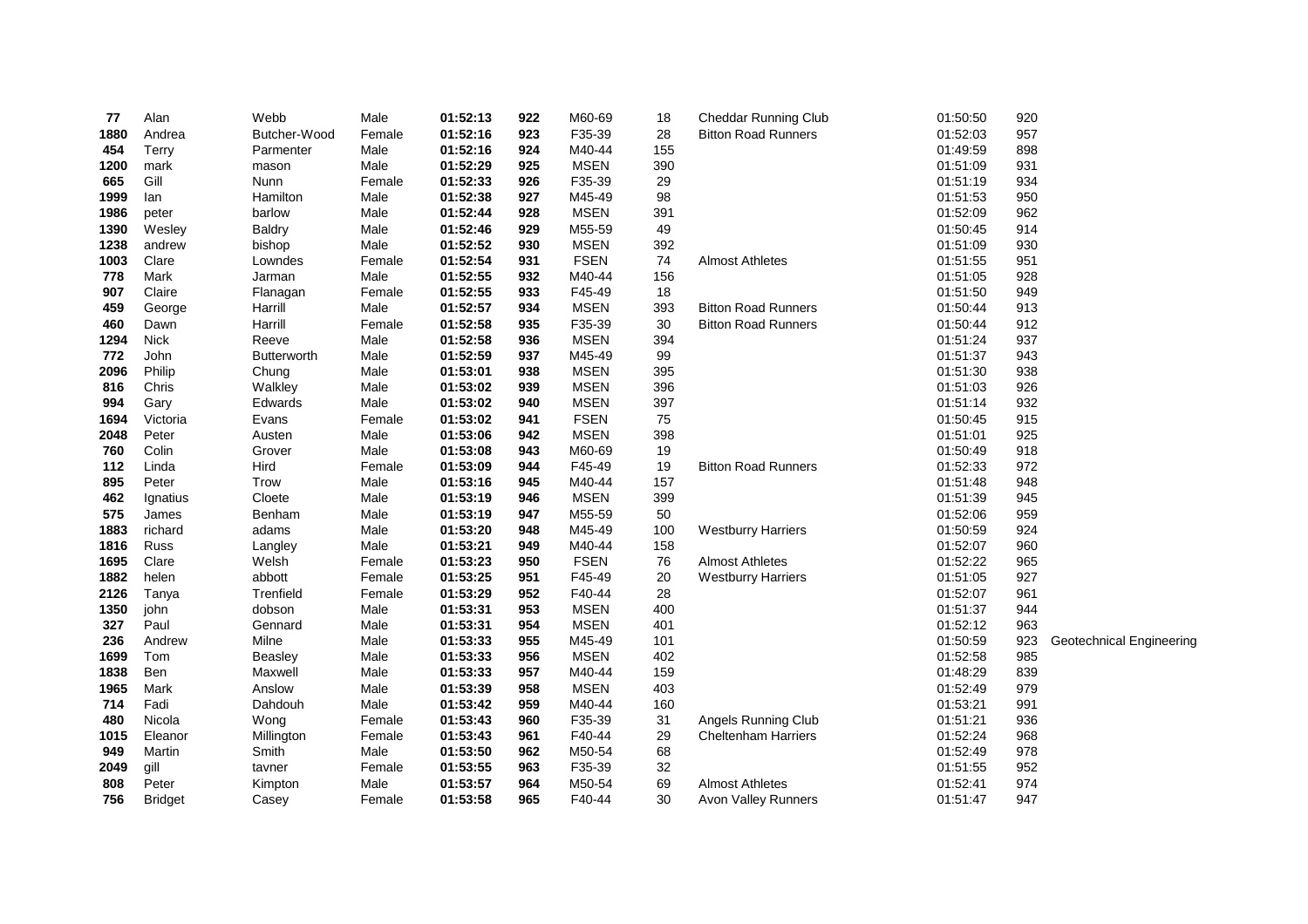| 2035 | Keith        | Bonham        | Male   | 01:53:58 | 966  | M60-69      | 20             | <b>Great Western Runners</b>  | 01:51:34 | 941  |
|------|--------------|---------------|--------|----------|------|-------------|----------------|-------------------------------|----------|------|
| 1739 | lesley       | bywater       | Female | 01:53:59 | 967  | F40-44      | 31             |                               | 01:51:45 | 946  |
| 160  | Chris        | Thorne        | Male   | 01:54:03 | 968  | M50-54      | 70             |                               | 01:52:01 | 955  |
| 526  | Mel          | Williams      | Female | 01:54:06 | 969  | F40-44      | 32             | Dursley AC                    | 01:53:50 | 1015 |
| 1675 | Paul         | Pearson       | Male   | 01:54:10 | 970  | <b>MSEN</b> | 404            |                               | 01:52:03 | 958  |
| 1789 | peter        | vincent       | Male   | 01:54:11 | 971  | M45-49      | 102            |                               | 01:52:25 | 969  |
| 324  | Peter        | Moore         | Male   | 01:54:13 | 972  | M45-49      | 103            |                               | 01:52:03 | 956  |
| 980  | Laurence     | Hedges        | Male   | 01:54:18 | 973  | <b>MSEN</b> | 405            |                               | 01:51:58 | 954  |
| 783  | Robert       | Parnell       | Male   | 01:54:20 | 974  | <b>MSEN</b> | 406            |                               | 01:52:22 | 967  |
| 1163 | Sandra       | Brown         | Female | 01:54:24 | 975  | F45-49      | 21             | Severn AC                     | 01:52:32 | 971  |
| 61   | Carole       | <b>Bishop</b> | Female | 01:54:24 | 976  | F60+        | $\mathbf{1}$   | <b>Thornbury Running Club</b> | 01:52:55 | 980  |
| 360  | Judy         | Mills         | Female | 01:54:27 | 977  | F45-49      | 22             | Thornbury Running Club        | 01:52:55 | 981  |
| 138  | Frank        | Barnsley      | Male   | 01:54:35 | 978  | M55-59      | 51             |                               | 01:53:00 | 986  |
| 993  | Sharad       | Patel         | Male   | 01:54:39 | 979  | M45-49      | 104            |                               | 01:53:29 | 996  |
| 215  | Emma         | McGaruie      | Female | 01:54:40 | 980  | <b>FSEN</b> | 77             |                               | 01:53:30 | 997  |
| 216  | George       | McGaruie      | Male   | 01:54:40 | 981  | MSEN        | 407            |                               | 01:53:31 | 1000 |
| 1329 | Bryan        | Corbin        | Male   | 01:54:41 | 982  | M45-49      | 105            |                               | 01:52:15 | 964  |
| 1918 | <b>PAUL</b>  | <b>KUC</b>    | Male   | 01:54:43 | 983  | M40-44      | 161            |                               | 01:51:33 | 940  |
| 621  | David        | <b>Bolton</b> | Male   | 01:54:44 | 984  | M50-54      | 71             |                               | 01:52:22 | 966  |
| 1483 | Andrew       | Vincent       | Male   | 01:54:45 | 985  | M40-44      | 162            |                               | 01:53:09 | 987  |
| 1798 | Simon        | Pollard       | Male   | 01:54:45 | 986  | M40-44      | 163            |                               | 01:52:26 | 970  |
| 1766 | <b>Steve</b> | McSorley      | Male   | 01:54:48 | 987  | M45-49      | 106            |                               | 01:53:51 | 1016 |
| 628  | Peter        | Aston         | Male   | 01:54:48 | 988  | <b>MSEN</b> | 408            |                               | 01:53:34 | 1001 |
| 1001 | Martin       | Coyle         | Male   | 01:54:48 | 989  | M45-49      | 107            | Smiths A.C.                   | 01:53:38 | 1003 |
| 780  | Adrian       | Holloway      | Male   | 01:54:49 | 990  | M50-54      | 72             |                               | 01:52:46 | 977  |
| 1607 | Nicola       | <b>Elkins</b> | Female | 01:54:51 | 991  | <b>FSEN</b> | 78             |                               | 01:52:46 | 976  |
| 445  | Jeff         | Waters        | Male   | 01:54:52 | 992  | M45-49      | 108            | Stroud & District A.C.        | 01:54:20 | 1045 |
| 1681 | David        | <b>Duck</b>   | Male   | 01:54:54 | 993  | <b>MSEN</b> | 409            |                               | 01:52:38 | 973  |
| 939  | Alan         | Kentish       | Male   | 01:54:55 | 994  | M55-59      | 52             |                               | 01:53:45 | 1012 |
| 972  | Sheila       | Ridge         | Female | 01:54:58 | 995  | F50-54      | $\overline{4}$ | Andover A.C.                  | 01:53:21 | 990  |
| 963  | Michael      | Bilson        | Male   | 01:55:04 | 996  | M55-59      | 53             | Birmingham Rowheath A.C.      | 01:54:11 | 1037 |
| 1234 | Ashley       | Portlock      | Male   | 01:55:05 | 997  | <b>MSEN</b> | 410            |                               | 01:52:42 | 975  |
| 1002 | John         | Lucking       | Male   | 01:55:08 | 998  | M55-59      | 54             | Smiths A.C.                   | 01:54:12 | 1041 |
| 1920 | Patsy        | Coombes       | Female | 01:55:08 | 999  | <b>FSEN</b> | 79             |                               | 01:53:44 | 1008 |
| 1314 | Mark         | Woodward      | Male   | 01:55:08 | 1000 | <b>MSEN</b> | 411            |                               | 01:54:21 | 1047 |
| 1785 | rob          | toon          | Male   | 01:55:13 | 1001 | M50-54      | 73             |                               | 01:54:06 | 1027 |
| 1744 | andrew       | nash          | Male   | 01:55:13 | 1002 | M55-59      | 55             |                               | 01:54:07 | 1031 |
| 903  | Lindsey      | Plaskitt      | Female | 01:55:13 | 1003 | <b>FSEN</b> | 80             |                               | 01:53:20 | 989  |
| 1690 | stephen      | spencer       | Male   | 01:55:14 | 1004 | <b>MSEN</b> | 412            |                               | 01:53:38 | 1004 |
| 894  | Deborah      | Wallace       | Female | 01:55:15 | 1005 | F40-44      | 33             |                               | 01:54:09 | 1035 |
| 44   | Roger        | Gould         | Male   | 01:55:16 | 1006 | M60-69      | 21             | <b>Cheltenham Harriers</b>    | 01:53:48 | 1013 |
| 921  | Alan         | Johnson       | Male   | 01:55:16 | 1007 | M50-54      | 74             | COMETS ROAD RUNNING CLUB      | 01:52:57 | 982  |
| 1067 | Emily        | Farren        | Female | 01:55:19 | 1008 | <b>FSEN</b> | 81             | Williams Syndrome             | 01:53:41 | 1006 |
| 1087 | John         | Willoughby    | Male   | 01:55:19 | 1009 | <b>MSEN</b> | 413            | Williams Syndrome             | 01:53:42 | 1007 |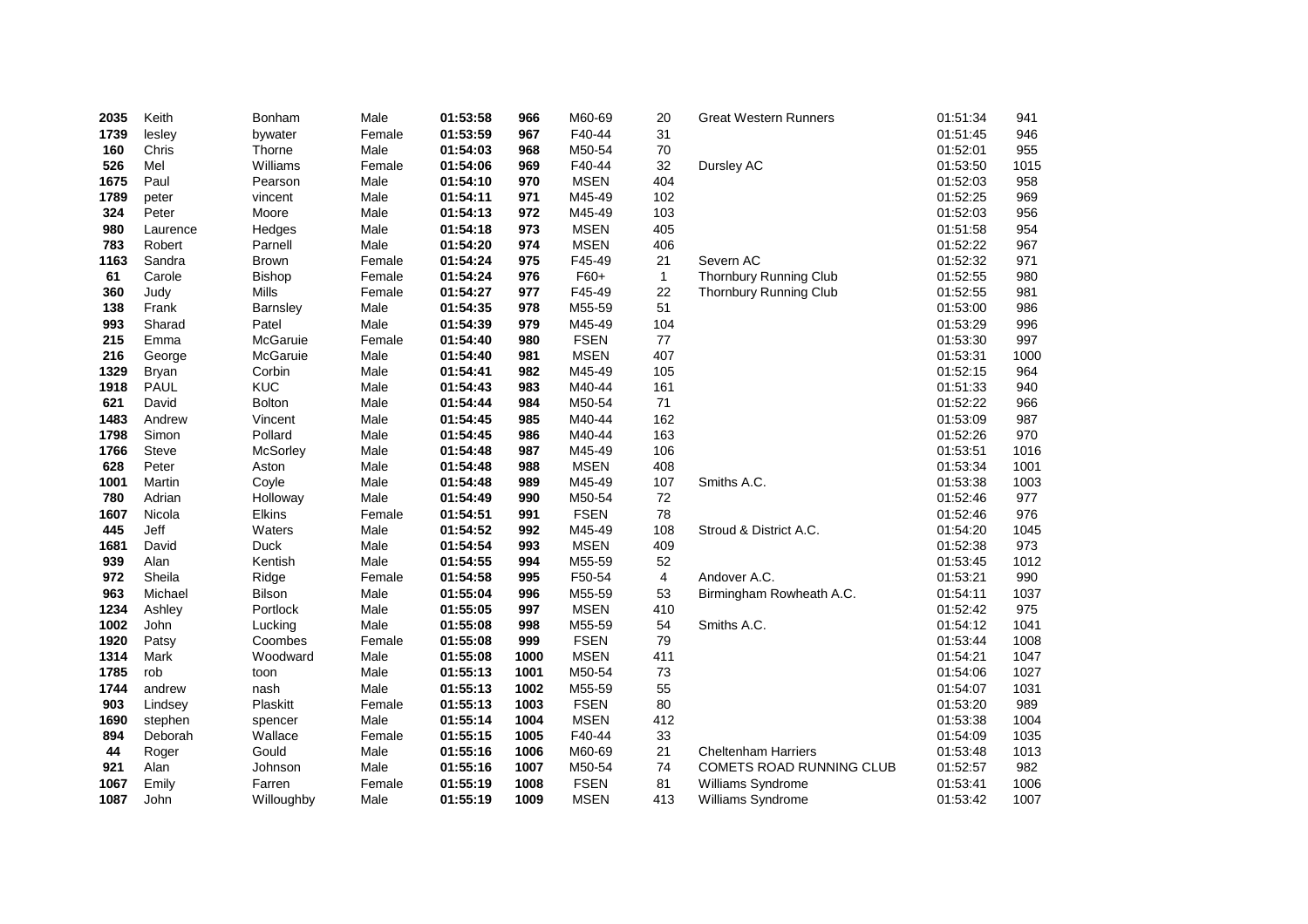| 684  | Alan                 | Hartley          | Male   | 01:55:20 | 1010 | M55-59      | 56               | Shropshire Shufflers           | 01:54:31 | 1052 |                               |
|------|----------------------|------------------|--------|----------|------|-------------|------------------|--------------------------------|----------|------|-------------------------------|
| 1724 | jacqui               | perriman         | Female | 01:55:21 | 1011 | F45-49      | 23               |                                | 01:54:21 | 1048 |                               |
| 1866 | lan                  | Cooper           | Male   | 01:55:22 | 1012 | M60-69      | 22               | Serpentine Running Club        | 01:53:45 | 1011 |                               |
| 496  | Helen                | Bown             | Female | 01:55:23 | 1013 | F50-54      | 5                | Angels Running Club            | 01:54:03 | 1026 |                               |
| 180  | Paul                 | Knuckle          | Male   | 01:55:24 | 1014 | M40-44      | 164              |                                | 01:53:22 | 992  |                               |
| 2135 | Tamara               | Carse            | Female | 01:55:27 | 1015 | <b>FSEN</b> | 82               | Amazing Feet R.C.              | 01:54:21 | 1046 |                               |
| 896  | Ben                  | Woodhouse        | Male   | 01:55:28 | 1016 | <b>MSEN</b> | 414              |                                | 01:53:51 | 1017 |                               |
| 2014 | Michael              | Dyer             | Male   | 01:55:28 | 1017 | M40-44      | 165              |                                | 01:52:57 | 984  |                               |
| 2077 | wendy                | rees             | Female | 01:55:28 | 1018 | F40-44      | 34               |                                | 01:52:57 | 983  |                               |
| 736  | <b>William James</b> | Greenwood        | Male   | 01:55:29 | 1019 | M60-69      | 23               |                                | 01:54:51 | 1058 |                               |
| 578  | Sue                  | Cluley           | Female | 01:55:31 | 1020 | <b>FSEN</b> | 83               |                                | 01:54:08 | 1033 |                               |
| 753  | Fiona                | <b>Barnes</b>    | Female | 01:55:32 | 1021 | <b>FSEN</b> | 84               |                                | 01:53:40 | 1005 |                               |
| 2112 | Scott                | Pulsford         | Male   | 01:55:32 | 1022 | <b>MSEN</b> | 415              |                                | 01:54:01 | 1022 |                               |
| 938  | David                | <b>Broadbent</b> | Male   | 01:55:35 | 1023 | <b>MSEN</b> | 416              |                                | 01:54:11 | 1038 |                               |
| 612  | Robert               | Vinten           | Male   | 01:55:36 | 1024 | <b>MSEN</b> | 417              |                                | 01:53:57 | 1020 |                               |
| 487  | Philip               | Kitchen          | Male   | 01:55:40 | 1025 | M40-44      | 166              |                                | 01:54:07 | 1029 |                               |
| 473  | Graham               | Englefield       | Male   | 01:55:43 | 1026 | M40-44      | 167              |                                | 01:54:35 | 1054 |                               |
| 776  | Dave                 | Andrews          | Male   | 01:55:44 | 1027 | M55-59      | 57               | Thornbury Running Club         | 01:54:37 | 1055 |                               |
| 1281 | John                 | Francksen        | Male   | 01:55:45 | 1028 | M40-44      | 168              | Thornbury Running Club         | 01:54:00 | 1021 |                               |
| 1392 | anthony              | nellis           | Male   | 01:55:45 | 1029 | <b>MSEN</b> | 418              |                                | 01:55:14 | 1070 |                               |
| 1413 | Donna                | Ladkin           | Female | 01:55:45 | 1030 | F45-49      | 24               | SouthWest Women's Running Netw | 01:53:38 | 1002 |                               |
| 725  | Malcolm              | Westwood         | Male   | 01:55:46 | 1031 | <b>MSEN</b> | 419              |                                | 01:54:02 | 1024 |                               |
| 1360 | Michael              | Corlett          | Male   | 01:55:46 | 1032 | M45-49      | 109              |                                | 01:53:23 | 993  |                               |
| 629  | Jon                  | Sherry           | Male   | 01:55:46 | 1033 | <b>MSEN</b> | 420              |                                | 01:54:02 | 1023 |                               |
| 549  | Julia                | James            | Female | 01:55:47 | 1034 | F40-44      | 35               | Angels Running Club            | 01:54:19 | 1043 |                               |
| 2130 | Stephen              | Woodword         | Male   | 01:55:47 | 1035 | M45-49      | 110              |                                | 01:55:07 | 1065 |                               |
| 42   | Craig                | Robinson         | Male   | 01:55:48 | 1036 | <b>MSEN</b> | 421              |                                | 01:54:28 | 1051 |                               |
| 1435 | Geoffrey             | Wooloff          | Male   | 01:55:49 | 1037 | M45-49      | 111              | Metropolitan Police            | 01:54:25 | 1050 |                               |
| 1479 | caroline             | pack             | Female | 01:55:54 | 1038 | F40-44      | 36               |                                | 01:53:09 | 988  |                               |
| 765  | Alun                 | Thomas           | Male   | 01:55:57 | 1039 | <b>MSEN</b> | 422              |                                | 01:54:51 | 1059 |                               |
| 1557 | anton                | robertson        | Male   | 01:55:58 | 1040 | M45-49      | 112              |                                | 01:53:31 | 999  |                               |
| 1738 | kerry                | walton           | Female | 01:55:59 | 1041 | F35-39      | 33               |                                | 01:53:45 | 1010 |                               |
| 1973 | Peter                | McLenaghan       | Male   | 01:55:59 | 1042 | M45-49      | 113              |                                | 01:55:17 | 1075 |                               |
| 1618 | Jacqueline           | Cave             | Female | 01:56:00 | 1043 | F40-44      | 37               |                                | 01:53:28 | 995  |                               |
| 279  | Alan                 | McIntyre         | Male   | 01:56:02 | 1044 | <b>MSEN</b> | 423              |                                | 01:54:31 | 1053 |                               |
| 1729 | Bill                 | Roper            | Male   | 01:56:03 | 1045 | <b>MSEN</b> | 424              |                                | 01:54:07 | 1028 |                               |
| 2091 | Richard              | Rabone           | Male   | 01:56:04 | 1046 | <b>MSEN</b> | 425              | Aldridge Running Club          | 01:54:42 | 1056 |                               |
| 2027 | Craig                | Thorn            | Male   | 01:56:06 | 1047 | <b>MSEN</b> | 426              |                                | 01:53:30 | 998  |                               |
| 1266 | Rosemary             | Healy            | Female | 01:56:08 | 1048 | F45-49      | 25               |                                | 01:53:56 | 1019 |                               |
| 1120 | Simon                | Sueden-Cain      | Male   | 01:56:13 | 1049 | <b>MSEN</b> | 427              |                                | 01:53:51 | 1018 |                               |
| 227  | Deborah              | Hewitt           | Female | 01:56:13 | 1050 | F35-39      | 34               |                                | 01:55:12 |      | 1068 Geotechnical Engineering |
| 282  | Verona               | <b>Batchelor</b> | Female | 01:56:14 | 1051 | F45-49      | 26               | Stroud & District A.C.         | 01:54:19 | 1044 |                               |
| 1416 | Sue                  | Robertson        | Female | 01:56:17 | 1052 | F55-59      | $\boldsymbol{2}$ | <b>Werrington Joggers</b>      | 01:54:23 | 1049 |                               |
| 1934 | <b>INGRID</b>        | <b>KVALE</b>     | Female | 01:56:18 | 1053 | F35-39      | 35               |                                | 01:54:12 | 1039 |                               |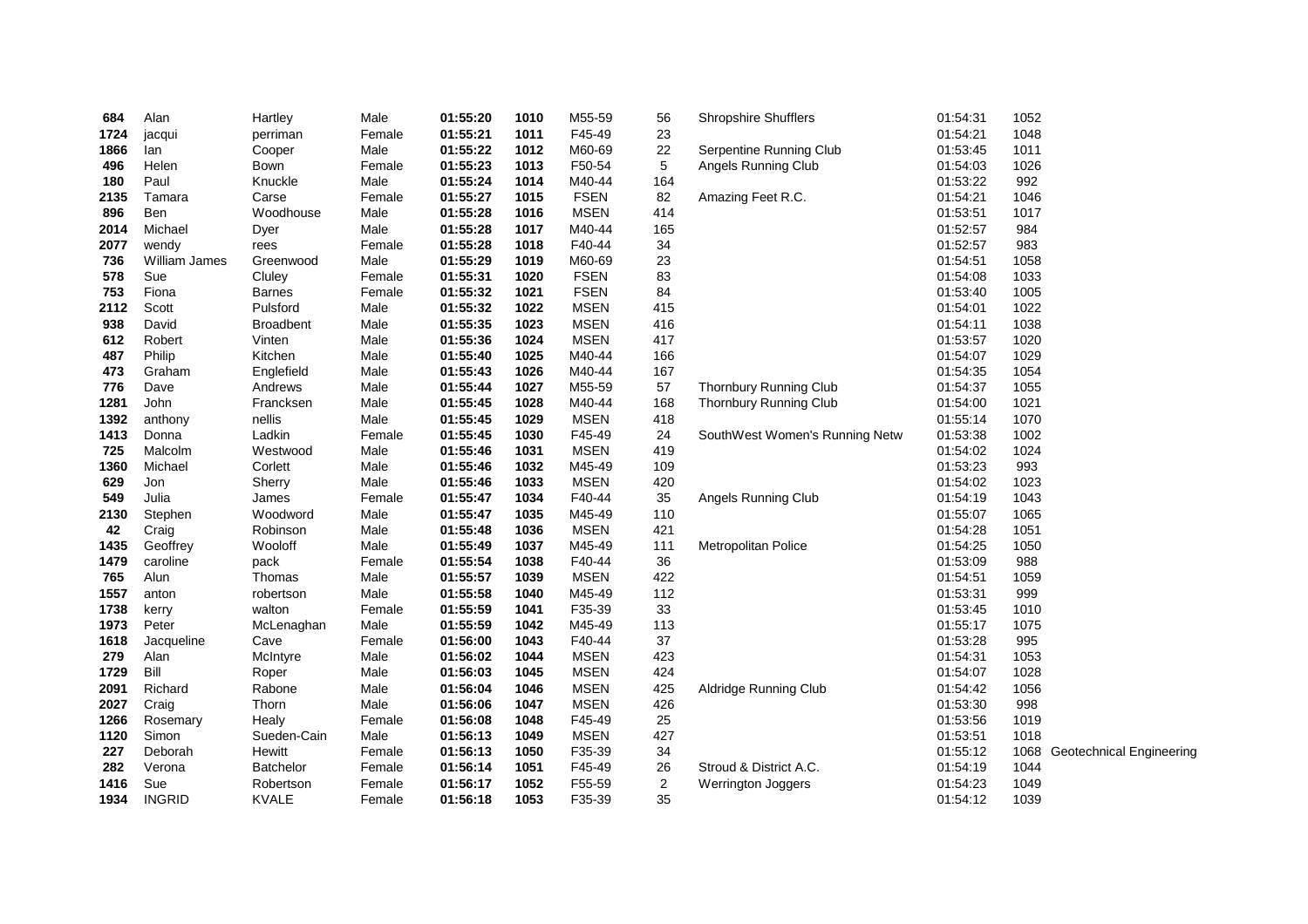| 1264 | Nic      | Oughton      | Male   | 01:56:18 | 1054 | <b>MSEN</b> | 428            |                                | 01:54:10 | 1036 |                  |
|------|----------|--------------|--------|----------|------|-------------|----------------|--------------------------------|----------|------|------------------|
| 1528 | janet    | rothwell     | Female | 01:56:21 | 1055 | F40-44      | 38             |                                | 01:54:12 | 1040 |                  |
| 1801 | toby     | moate        | Male   | 01:56:24 | 1056 | M40-44      | 169            |                                | 01:53:24 | 994  |                  |
| 165  | Jane     | Perry        | Female | 01:56:26 | 1057 | F40-44      | 39             |                                | 01:56:08 | 1101 |                  |
| 446  | lan      | Holmes       | Male   | 01:56:29 | 1058 | M50-54      | 75             |                                | 01:56:03 | 1097 |                  |
| 832  | Carwyn   | Davies       | Male   | 01:56:30 | 1059 | <b>MSEN</b> | 429            |                                | 01:53:45 | 1009 |                  |
| 522  | David    | Telfer       | Male   | 01:56:32 | 1060 | M45-49      | 114            |                                | 01:55:11 | 1067 |                  |
| 1601 | Valerie  | <b>Brown</b> | Female | 01:56:36 | 1061 | F60+        | $\overline{c}$ |                                | 01:55:36 | 1083 |                  |
| 1630 | phil     | smith        | Male   | 01:56:38 | 1062 | <b>MSEN</b> | 430            |                                | 01:53:49 | 1014 |                  |
| 85   | Jonathan | Bingham      | Male   | 01:56:41 | 1063 | <b>MSEN</b> | 431            |                                | 01:55:16 | 1074 |                  |
| 677  | Simon    | Gardiner     | Male   | 01:56:46 | 1064 | <b>MSEN</b> | 432            | Stroud & District A.C.         | 01:56:31 | 1115 |                  |
| 1788 | Steven   | Farr         | Male   | 01:56:48 | 1065 | M40-44      | 170            |                                | 01:55:02 | 1063 |                  |
| 1584 | Andy     | Pack         | Male   | 01:56:48 | 1066 | M50-54      | 76             |                                | 01:54:02 | 1025 |                  |
| 1485 | Anna     | Langdon      | Female | 01:56:50 | 1067 | <b>FSEN</b> | 85             |                                | 01:54:09 | 1034 |                  |
| 395  | Helen    | Hope         | Female | 01:56:52 | 1068 | <b>FSEN</b> | 86             |                                | 01:55:10 | 1066 |                  |
| 1819 | Robert   | Janes        | Male   | 01:56:55 | 1069 | <b>MSEN</b> | 433            |                                | 01:54:59 | 1062 |                  |
| 1697 | peter    | rhodes       | Male   | 01:56:56 | 1070 | M50-54      | 77             |                                | 01:56:09 | 1102 |                  |
| 1603 | Sophie   | Borland      | Female | 01:56:57 | 1071 | <b>FSEN</b> | 87             |                                | 01:55:42 | 1087 |                  |
| 1633 | jon      | cowles       | Male   | 01:56:58 | 1072 | <b>MSEN</b> | 434            |                                | 01:54:07 | 1030 |                  |
| 1627 | David    | Bourne       | Male   | 01:56:58 | 1073 | <b>MSEN</b> | 435            |                                | 01:54:08 | 1032 |                  |
| 361  | Gordon   | Harvey       | Male   | 01:56:59 | 1074 | $M70+$      | $\overline{c}$ | Clevedon Athletic Club         | 01:56:29 | 1114 |                  |
| 2125 | Alun     | Wright       | Male   | 01:57:01 | 1075 | M55-59      | 58             |                                | 01:54:55 | 1060 |                  |
| 1910 | Roger    | Pimblett     | Male   | 01:57:01 | 1076 | M40-44      | 171            |                                | 01:55:38 | 1085 |                  |
| 1139 | Liza     | Dyer         | Female | 01:57:04 | 1077 | <b>FSEN</b> | 88             | Stratford on Avon Athletic Clu | 01:56:07 | 1100 |                  |
| 2069 | Rupert   | Cox          | Male   | 01:57:05 | 1078 | M50-54      | 78             |                                | 01:54:47 | 1057 |                  |
| 1610 | Ailsa    | Sanders      | Female | 01:57:05 | 1079 | <b>FSEN</b> | 89             | Stroud & District A.C.         | 01:55:49 | 1091 |                  |
| 272  | Barry    | Thomas       | Male   | 01:57:06 | 1080 | <b>MSEN</b> | 436            |                                | 01:55:15 | 1071 |                  |
| 35   | Lee      | Martin       | Male   | 01:57:07 | 1081 | <b>MSEN</b> | 437            |                                | 01:55:53 | 1092 | The Chelsea Pack |
| 363  | Julie    | Bevan        | Female | 01:57:09 | 1082 | F45-49      | 27             | <b>Kenilworth Runners</b>      | 01:56:54 | 1124 |                  |
| 1755 | chris    | poole        | Male   | 01:57:11 | 1083 | <b>MSEN</b> | 438            |                                | 01:54:55 | 1061 |                  |
| 1742 | Jonathan | Teague       | Male   | 01:57:13 | 1084 | M40-44      | 172            |                                | 01:55:56 | 1093 |                  |
| 1853 | Liz      | Easterbrook  | Female | 01:57:13 | 1085 | F55-59      | 3              | <b>Hayle Runners</b>           | 01:55:14 | 1069 |                  |
| 268  | Lloyd    | Andrews      | Male   | 01:57:16 | 1086 | <b>MSEN</b> | 439            | Severn AC                      | 01:56:41 | 1118 |                  |
| 1752 | anthony  | quinn        | Male   | 01:57:18 | 1087 | <b>MSEN</b> | 440            |                                | 01:55:15 | 1073 |                  |
| 1942 | Scott    | Allen        | Male   | 01:57:19 | 1088 | <b>MSEN</b> | 441            |                                | 01:56:04 | 1099 |                  |
| 252  | Torill   | Averill      | Female | 01:57:20 | 1089 | F45-49      | 28             | Marlborough RC                 | 01:56:14 | 1107 |                  |
| 630  | David    | Cannell      | Male   | 01:57:20 | 1090 | <b>MSEN</b> | 442            |                                | 01:56:17 | 1108 |                  |
| 1191 | James    | Gore         | Male   | 01:57:23 | 1091 | <b>MSEN</b> | 443            |                                | 01:56:24 | 1111 |                  |
| 1476 | Julie    | Morris       | Female | 01:57:24 | 1092 | F35-39      | 36             |                                | 01:55:38 | 1086 |                  |
| 1253 | Michael  | Groundwater  | Male   | 01:57:24 | 1093 | M45-49      | 115            |                                | 01:56:00 | 1095 |                  |
| 70   | Dee      | Colwill      | Female | 01:57:27 | 1094 | F35-39      | 37             |                                | 01:55:30 | 1079 |                  |
| 751  | Claire   | Tirel        | Female | 01:57:28 | 1095 | F40-44      | 40             |                                | 01:56:13 | 1104 |                  |
| 1471 | paul     | mallory      | Male   | 01:57:29 | 1096 | M40-44      | 173            |                                | 01:55:35 | 1082 |                  |
| 18   | Jo       | Walters      | Female | 01:57:30 | 1097 | F45-49      | 29             | <b>Angels Running Club</b>     | 01:55:19 | 1077 |                  |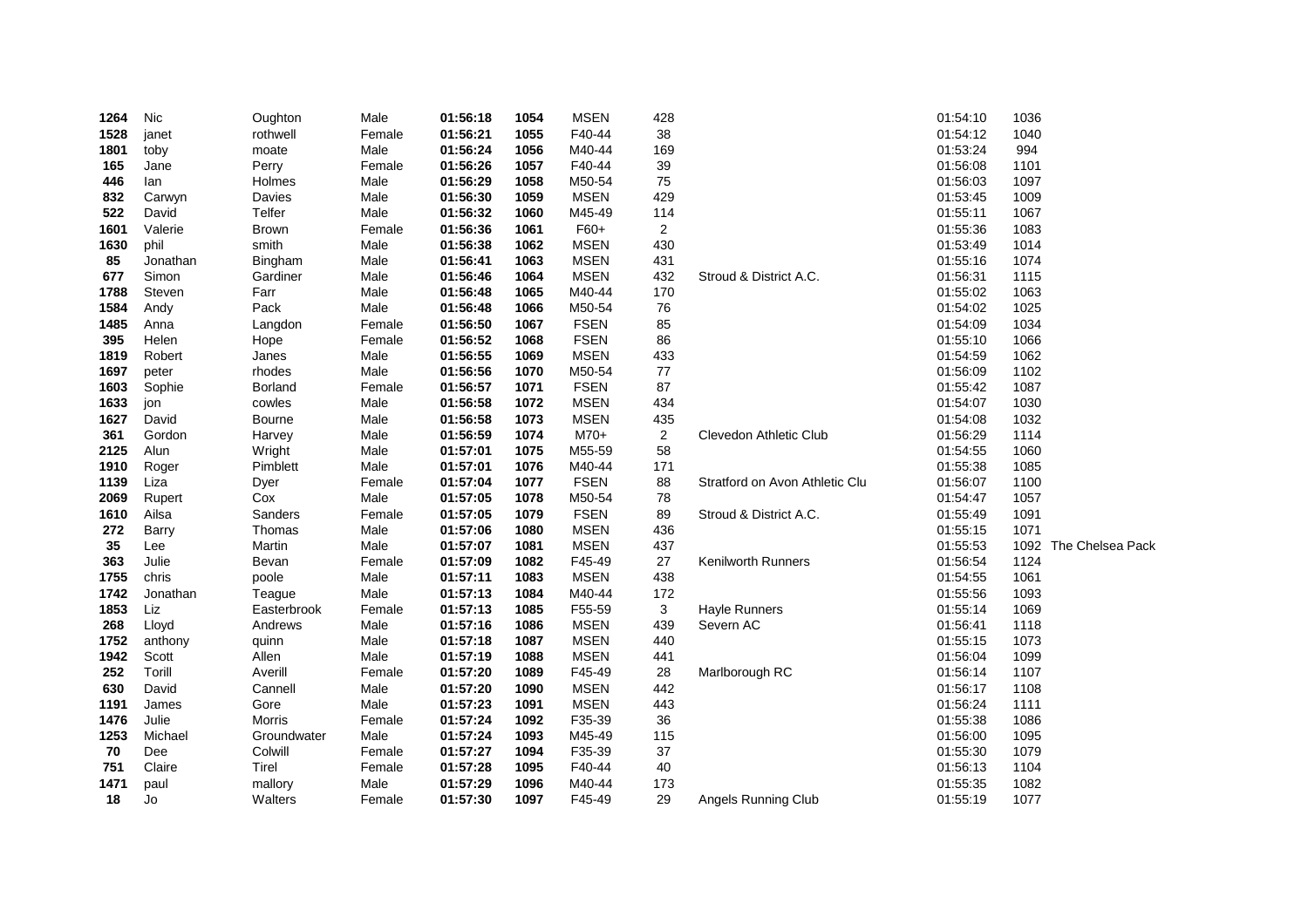| 945  | <b>Dirk</b> | Van Eeden       | Male   | 01:57:30 | 1098 | M45-49      | 116 | <b>Hogweed Trotters</b>     | 01:54:15 | 1042 |
|------|-------------|-----------------|--------|----------|------|-------------|-----|-----------------------------|----------|------|
| 734  | Annabel     | Jefferey        | Female | 01:57:32 | 1099 | F35-39      | 38  | Malvern Joggers             | 01:55:15 | 1072 |
| 2044 | nick        | webster         | Male   | 01:57:35 | 1100 | <b>MSEN</b> | 444 |                             | 01:56:14 | 1106 |
| 546  | Diane       | Rankin          | Female | 01:57:35 | 1101 | <b>FSEN</b> | 90  |                             | 01:56:28 | 1113 |
| 817  | Michael     | Alseorth        | Male   | 01:57:36 | 1102 | M50-54      | 79  | <b>Road Runners Club</b>    | 01:56:37 | 1117 |
| 2006 | Wendy       | Rowley          | Female | 01:57:37 | 1103 | F35-39      | 39  |                             | 01:55:06 | 1064 |
| 1604 | lindsey     | tethal          | Female | 01:57:38 | 1104 | <b>FSEN</b> | 91  |                             | 01:56:22 | 1110 |
| 1233 | Duncan      | Stonehouse      | Male   | 01:57:38 | 1105 | M40-44      | 174 |                             | 01:56:58 | 1126 |
| 338  | Jonathan    | Penhale         | Male   | 01:57:39 | 1106 | <b>MSEN</b> | 445 |                             | 01:55:42 | 1088 |
| 337  | Natasha     | Penhale         | Female | 01:57:39 | 1107 | <b>FSEN</b> | 92  |                             | 01:55:43 | 1089 |
| 1949 | julie       | mills           | Female | 01:57:42 | 1108 | F45-49      | 30  |                             | 01:57:26 | 1147 |
| 1592 | Dan         | Ransenberg      | Male   | 01:57:46 | 1109 | <b>MSEN</b> | 446 |                             | 01:57:07 | 1133 |
| 1764 | Natalie     | Duff            | Female | 01:57:46 | 1110 | F35-39      | 40  |                             | 01:55:35 | 1081 |
| 1201 | Philip      | Harvey          | Male   | 01:57:51 | 1111 | M40-44      | 175 |                             | 01:57:11 | 1136 |
| 495  | Gordon      | Lewis           | Male   | 01:57:52 | 1112 | M55-59      | 59  | <b>Bitton Road Runners</b>  | 01:55:30 | 1078 |
| 604  | Andrew      | Parnell         | Male   | 01:57:57 | 1113 | M40-44      | 176 |                             | 01:55:58 | 1094 |
| 1138 | Jack        | <b>Bartlett</b> | Male   | 01:57:57 | 1114 | $M70+$      | 3   | Chippenham Harriers 83      | 01:56:24 | 1112 |
| 186  | Nigel       | Andrews         | Male   | 01:57:58 | 1115 | M50-54      | 80  |                             | 01:56:03 | 1096 |
| 1935 | Devin       | Palmier         | Male   | 01:58:03 | 1116 | M45-49      | 117 |                             | 01:56:03 | 1098 |
| 121  | Neil        | Williams        | Male   | 01:58:04 | 1117 | <b>MSEN</b> | 447 |                             | 01:55:48 | 1090 |
| 1096 | Louise      | <b>Barrett</b>  | Female | 01:58:05 | 1118 | F35-39      | 41  | Womens Running Network      | 01:57:18 | 1146 |
| 1308 | jenny       | lewis           | Female | 01:58:08 | 1119 | F40-44      | 41  |                             | 01:57:01 | 1128 |
| 1875 | darren      | watkins         | Male   | 01:58:11 | 1120 | <b>MSEN</b> | 448 |                             | 01:55:37 | 1084 |
| 1457 | Roger       | Hayes           | Male   | 01:58:12 | 1121 | <b>MSEN</b> | 449 | <b>Teignbridge Trotters</b> | 01:57:27 | 1148 |
| 1637 | Abigail     | Preston         | Female | 01:58:15 | 1122 | <b>FSEN</b> | 93  | Wye Valley Runners          | 01:56:11 | 1103 |
| 517  | Mark        | Angove          | Male   | 01:58:16 | 1123 | <b>MSEN</b> | 450 |                             | 01:57:37 | 1154 |
| 1665 | Jane        | Leckebusch      | Female | 01:58:17 | 1124 | F40-44      | 42  |                             | 01:55:33 | 1080 |
| 1369 | nicki       | giles           | Female | 01:58:27 | 1125 | <b>FSEN</b> | 94  |                             | 01:57:14 | 1143 |
| 2145 | George      | Laing           | Male   | 01:58:29 | 1126 | M50-54      | 81  | <b>Westburry Harriers</b>   | 01:55:19 | 1076 |
| 1103 | Mat         | Tuck            | Male   | 01:58:33 | 1127 | M40-44      | 177 |                             | 01:56:32 | 1116 |
| 804  | <b>Nick</b> | Parker          | Male   | 01:58:34 | 1128 | <b>MSEN</b> | 451 |                             | 01:56:22 | 1109 |
| 1761 | geri        | amani           | Female | 01:58:34 | 1129 | <b>FSEN</b> | 95  |                             | 01:57:35 | 1152 |
| 1424 | Claire      | Gibson          | Female | 01:58:35 | 1130 | <b>FSEN</b> | 96  | <b>Chepstow Harriers</b>    | 01:57:03 | 1129 |
| 99   | Sue         | Ost             | Female | 01:58:35 | 1131 | <b>FSEN</b> | 97  | <b>Chepstow Harriers</b>    | 01:57:03 | 1130 |
| 63   | Sylvia      | Fox             | Female | 01:58:36 | 1132 | F60+        | 3   | Thornbury Running Club      | 01:57:04 | 1131 |
| 278  | Alan        | Dodd            | Male   | 01:58:38 | 1133 | $M70+$      | 4   | Stroud & District A.C.      | 01:57:40 | 1155 |
| 91   | John        | Dobson          | Male   | 01:58:41 | 1134 | <b>MSEN</b> | 452 |                             | 01:56:46 | 1122 |
| 1498 | andrew      | simmonds        | Male   | 01:58:47 | 1135 | M45-49      | 118 |                             | 01:57:31 | 1150 |
| 1217 | Mark        | Eddison         | Male   | 01:58:52 | 1136 | <b>MSEN</b> | 453 |                             | 01:58:23 | 1171 |
| 739  | Adam        | Roberts         | Male   | 01:58:52 | 1137 | <b>MSEN</b> | 454 | <b>Tri Team Glos</b>        | 01:57:12 | 1139 |
| 738  | Stuart      | Taylor          | Male   | 01:58:52 | 1138 | <b>MSEN</b> | 455 | <b>Tri Team Glos</b>        | 01:57:12 | 1141 |
| 30   | David       | Hayes           | Male   | 01:58:53 | 1139 | M60-69      | 24  |                             | 01:56:44 | 1121 |
| 516  | Mike        | <b>Bond</b>     | Male   | 01:58:54 | 1140 | M60-69      | 25  | Devizes Running Club        | 01:57:30 | 1149 |
| 820  | Mervyn      | Huggins         | Male   | 01:58:55 | 1141 | $M70+$      | 5   | <b>Midland Vets</b>         | 01:56:52 | 1123 |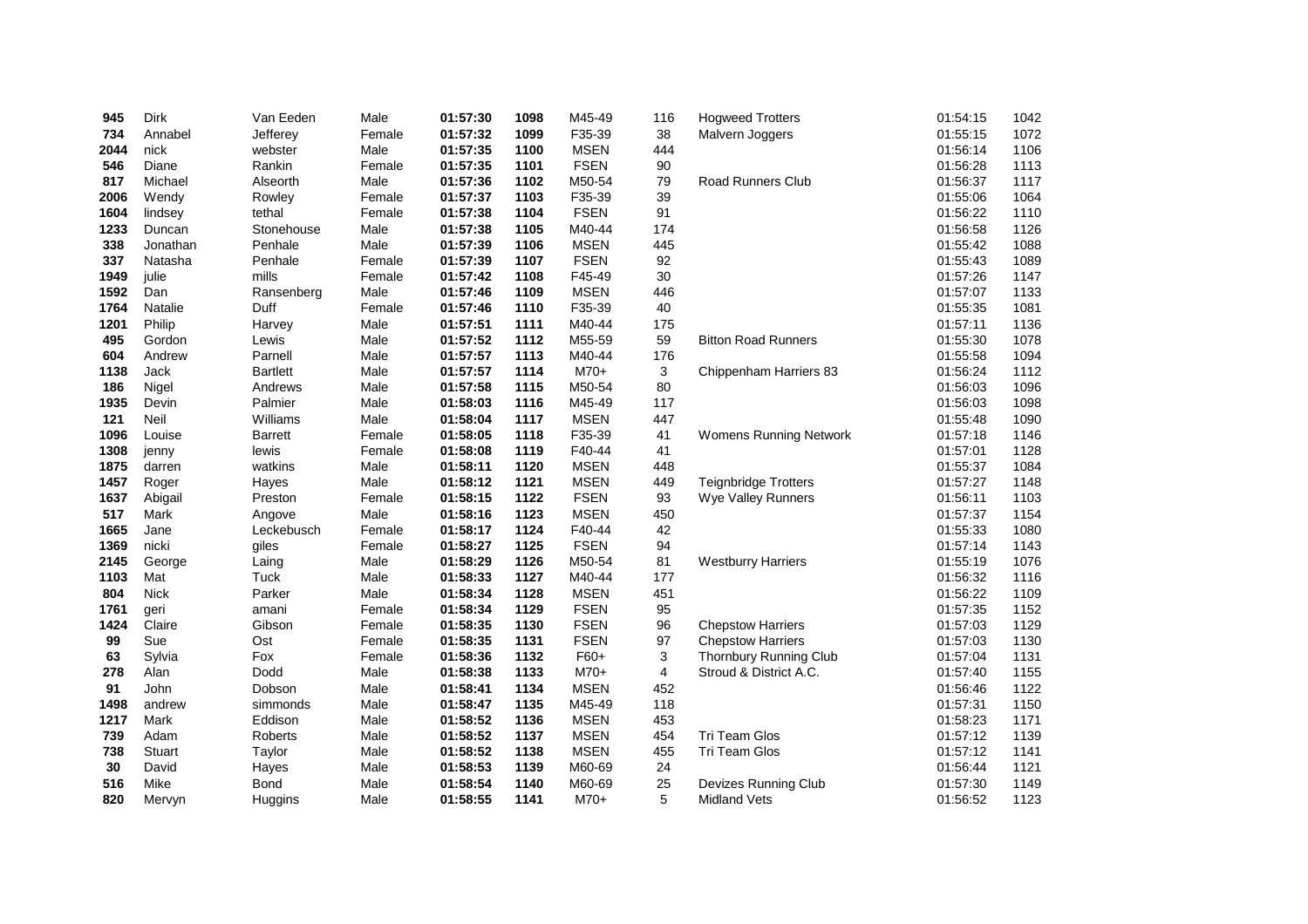| 1251 | Mark           | Draper         | Male   | 01:58:56 | 1142 | <b>MSEN</b> | 456 |                          | 01:57:12 | 1138 |                  |
|------|----------------|----------------|--------|----------|------|-------------|-----|--------------------------|----------|------|------------------|
| 2022 | Colin          | Davis          | Male   | 01:58:57 | 1143 | M45-49      | 119 |                          | 01:58:30 | 1176 |                  |
| 924  | Robert         | Koppenhol      | Male   | 01:58:57 | 1144 | <b>MSEN</b> | 457 |                          | 01:56:14 | 1105 |                  |
| 144  | Robert         | Dalgleish      | Male   | 01:58:58 | 1145 | M45-49      | 120 |                          | 01:57:05 | 1132 |                  |
| 1380 | Mike           | Reddin         | Male   | 01:58:58 | 1146 | M60-69      | 26  | Wimbledon Windmilers     | 01:57:47 | 1159 |                  |
| 996  | Susie          | Amann          | Female | 01:58:59 | 1147 | <b>FSEN</b> | 98  |                          | 01:56:56 | 1125 |                  |
| 1900 | Mark           | Hopkins        | Male   | 01:59:04 | 1148 | <b>MSEN</b> | 458 |                          | 01:57:00 | 1127 |                  |
| 1647 | Malcolm        | Chapman        | Male   | 01:59:05 | 1149 | <b>MSEN</b> | 459 |                          | 01:56:42 | 1119 |                  |
| 261  | Gary           | Merrell        | Male   | 01:59:08 | 1150 | M50-54      | 82  | <b>Neath Harriers</b>    | 01:57:10 | 1135 |                  |
| 281  | Frank          | Prentice       | Male   | 01:59:14 | 1151 | M60-69      | 27  | Victoria T.O.W           | 01:56:43 | 1120 |                  |
| 916  | Paul           | Regan          | Male   | 01:59:15 | 1152 | <b>MSEN</b> | 460 |                          | 01:57:50 | 1161 |                  |
| 1912 | suzanne        | kendrick       | Female | 01:59:17 | 1153 | F40-44      | 43  | Spatans                  | 01:57:52 | 1162 |                  |
| 1351 | liza           | darroch        | Female | 01:59:20 | 1154 | F55-59      | 4   | Cirencester A C          | 01:58:26 | 1174 |                  |
| 1093 | Gregg          | Simpson        | Male   | 01:59:20 | 1155 | <b>MSEN</b> | 461 |                          | 01:57:12 | 1140 |                  |
| 1624 | Ruth           | Dooley         | Female | 01:59:23 | 1156 | F35-39      | 42  |                          | 01:57:11 | 1137 |                  |
| 427  | Carole         | Ward           | Female | 01:59:24 | 1157 | F40-44      | 44  |                          | 01:58:09 | 1166 |                  |
| 1496 | Shenley        | Usher          | Female | 01:59:26 | 1158 | <b>FSEN</b> | 99  |                          | 01:58:00 | 1163 |                  |
| 1674 | <b>CHRIS</b>   | <b>BOURNE</b>  | Male   | 01:59:32 | 1159 | <b>MSEN</b> | 462 |                          | 01:57:35 | 1153 |                  |
| 289  | Micheal        | Richards       | Male   | 01:59:37 | 1160 | M60-69      | 28  |                          | 01:57:40 | 1156 |                  |
| 1831 | Vicki          | Scarsbrook     | Female | 01:59:39 | 1161 | <b>FSEN</b> | 100 |                          | 01:58:02 | 1164 |                  |
| 37   | Jeremy         | Hicks          | Male   | 01:59:39 | 1162 | M40-44      | 178 |                          | 01:57:48 | 1160 | The Chelsea Pack |
| 636  | Richard        | <b>Baker</b>   | Male   | 01:59:43 | 1163 | M50-54      | 83  | Amazing Feet R.C.        | 01:57:17 | 1145 |                  |
| 848  | Marcus         | Maydon         | Male   | 01:59:43 | 1164 | M60-69      | 29  | Dursley AC               | 01:59:35 | 1216 |                  |
| 1845 | Peter          | Randall        | Male   | 01:59:45 | 1165 | <b>MSEN</b> | 463 |                          | 01:58:03 | 1165 |                  |
| 457  | Janet          | Parke          | Female | 01:59:45 | 1166 | F50-54      | 6   | Chippenham Harriers 83   | 01:59:20 | 1203 |                  |
| 786  | Andrew         | Tite           | Male   | 01:59:49 | 1167 | <b>MSEN</b> | 464 |                          | 01:57:14 | 1142 |                  |
| 787  | Dean           | Cunniffe       | Male   | 01:59:51 | 1168 | <b>MSEN</b> | 465 |                          | 01:57:16 | 1144 |                  |
| 1302 | Gordon         | Harrison       | Male   | 01:59:54 | 1169 | M40-44      | 179 |                          | 01:58:13 | 1168 |                  |
| 2047 | <b>Burrows</b> | Roger          | Male   | 01:59:54 | 1170 | M40-44      | 180 |                          | 01:58:49 | 1185 |                  |
| 1133 | Deanne         | <b>Bennett</b> | Female | 01:59:56 | 1171 | F35-39      | 43  |                          | 01:58:55 | 1187 |                  |
| 2139 | Bob            | Bell           | Male   | 01:59:56 | 1172 | M55-59      | 60  | <b>Hogweed Trotters</b>  | 01:58:17 | 1169 |                  |
| 1461 | Alan           | Macdonald      | Male   | 01:59:58 | 1173 | M40-44      | 181 |                          | 01:57:09 | 1134 |                  |
| 110  | Shaun          | Yost           | Male   | 02:00:00 | 1174 | M40-44      | 182 |                          | 01:57:41 | 1157 |                  |
| 880  | Andrew         | <b>Baxter</b>  | Male   | 02:00:02 | 1175 | <b>MSEN</b> | 466 |                          | 01:57:35 | 1151 |                  |
| 571  | Mark           | Lawrence       | Male   | 02:00:06 | 1176 | M40-44      | 183 |                          | 01:58:21 | 1170 |                  |
| 390  | Rachel         | <b>Brown</b>   | Female | 02:00:06 | 1177 | F35-39      | 44  | Stroud & District A.C.   | 01:58:37 | 1177 |                  |
| 472  | Jonathan       | Early          | Male   | 02:00:07 | 1178 | M40-44      | 184 |                          | 01:58:38 | 1178 |                  |
| 1881 | Lucinda        | Sowerbutts     | Female | 02:00:10 | 1179 | F40-44      | 45  |                          | 01:59:29 | 1212 |                  |
| 407  | Anthony        | Christmas      | Male   | 02:00:20 | 1180 | M70+        | 6   | Stroud & District A.C.   | 01:59:17 | 1202 |                  |
| 2007 | Sallyann       | Copeland       | Female | 02:00:23 | 1181 | F45-49      | 31  |                          | 01:58:27 | 1175 |                  |
| 1137 | Alan           | Shepherd       | Male   | 02:00:34 | 1182 | M55-59      | 61  | Chippenham Harriers 83   | 01:59:02 | 1192 |                  |
| 419  | Robert         | Emery          | Male   | 02:00:35 | 1183 | M50-54      | 84  | <b>Hogweed Trotters</b>  | 02:00:14 | 1228 |                  |
| 1049 | Alun Rhys      | Griffiths      | Male   | 02:00:35 | 1184 | <b>MSEN</b> | 467 | <b>Williams Syndrome</b> | 01:58:09 | 1167 |                  |
| 1692 | Will           | Parsons        | Male   | 02:00:38 | 1185 | <b>MSEN</b> | 468 |                          | 01:58:47 | 1182 |                  |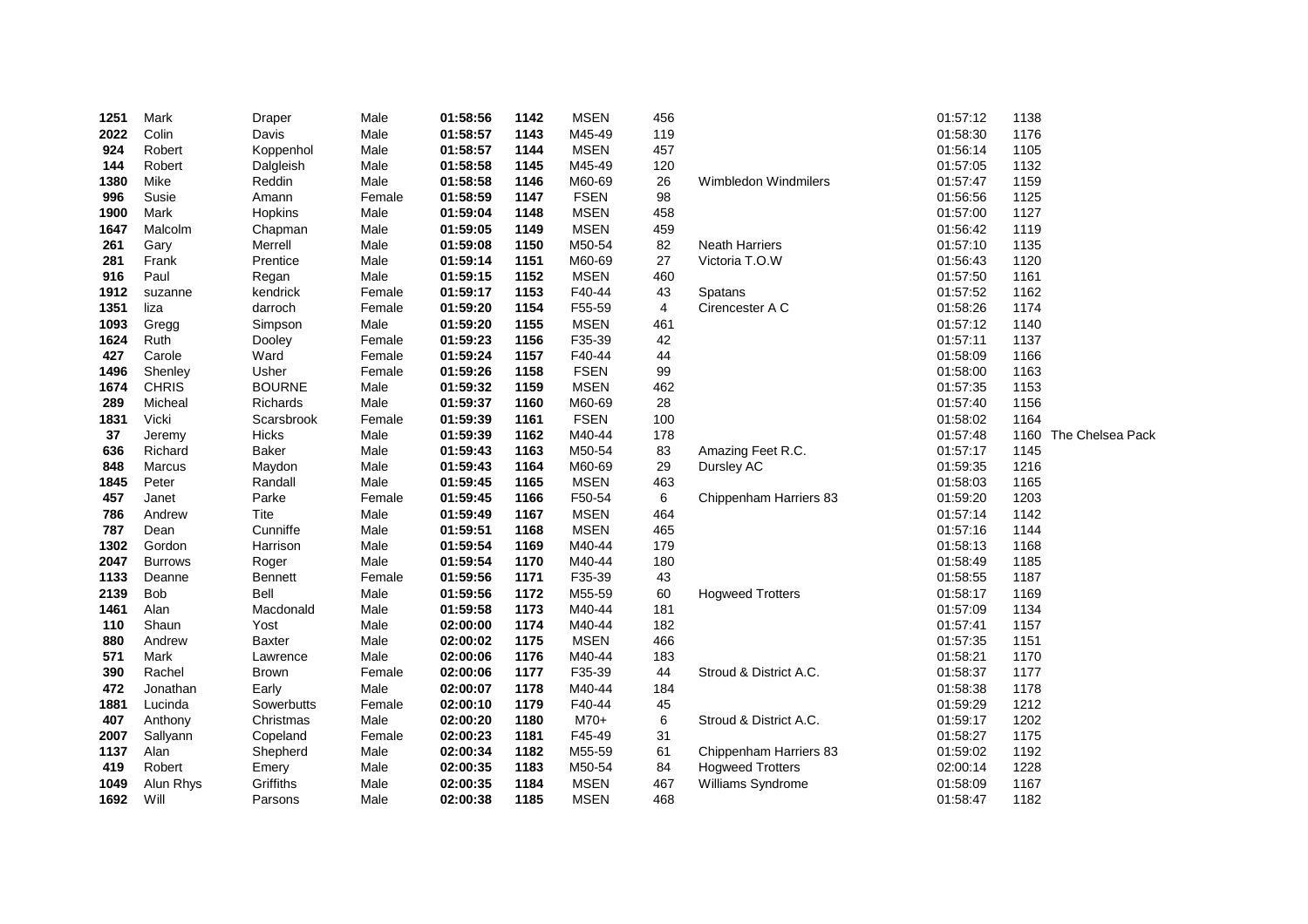| 1450 | Gary           | Wall            | Male   | 02:00:42 | 1186 | <b>MSEN</b> | 469            |                                | 01:57:47 | 1158 |
|------|----------------|-----------------|--------|----------|------|-------------|----------------|--------------------------------|----------|------|
| 650  | Jodie          | Lewis           | Female | 02:00:43 | 1187 | <b>FSEN</b> | 101            |                                | 01:59:07 | 1196 |
| 651  | Chris          | Hedley          | Male   | 02:00:43 | 1188 | <b>MSEN</b> | 470            |                                | 01:59:07 | 1195 |
| 2141 | Teresa         | Nurser          | Female | 02:00:51 | 1189 | F40-44      | 46             |                                | 01:58:38 | 1179 |
| 1664 | Trevor         | Cope            | Male   | 02:00:52 | 1190 | M50-54      | 85             | <b>Exmouth Harriers</b>        | 01:59:24 | 1207 |
| 1431 | Phil           | Holding         | Male   | 02:00:52 | 1191 | M40-44      | 185            | <b>Almost Athletes</b>         | 01:59:34 | 1215 |
| 2107 | Sarah          | Morgan          | Female | 02:00:55 | 1192 | <b>FSEN</b> | 102            |                                | 01:59:16 | 1201 |
| 1437 | Chris          | Jeynes          | Male   | 02:00:55 | 1193 | M45-49      | 121            |                                | 01:58:56 | 1190 |
| 1685 | <b>DOLORES</b> | <b>PATERSON</b> | Female | 02:00:56 | 1194 | <b>FSEN</b> | 103            |                                | 01:58:47 | 1183 |
| 1686 | jimmy          | green           | Male   | 02:00:56 | 1195 | <b>MSEN</b> | 471            |                                | 01:58:48 | 1184 |
| 1770 | Andy           | <b>Hawkins</b>  | Male   | 02:00:58 | 1196 | M40-44      | 186            |                                | 01:58:25 | 1173 |
| 354  | Tim            | Jones           | Male   | 02:00:58 | 1197 | M40-44      | 187            |                                | 01:58:41 | 1180 |
| 489  | Samantha       | Carrasco        | Female | 02:01:02 | 1198 | <b>FSEN</b> | 104            |                                | 01:58:52 | 1186 |
| 802  | David          | Whiteley        | Male   | 02:01:02 | 1199 | <b>MSEN</b> | 472            |                                | 01:58:24 | 1172 |
| 1459 | Simon          | Godwin          | Male   | 02:01:03 | 1200 | <b>MSEN</b> | 473            |                                | 01:59:28 | 1210 |
| 519  | Mike           | Walker          | Male   | 02:01:04 | 1201 | M55-59      | 62             |                                | 01:59:14 | 1198 |
| 520  | <b>Nick</b>    | Walker          | Male   | 02:01:04 | 1202 | <b>MSEN</b> | 474            |                                | 01:59:14 | 1200 |
| 1296 | Michael        | Larner          | Male   | 02:01:07 | 1203 | <b>MSEN</b> | 475            |                                | 01:59:45 | 1219 |
| 1239 | neill          | morrison        | Male   | 02:01:11 | 1204 | <b>MSEN</b> | 476            |                                | 01:59:28 | 1211 |
| 890  | Sharon         | Clarke          | Female | 02:01:11 | 1205 | F35-39      | 45             | <b>British Airways</b>         | 01:59:24 | 1206 |
| 1711 | Joanne         | Fry             | Female | 02:01:12 | 1206 | F40-44      | 47             |                                | 01:59:05 | 1194 |
| 1904 | Dawn           | Cornes          | Female | 02:01:13 | 1207 | F35-39      | 46             |                                | 01:58:55 | 1188 |
| 1857 | Lynette        | Taylor          | Female | 02:01:14 | 1208 | F50-54      | $\overline{7}$ |                                | 01:58:59 | 1191 |
| 1275 | andrew         | shepherd        | Male   | 02:01:15 | 1209 | <b>MSEN</b> | 477            |                                | 02:00:35 | 1239 |
| 718  | Sally          | Mannion         | Female | 02:01:16 | 1210 | <b>FSEN</b> | 105            | Stratford on Avon Athletic Clu | 02:00:09 | 1222 |
| 1493 | hannah         | walker          | Female | 02:01:20 | 1211 | <b>FSEN</b> | 106            |                                | 01:59:23 | 1205 |
| 205  | David James    | Hudd            | Male   | 02:01:20 | 1212 | <b>MSEN</b> | 478            |                                | 01:59:30 | 1213 |
| 353  | Steve          | Knight          | Male   | 02:01:20 | 1213 | <b>MSEN</b> | 479            |                                | 01:59:03 | 1193 |
| 386  | Jane           | <b>Stark</b>    | Female | 02:01:21 | 1214 | <b>FSEN</b> | 107            |                                | 01:58:41 | 1181 |
| 365  | Sharon         | Cremin          | Female | 02:01:25 | 1215 | F35-39      | 47             |                                | 02:00:06 | 1221 |
| 464  | Stuart         | Harris          | Male   | 02:01:27 | 1216 | M40-44      | 188            |                                | 01:59:12 | 1197 |
| 868  | Conway         | Jones           | Male   | 02:01:29 | 1217 | M45-49      | 122            |                                | 01:58:55 | 1189 |
| 128  | Davis          | Raeburn         | Male   | 02:01:32 | 1218 | <b>MSEN</b> | 480            |                                | 01:59:32 | 1214 |
| 1207 | joanna         | creed           | Female | 02:01:33 | 1219 | F35-39      | 48             |                                | 02:00:13 | 1227 |
| 25   | Carolyn        | Shepherd        | Female | 02:01:39 | 1220 | F45-49      | 32             |                                | 01:59:26 | 1208 |
| 915  | Dave           | Heywood         | Male   | 02:01:41 | 1221 | <b>MSEN</b> | 481            |                                | 01:59:14 | 1199 |
| 2045 | vikki          | powell          | Female | 02:01:46 | 1222 | <b>FSEN</b> | 108            |                                | 02:00:26 | 1233 |
| 149  | Mal            | Walker          | Male   | 02:01:49 | 1223 | M60-69      | 30             |                                | 02:01:34 | 1253 |
| 1089 | Ted            | Atkins          | Male   | 02:01:50 | 1224 | M50-54      | 86             | <b>Great Western Runners</b>   | 02:00:20 | 1231 |
| 152  | Alan           | Tunney          | Male   | 02:01:52 | 1225 | M60-69      | 31             |                                | 02:01:30 | 1252 |
| 1872 | Shereena       | Lingiah         | Female | 02:01:53 | 1226 | <b>FSEN</b> | 109            |                                | 01:59:22 | 1204 |
| 1915 | simon          | ward            | Male   | 02:01:54 | 1227 | M40-44      | 189            | Gloucester A C                 | 02:00:48 | 1244 |
| 22   | Joanna         | Stevenson       | Female | 02:01:57 | 1228 | <b>FSEN</b> | 110            |                                | 02:00:30 | 1235 |
| 666  | Heidrun        | Haege           | Female | 02:02:01 | 1229 | F40-44      | 48             |                                | 02:00:13 | 1226 |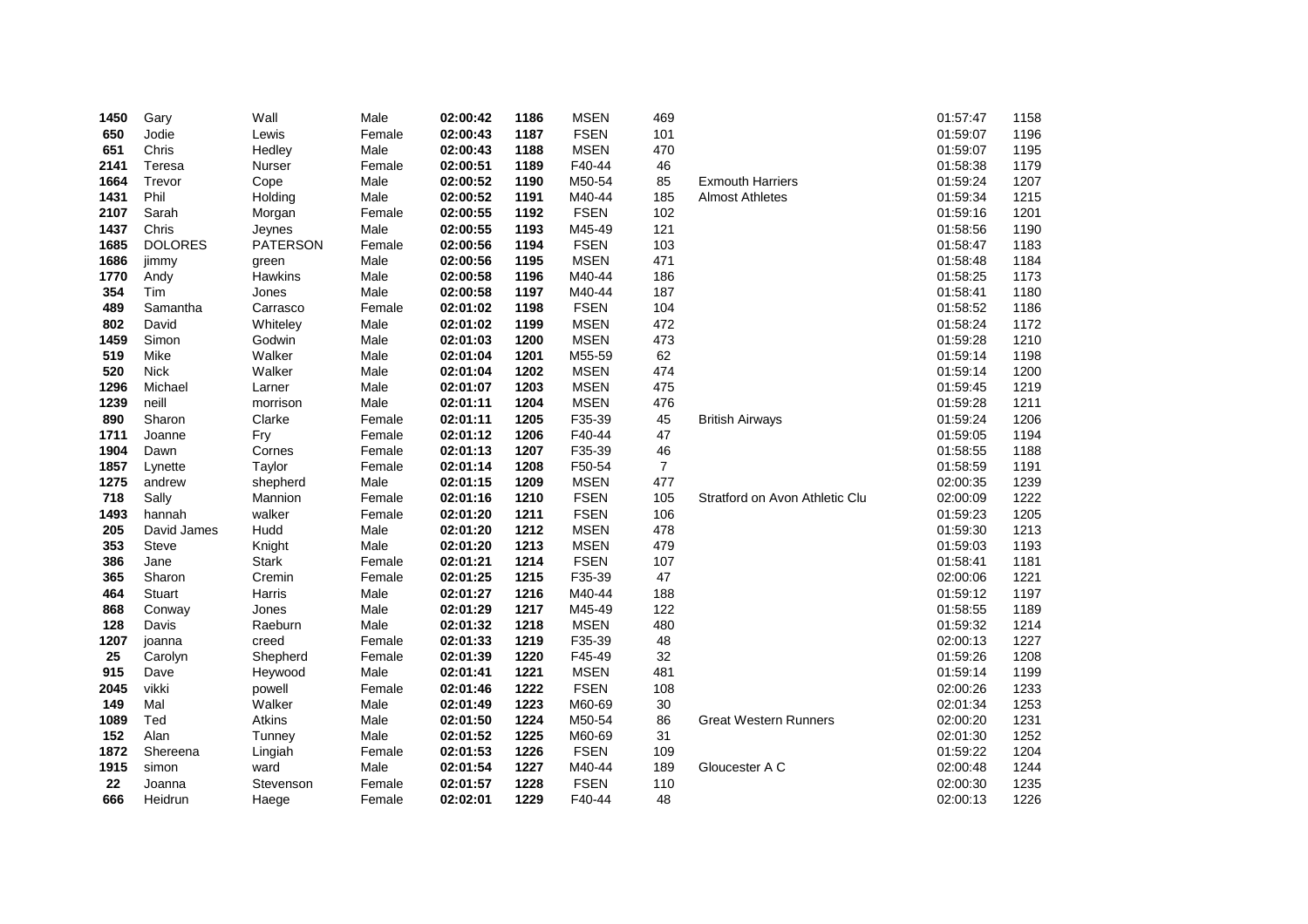| 1961 | loralei        | richards        | Female | 02:02:03 | 1230 | <b>FSEN</b> | 111 |                               | 02:00:25 | 1232 |
|------|----------------|-----------------|--------|----------|------|-------------|-----|-------------------------------|----------|------|
| 1774 | Jayne          | Ackroyd         | Female | 02:02:16 | 1231 | F35-39      | 49  | Malvern Joggers               | 01:59:27 | 1209 |
| 398  | <b>Stewart</b> | Clarke          | Male   | 02:02:21 | 1232 | <b>MSEN</b> | 482 |                               | 01:59:41 | 1218 |
| 397  | Gavin          | Hart            | Male   | 02:02:21 | 1233 | <b>MSEN</b> | 483 |                               | 01:59:41 | 1217 |
| 2101 | Linda          | Summers         | Female | 02:02:31 | 1234 | F50-54      | 8   |                               | 02:00:32 | 1237 |
| 704  | Julie          | Draper          | Female | 02:02:33 | 1235 | F45-49      | 33  |                               | 02:00:48 | 1245 |
| 1000 | lan            | Lake            | Male   | 02:02:34 | 1236 | M45-49      | 123 |                               | 02:00:33 | 1238 |
| 1278 | Gareth         | Jones           | Male   | 02:02:35 | 1237 | <b>MSEN</b> | 484 |                               | 02:00:04 | 1220 |
| 1335 | Shaun          | Scott           | Male   | 02:02:36 | 1238 | M40-44      | 190 |                               | 02:00:11 | 1224 |
| 1097 | Katie          | <b>Bullock</b>  | Female | 02:02:38 | 1239 | <b>FSEN</b> | 112 | Newquay R.R.                  | 02:01:51 | 1260 |
| 518  | Mark           | <b>McNally</b>  | Male   | 02:02:38 | 1240 | <b>MSEN</b> | 485 |                               | 02:00:17 | 1229 |
| 1026 | Martin         | Locke           | Male   | 02:02:38 | 1241 | <b>MSEN</b> | 486 |                               | 02:00:51 | 1246 |
| 1095 | Paul           | <b>Bullock</b>  | Male   | 02:02:39 | 1242 | M45-49      | 124 | Newquay R.R.                  | 02:01:52 | 1261 |
| 1963 | <b>KAREN</b>   | <b>ROBINSON</b> | Female | 02:02:39 | 1243 | F40-44      | 49  | <b>BEDFORD HARRIERS</b>       | 02:00:43 | 1240 |
| 1410 | William        | Russell         | Male   | 02:02:42 | 1244 | <b>MSEN</b> | 487 |                               | 02:00:09 | 1223 |
| 974  | Derek          | Sharpe          | Male   | 02:02:46 | 1245 | $M70+$      | 7   |                               | 02:00:45 | 1241 |
| 1099 | Lucy           | Loveless        | Female | 02:02:47 | 1246 | F40-44      | 50  |                               | 02:00:19 | 1230 |
| 21   | Peter          | Whitfield       | Male   | 02:02:48 | 1247 | M50-54      | 87  |                               | 02:00:31 | 1236 |
| 923  | Debbie         | Foerster        | Female | 02:02:51 | 1248 | F35-39      | 50  |                               | 02:01:03 | 1248 |
| 1519 | chris          | sheahan         | Male   | 02:02:52 | 1249 | M40-44      | 191 |                               | 02:00:11 | 1225 |
| 185  | Neil           | McLachlan       | Male   | 02:02:56 | 1250 | M40-44      | 192 |                               | 02:00:29 | 1234 |
| 1132 | David          | Emes            | Male   | 02:02:58 | 1251 | M45-49      | 125 |                               | 02:02:14 | 1267 |
| 84   | Roger          | Bingham         | Male   | 02:03:00 | 1252 | M55-59      | 63  |                               | 02:01:46 | 1258 |
| 506  | Gary           | Chapman         | Male   | 02:03:02 | 1253 | <b>MSEN</b> | 488 |                               | 02:01:16 | 1249 |
| 533  | Tina           | <b>Bennett</b>  | Female | 02:03:05 | 1254 | F45-49      | 34  |                               | 02:01:37 | 1254 |
| 1840 | Peter          | Cope            | Male   | 02:03:07 | 1255 | M45-49      | 126 |                               | 02:00:45 | 1242 |
| 1998 | Mark           | Robson          | Male   | 02:03:07 | 1256 | <b>MSEN</b> | 489 |                               | 02:01:25 | 1250 |
| 145  | Linda          | Green           | Female | 02:03:07 | 1257 | F35-39      | 51  | <b>Chester Triathlon Club</b> | 02:02:05 | 1264 |
| 696  | Rachel         | Laidler         | Female | 02:03:08 | 1258 | <b>FSEN</b> | 113 |                               | 02:02:14 | 1266 |
| 697  | Rebecca        | Link            | Female | 02:03:08 | 1259 | <b>FSEN</b> | 114 |                               | 02:02:13 | 1265 |
| 551  | Sally          | Hawkins         | Female | 02:03:09 | 1260 | F35-39      | 52  | Angels Running Club           | 02:00:47 | 1243 |
| 2098 | helen          | barnett         | Female | 02:03:14 | 1261 | F35-39      | 53  |                               | 02:01:41 | 1256 |
| 1903 | james          | adney           | Male   | 02:03:20 | 1262 | <b>MSEN</b> | 490 |                               | 02:01:27 | 1251 |
| 624  | Jane           | Townsend        | Female | 02:03:21 | 1263 | F50-54      | 9   |                               | 02:00:53 | 1247 |
| 1889 | Gayle          | Wilkins         | Female | 02:03:30 | 1264 | F35-39      | 54  |                               | 02:02:22 | 1271 |
| 1890 | Alison         | Rodgers         | Female | 02:03:30 | 1265 | <b>FSEN</b> | 115 |                               | 02:02:22 | 1273 |
| 1914 | Jonathan       | Ford            | Male   | 02:03:37 | 1266 | <b>MSEN</b> | 491 |                               | 02:02:58 | 1290 |
| 1850 | Victoria       | Timms           | Female | 02:03:38 | 1267 | <b>FSEN</b> | 116 | Saracens R.C.                 | 02:02:26 | 1276 |
| 169  | Claire         | Beswick         | Female | 02:03:41 | 1268 | <b>FSEN</b> | 117 | <b>Chester Triathlon Club</b> | 02:02:36 | 1283 |
| 1429 | Deirbhle       | Mannion         | Female | 02:03:45 | 1269 | F40-44      | 51  |                               | 02:02:22 | 1272 |
| 833  | Janice         | Clement         | Female | 02:03:45 | 1270 | F45-49      | 35  | Penrath and Divas Runners     | 02:01:46 | 1257 |
| 1731 | Jessica        | Hooper          | Female | 02:03:58 | 1271 | <b>FSEN</b> | 118 |                               | 02:03:21 | 1297 |
| 1732 | James          | <b>Brodrick</b> | Male   | 02:03:59 | 1272 | <b>MSEN</b> | 492 |                               | 02:03:21 | 1299 |
| 385  | Helen          | Jesson          | Female | 02:04:01 | 1273 | F40-44      | 52  |                               | 02:01:53 | 1262 |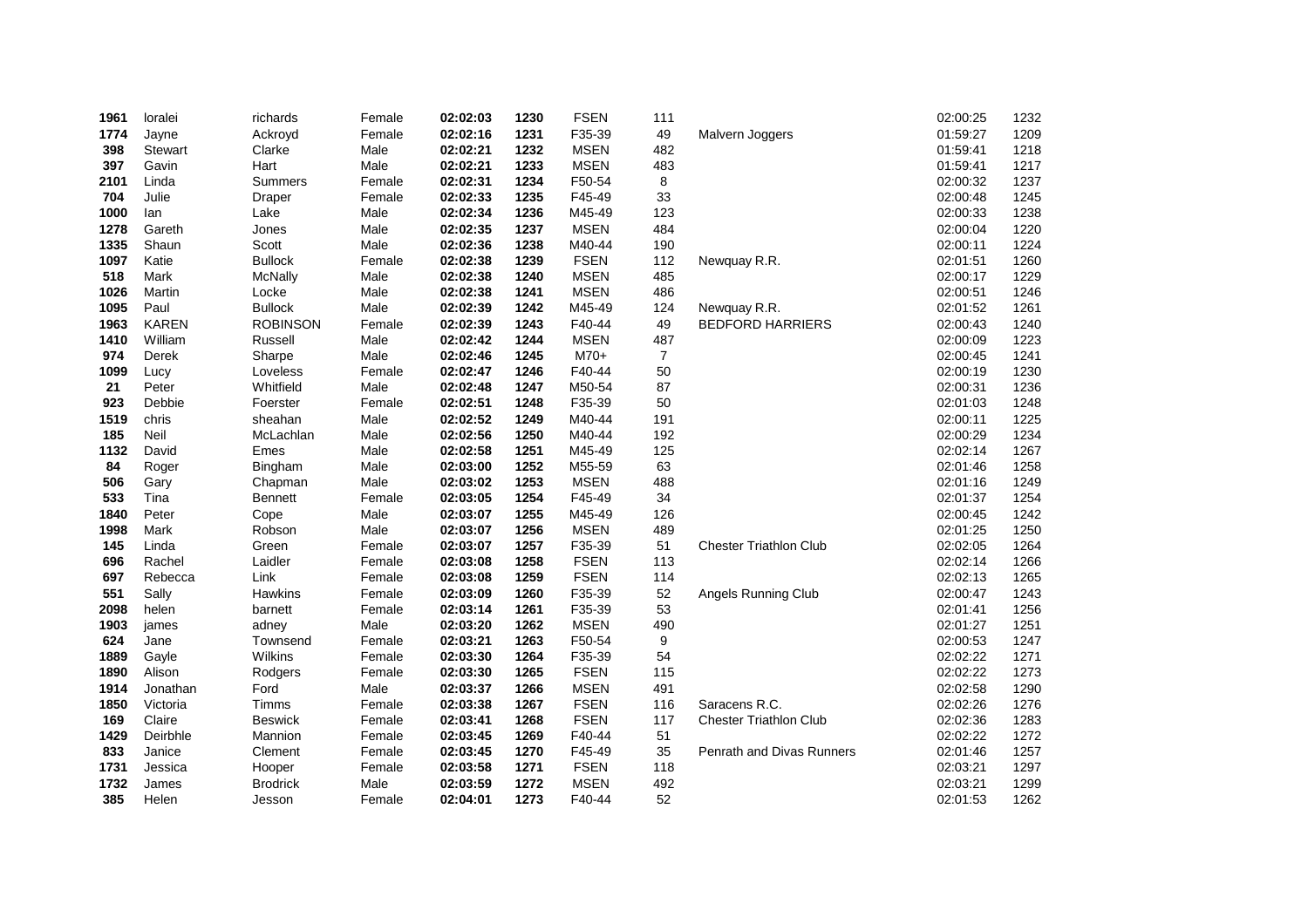| 850        | Elaine      | <b>Brown</b>                  | Female       | 02:04:09             | 1274         | F45-49           | 36            |                          | 02:02:05             | 1263         |                          |
|------------|-------------|-------------------------------|--------------|----------------------|--------------|------------------|---------------|--------------------------|----------------------|--------------|--------------------------|
| 1059       | Andrew      | Griffiths                     | Male         | 02:04:12             | 1275         | <b>MSEN</b>      | 493           | Williams Syndrome        | 02:03:12             | 1292         |                          |
| 1727       | pat         | adams                         | Female       | 02:04:13             | 1276         | F45-49           | 37            | wrekin road runners      | 02:03:07             | 1291         |                          |
| 513        | Lucinda     | Combes                        | Female       | 02:04:13             | 1277         | F35-39           | 55            |                          | 02:02:56             | 1289         |                          |
| 498        | Linda       | Davies                        | Female       | 02:04:13             | 1278         | F40-44           | 53            |                          | 02:02:56             | 1288         |                          |
| 234        | Jonathan    | Ind                           | Male         | 02:04:16             | 1279         | <b>MSEN</b>      | 494           |                          | 02:01:38             | 1255         | Geotechnical Engineering |
| 876        | Stephen     | Warwick                       | Male         | 02:04:18             | 1280         | M50-54           | 88            |                          | 02:01:47             | 1259         |                          |
| 288        | Catherine   | Hutchinson                    | Female       | 02:04:21             | 1281         | <b>FSEN</b>      | 119           |                          | 02:02:18             | 1268         |                          |
| 1312       | Charlotte   | Rollin                        | Female       | 02:04:22             | 1282         | <b>FSEN</b>      | 120           |                          | 02:02:26             | 1275         |                          |
| 1735       | Rachael     | Kayani                        | Female       | 02:04:23             | 1283         | F35-39           | 56            |                          | 02:02:20             | 1269         |                          |
| 191        | Stephen     | Pearson                       | Male         | 02:04:35             | 1284         | M40-44           | 193           |                          | 02:02:24             | 1274         |                          |
| 67         | Matthew     | Clifford                      | Male         | 02:04:35             | 1285         | <b>MSEN</b>      | 495           |                          | 02:03:29             | 1303         |                          |
| 317        | Gavin       | McKenzie                      | Male         | 02:04:38             | 1286         | M45-49           | 127           |                          | 02:03:50             | 1318         |                          |
| 1678       | Anthony     | Fairs                         | Male         | 02:04:39             | 1287         | <b>MSEN</b>      | 496           |                          | 02:04:29             | 1342         |                          |
| 1702       | caroline    | freeman                       | Female       | 02:04:42             | 1288         | F40-44           | 54            | Angels Running Club      | 02:02:34             | 1280         |                          |
| 1703       | cliff       | stephens                      | Male         | 02:04:42             | 1289         | M45-49           | 128           |                          | 02:02:36             | 1282         |                          |
| 1586       | John        | Cullen                        | Male         | 02:04:42             | 1290         | M55-59           | 64            | <b>Riverside Runners</b> | 02:02:35             | 1281         |                          |
| 57         | Wendy       | Workman                       | Female       | 02:04:44             | 1291         | F40-44           | 55            |                          | 02:03:21             | 1298         |                          |
| 1559       | Stefan      | Jakubowski                    | Male         | 02:04:48             | 1292         | M45-49           | 129           |                          | 02:02:22             | 1270         |                          |
| 111        | Sarah       | Jones                         | Female       | 02:05:00             | 1293         | F35-39           | 57            | Gloucester Angels        | 02:02:41             | 1285         |                          |
| 2093       | Peter       | Evans                         | Male         | 02:05:01             | 1294         | M45-49           | 130           |                          | 02:02:43             | 1286         |                          |
| 842        | Greg        | Parker                        | Male         | 02:05:06             | 1295         | <b>MSEN</b>      | 497           |                          | 02:02:32             | 1277         |                          |
| 843        | Laurence    | Johnson                       | Male         | 02:05:06             | 1296         | M40-44           | 194           |                          | 02:02:33             | 1278         |                          |
| 1715       | Richard     | <b>Burge</b>                  | Male         | 02:05:08             | 1297         | M40-44           | 195           |                          | 02:03:15             | 1295         |                          |
| 411        | Peter       | Hartnett                      | Male         | 02:05:11             | 1298         | M40-44           | 196           |                          | 02:02:47             | 1287         |                          |
| 246        | Lynne       | Carpenter                     | Female       | 02:05:13             | 1299         | F40-44           | 56            | Somer A.C.               | 02:04:11             | 1329         |                          |
| 292        | David       | Wheeler                       | Male         | 02:05:14             | 1300         | M45-49           | 131           | Somer A.C.               | 02:04:11             | 1328         |                          |
| 340        | Linda       | Wynn                          | Female       | 02:05:16             | 1301         | F45-49           | 38            |                          | 02:03:37             | 1309         |                          |
| 1548       | linda       | bruton                        | Female       | 02:05:18             | 1302         | F35-39           | 58            |                          | 02:04:23             | 1337         |                          |
| 685        | Sylvia      | Guthrie                       | Female       | 02:05:19             | 1303         | F55-59           | $\,$ 5 $\,$   | Northbrook               | 02:03:18             | 1296         |                          |
| 389<br>579 | Katy<br>Jim | Sainsbury                     | Female       | 02:05:19             | 1304         | <b>FSEN</b>      | 121<br>$32\,$ |                          | 02:03:41             | 1311         |                          |
|            | Graham      | <b>Broad</b><br><b>Beddis</b> | Male         | 02:05:21<br>02:05:22 | 1305         | M60-69<br>M45-49 | 132           | <b>Almost Athletes</b>   | 02:02:33<br>02:04:29 | 1279<br>1343 |                          |
| 669<br>456 | Simon       | Foskett                       | Male<br>Male | 02:05:22             | 1306<br>1307 | M45-49           | 133           | <b>Almost Athletes</b>   | 02:03:27             | 1301         |                          |
| 341        | Anthony     | Wynn                          | Male         | 02:05:23             | 1308         | M55-59           | 65            |                          | 02:03:43             | 1314         |                          |
| 1644       | Christopher | Simkins                       | Male         | 02:05:25             | 1309         | M50-54           | 89            |                          | 02:04:14             | 1331         |                          |
| 468        | Jane        | Staniforth                    | Female       | 02:05:28             | 1310         | F45-49           | 39            | Stroud & District A.C.   | 02:04:00             | 1321         |                          |
| 660        | Anthony     | Davies                        | Male         | 02:05:30             | 1311         | <b>MSEN</b>      | 498           |                          | 02:02:37             | 1284         |                          |
| 670        | Gail        | <b>Beddis</b>                 | Female       | 02:05:31             | 1312         | F45-49           | 40            | <b>Almost Athletes</b>   | 02:04:34             | 1347         |                          |
| 369        | Geoff       | Mander                        | Male         | 02:05:34             | 1313         | M60-69           | 33            |                          | 02:03:14             | 1293         |                          |
| 370        | Suzanne     | Humphries                     | Female       | 02:05:34             | 1314         | F40-44           | 57            |                          | 02:03:15             | 1294         |                          |
| 1063       | Julian      | Woolridge                     | Male         | 02:05:36             | 1315         | <b>MSEN</b>      | 499           | Williams Syndrome        | 02:03:35             | 1308         |                          |
| 1030       | Denise      | Stanners                      | Female       | 02:05:38             | 1316         | F50-54           | 10            | <b>Cherwell Runners</b>  | 02:04:01             | 1322         |                          |
| 1226       | Gaynor      | Hale                          | Female       | 02:05:45             | 1317         | F40-44           | 58            |                          | 02:04:25             | 1339         |                          |
|            |             |                               |              |                      |              |                  |               |                          |                      |              |                          |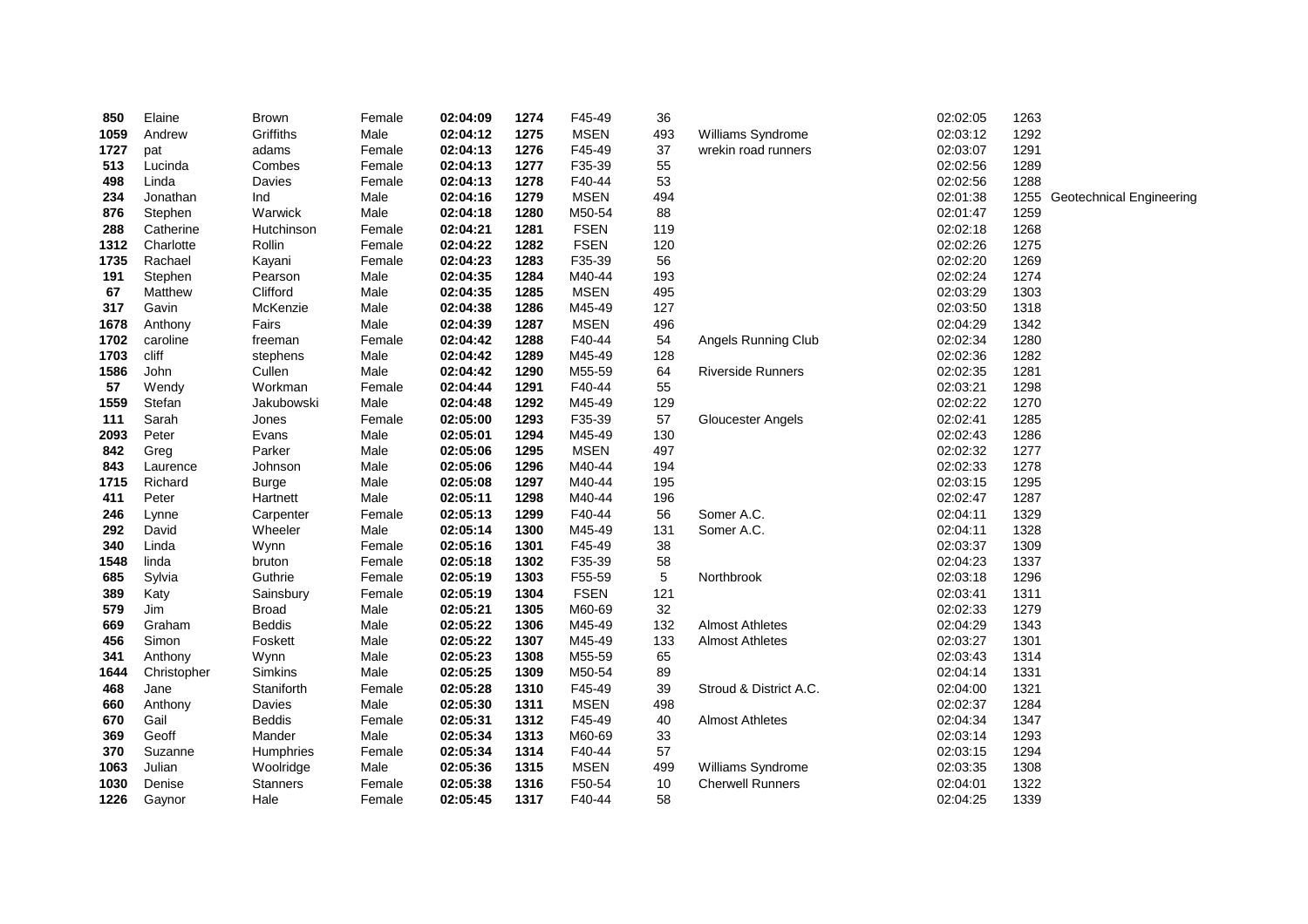| 830  | Robert        | Davis     | Male   | 02:05:46 | 1318 | M55-59      | 66  | <b>Tewkesbury Athletics Club</b> | 02:03:57 | 1320 |                               |
|------|---------------|-----------|--------|----------|------|-------------|-----|----------------------------------|----------|------|-------------------------------|
| 1648 | lucy          | trayford  | Male   | 02:05:46 | 1319 | <b>MSEN</b> | 500 |                                  | 02:03:34 | 1307 |                               |
| 770  | Julie         | Gerrard   | Female | 02:05:47 | 1320 | <b>FSEN</b> | 122 |                                  | 02:04:12 | 1330 |                               |
| 270  | Andy          | Sparkes   | Male   | 02:05:47 | 1321 | M50-54      | 90  |                                  | 02:03:24 | 1300 |                               |
| 256  | John          | Bevan     | Male   | 02:05:49 | 1322 | M55-59      | 67  |                                  | 02:04:05 | 1325 |                               |
| 1778 | Graham        | Youngs    | Male   | 02:05:51 | 1323 | M40-44      | 197 |                                  | 02:03:31 | 1304 |                               |
| 1746 | andrew        | ogierman  | Male   | 02:05:52 | 1324 | M40-44      | 198 | Datchet Dashers                  | 02:03:32 | 1305 |                               |
| 777  | Mike          | Croxford  | Male   | 02:05:52 | 1325 | <b>MSEN</b> | 501 |                                  | 02:04:03 | 1324 |                               |
| 961  | Claire        | Morgan    | Female | 02:05:53 | 1326 | F40-44      | 59  | Forest of Dean A.C.              | 02:04:28 | 1341 |                               |
| 2030 | Rebecca       | Dainton   | Female | 02:05:55 | 1327 | F35-39      | 59  |                                  | 02:04:08 | 1327 |                               |
| 194  | <b>Marcus</b> | Young     | Male   | 02:05:56 | 1328 | <b>MSEN</b> | 502 |                                  | 02:03:46 | 1316 |                               |
| 835  | Hilary        | White     | Female | 02:05:57 | 1329 | F40-44      | 60  |                                  | 02:03:46 | 1315 |                               |
| 1817 | Serena        | Griffiths | Female | 02:05:57 | 1330 | F40-44      | 61  | <b>Hogweed Trotters</b>          | 02:03:43 | 1313 |                               |
| 1124 | Anthony       | Fide      | Male   | 02:06:02 | 1331 | M50-54      | 91  |                                  | 02:03:27 | 1302 |                               |
| 438  | Andrew        | Crook     | Male   | 02:06:04 | 1332 | M40-44      | 199 |                                  | 02:04:41 | 1351 |                               |
| 1503 | Rebecca       | Dalton    | Female | 02:06:05 | 1333 | <b>FSEN</b> | 123 |                                  | 02:04:02 | 1323 |                               |
| 607  | William       | England   | Male   | 02:06:09 | 1334 | M55-59      | 68  |                                  | 02:04:54 | 1358 |                               |
| 902  | David         | Plaskitt  | Male   | 02:06:16 | 1335 | M55-59      | 69  |                                  | 02:04:22 | 1336 |                               |
| 43   | Senan         | Clifford  | Male   | 02:06:18 | 1336 | M40-44      | 200 |                                  | 02:03:41 | 1312 |                               |
| 1368 | Doug          | Leyden    | Male   | 02:06:21 | 1337 | M55-59      | 70  |                                  | 02:03:32 | 1306 |                               |
| 416  | Lucy          | Halligan  | Female | 02:06:23 | 1338 | <b>FSEN</b> | 124 |                                  | 02:03:50 | 1317 |                               |
| 2031 | Brian         | Marcel    | Male   | 02:06:25 | 1339 | M55-59      | 71  |                                  | 02:03:52 | 1319 |                               |
| 1758 | Paul          | Salem     | Male   | 02:06:26 | 1340 | <b>MSEN</b> | 503 |                                  | 02:04:17 | 1333 |                               |
| 4    | Ngaio         | Trueman   | Female | 02:06:26 | 1341 | <b>FSEN</b> | 125 |                                  | 02:04:16 | 1332 |                               |
| 5    | lan           | Trueman   | Male   | 02:06:29 | 1342 | <b>MSEN</b> | 504 |                                  | 02:04:21 | 1335 |                               |
| 837  | Paul          | Todd      | Male   | 02:06:32 | 1343 | M45-49      | 134 |                                  | 02:06:03 | 1385 |                               |
| 838  | Carole        | Saunders  | Female | 02:06:32 | 1344 | <b>FSEN</b> | 126 |                                  | 02:06:03 | 1388 |                               |
| 620  | David         | Pearson   | Male   | 02:06:32 | 1345 | M45-49      | 135 |                                  | 02:03:40 | 1310 |                               |
| 1397 | Kathy         | Dalboth   | Female | 02:06:34 | 1346 | <b>FSEN</b> | 127 |                                  | 02:04:19 | 1334 |                               |
| 1495 | susie         | woods     | Female | 02:06:36 | 1347 | F35-39      | 60  | <b>Chester Triathlon Club</b>    | 02:05:32 | 1372 |                               |
| 504  | Louise        | Sweetlan  | Female | 02:06:43 | 1348 | <b>FSEN</b> | 128 |                                  | 02:05:18 | 1366 |                               |
| 505  | Steven        | Sweetlan  | Male   | 02:06:43 | 1349 | <b>MSEN</b> | 505 |                                  | 02:05:18 | 1367 |                               |
| 367  | Peter         | Stirton   | Male   | 02:06:45 | 1350 | <b>MSEN</b> | 506 |                                  | 02:04:34 | 1345 |                               |
| 368  | John          | Andrews   | Male   | 02:06:46 | 1351 | <b>MSEN</b> | 507 |                                  | 02:04:34 | 1348 |                               |
| 1231 | John          | Dougherty | Male   | 02:06:46 | 1352 | M40-44      | 201 | Stroud & District A.C.           | 02:04:08 | 1326 |                               |
| 662  | Neil          | Dooley    | Male   | 02:06:47 | 1353 | M40-44      | 202 |                                  | 02:04:23 | 1338 |                               |
| 168  | Maria         | Lindley   | Female | 02:06:48 | 1354 | F45-49      | 41  | <b>Chester Triathlon Club</b>    | 02:05:46 | 1376 |                               |
| 1655 | <b>Steve</b>  | Blackwell | Male   | 02:06:51 | 1355 | M55-59      | 72  |                                  | 02:04:43 | 1353 |                               |
| 1156 | Anja          | Ffrench   | Female | 02:06:52 | 1356 | <b>FSEN</b> | 129 |                                  | 02:06:26 | 1400 |                               |
| 969  | Patrick       | Ffrench   | Male   | 02:06:52 | 1357 | M55-59      | 73  |                                  | 02:06:26 | 1401 |                               |
| 224  | Greg          | Adamson   | Male   | 02:06:57 | 1358 | <b>MSEN</b> | 508 |                                  | 02:04:27 |      | 1340 Geotechnical Engineering |
| 335  | Martin        | Kirkman   | Male   | 02:06:58 | 1359 | M45-49      | 136 |                                  | 02:04:33 | 1344 |                               |
| 334  | Nicola        | Kirkman   | Female | 02:06:58 | 1360 | F40-44      | 62  |                                  | 02:04:34 | 1346 |                               |
| 959  | Rob           | Hume      | Male   | 02:06:59 | 1361 | M40-44      | 203 |                                  | 02:05:22 | 1369 |                               |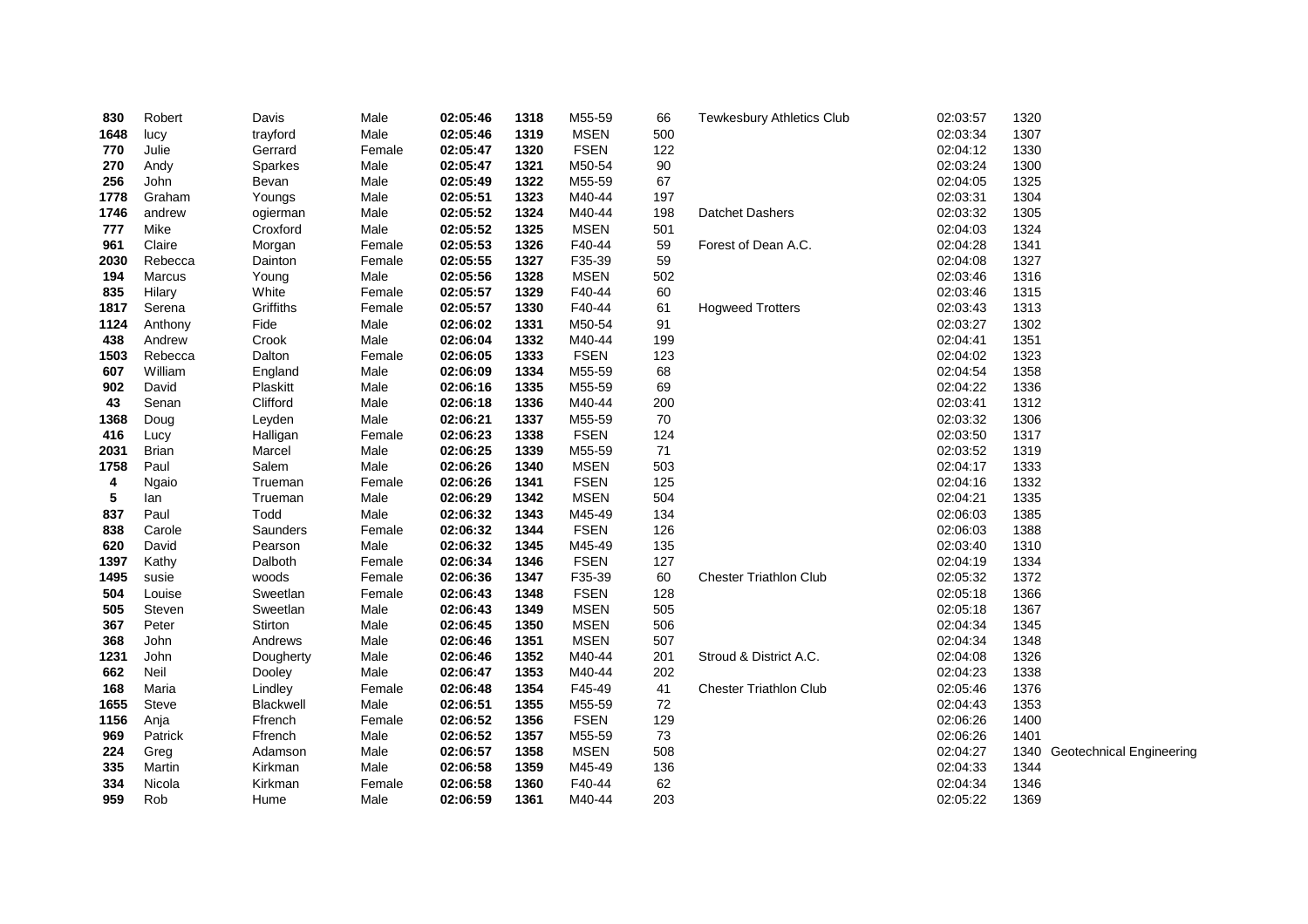| 960  | Alison         | Hume            | Female | 02:06:59 | 1362 | F40-44      | 63  |                                | 02:05:22 | 1368 |                          |
|------|----------------|-----------------|--------|----------|------|-------------|-----|--------------------------------|----------|------|--------------------------|
| 852  | Adrian         | Pearce          | Male   | 02:07:00 | 1363 | <b>MSEN</b> | 509 |                                | 02:04:39 | 1350 |                          |
| 481  | John           | Townsend        | Male   | 02:07:00 | 1364 | M55-59      | 74  |                                | 02:04:34 | 1349 |                          |
| 678  | Nicola         | Owen            | Female | 02:07:00 | 1365 | <b>FSEN</b> | 130 | Gloucester A C                 | 02:04:48 | 1354 |                          |
| 1270 | Elaine         | McLaren         | Female | 02:07:01 | 1366 | <b>FSEN</b> | 131 |                                | 02:05:05 | 1361 |                          |
| 2033 | Rachel         | Beecham         | Female | 02:07:06 | 1367 | F35-39      | 61  |                                | 02:04:50 | 1356 |                          |
| 2032 | Elizabeth      | <b>Burton</b>   | Female | 02:07:06 | 1368 | <b>FSEN</b> | 132 |                                | 02:04:50 | 1355 |                          |
| 1272 | Lee            | Kelley          | Male   | 02:07:11 | 1369 | <b>MSEN</b> | 510 |                                | 02:05:32 | 1373 |                          |
| 730  | David          | <b>Bates</b>    | Male   | 02:07:15 | 1370 | <b>MSEN</b> | 511 |                                | 02:06:00 | 1378 |                          |
| 240  | <b>Stewart</b> | Roper           | Male   | 02:07:16 | 1371 | M55-59      | 75  |                                | 02:04:42 | 1352 |                          |
| 1754 | Matthew        | Wilson          | Male   | 02:07:17 | 1372 | <b>MSEN</b> | 512 |                                | 02:05:01 | 1360 |                          |
| 193  | Mark           | Dearnley        | Male   | 02:07:17 | 1373 | <b>MSEN</b> | 513 |                                | 02:05:07 | 1362 |                          |
| 195  | Kirsty         | Purshouse       | Female | 02:07:18 | 1374 | <b>FSEN</b> | 133 |                                | 02:05:07 | 1363 |                          |
| 136  | Michelle       | Elliott         | Female | 02:07:27 | 1375 | F40-44      | 64  |                                | 02:05:24 | 1370 |                          |
| 101  | Lesley         | Hall            | Female | 02:07:27 | 1376 | F50-54      | 11  |                                | 02:05:25 | 1371 |                          |
| 553  | Ed             | Stevens         | Male   | 02:07:28 | 1377 | <b>MSEN</b> | 514 |                                | 02:06:01 | 1379 |                          |
| 2068 | david          | golding         | Male   | 02:07:31 | 1378 | <b>MSEN</b> | 515 |                                | 02:06:37 | 1405 |                          |
| 233  | Alex           | <b>Straker</b>  | Male   | 02:07:34 | 1379 | <b>MSEN</b> | 516 |                                | 02:04:56 | 1359 | Geotechnical Engineering |
| 1877 | Darren         | Ward            | Male   | 02:07:36 | 1380 | <b>MSEN</b> | 517 |                                | 02:05:35 | 1374 |                          |
| 1806 | Ruth           | <b>Bailey</b>   | Female | 02:07:36 | 1381 | F35-39      | 62  |                                | 02:05:36 | 1375 |                          |
| 1012 | Richard        | Stonebridge     | Male   | 02:07:38 | 1382 | <b>MSEN</b> | 518 |                                | 02:04:52 | 1357 |                          |
| 1917 | Alison         | Van Buren       | Female | 02:07:45 | 1383 | F40-44      | 65  |                                | 02:05:15 | 1365 |                          |
| 147  | Sarah          | Anderton        | Female | 02:07:48 | 1384 | F45-49      | 42  |                                | 02:05:12 | 1364 |                          |
| 1508 | David          | Smith           | Male   | 02:07:52 | 1385 | M40-44      | 204 |                                | 02:06:21 | 1394 |                          |
| 914  | Ray            | Card            | Male   | 02:07:56 | 1386 | <b>MSEN</b> | 519 |                                | 02:06:31 | 1402 |                          |
| 639  | Helen          | Moody           | Female | 02:07:58 | 1387 | <b>FSEN</b> | 134 |                                | 02:06:20 | 1393 |                          |
| 1730 | Carolyn        | Roper           | Female | 02:08:01 | 1388 | <b>FSEN</b> | 135 |                                | 02:06:03 | 1387 |                          |
| 2081 | stuart         | smith           | Male   | 02:08:06 | 1389 | <b>MSEN</b> | 520 |                                | 02:06:48 | 1409 |                          |
| 872  | John           | <b>Butler</b>   | Male   | 02:08:12 | 1390 | M60-69      | 34  | Stratford on Avon Athletic Clu | 02:06:50 | 1412 |                          |
| 435  | Graham         | King            | Male   | 02:08:21 | 1391 | M40-44      | 205 |                                | 02:06:02 | 1382 |                          |
| 434  | Annette        | King            | Female | 02:08:21 | 1392 | F40-44      | 66  | <b>Wootton Bassett Hounds</b>  | 02:06:01 | 1380 |                          |
| 1456 | Farah          | Rachlin         | Female | 02:08:23 | 1393 | F40-44      | 67  |                                | 02:06:15 | 1389 |                          |
| 1513 | darren         | weaver          | Male   | 02:08:27 | 1394 | <b>MSEN</b> | 521 |                                | 02:07:45 | 1420 |                          |
| 1170 | Ruth           | <b>Bently</b>   | Female | 02:08:27 | 1395 | F40-44      | 68  | Stroud & District A.C.         | 02:06:01 | 1381 |                          |
| 1128 | Helen          | White           | Female | 02:08:27 | 1396 | F40-44      | 69  |                                | 02:06:02 | 1384 |                          |
| 1204 | Laramie        | Gwilliam        | Female | 02:08:28 | 1397 | F50-54      | 12  |                                | 02:06:40 | 1408 |                          |
| 2138 | Emma           | Vickers         | Female | 02:08:29 | 1398 | F35-39      | 63  |                                | 02:06:02 | 1383 |                          |
| 432  | Mikala         | Ritzan          | Female | 02:08:30 | 1399 | F50-54      | 13  |                                | 02:05:53 | 1377 |                          |
| 414  | Allison        | Twinning        | Female | 02:08:36 | 1400 | <b>FSEN</b> | 136 |                                | 02:06:22 | 1396 |                          |
| 1595 | Catherine      | Davis           | Female | 02:08:38 | 1401 | <b>FSEN</b> | 137 |                                | 02:06:52 | 1413 |                          |
| 1393 | Louise         | <b>Boulter</b>  | Female | 02:08:39 | 1402 | <b>FSEN</b> | 138 |                                | 02:06:18 | 1392 |                          |
| 2050 | <b>BRIAN</b>   | <b>HEWETSON</b> | Male   | 02:08:42 | 1403 | M40-44      | 206 |                                | 02:06:03 | 1386 |                          |
| 1054 | Hayley         | Tinkler         | Female | 02:08:45 | 1404 | F35-39      | 64  | Williams Syndrome              | 02:06:15 | 1390 |                          |
| 1996 | Anna           | Keele           | Female | 02:08:45 | 1405 | F35-39      | 65  |                                | 02:06:15 | 1391 |                          |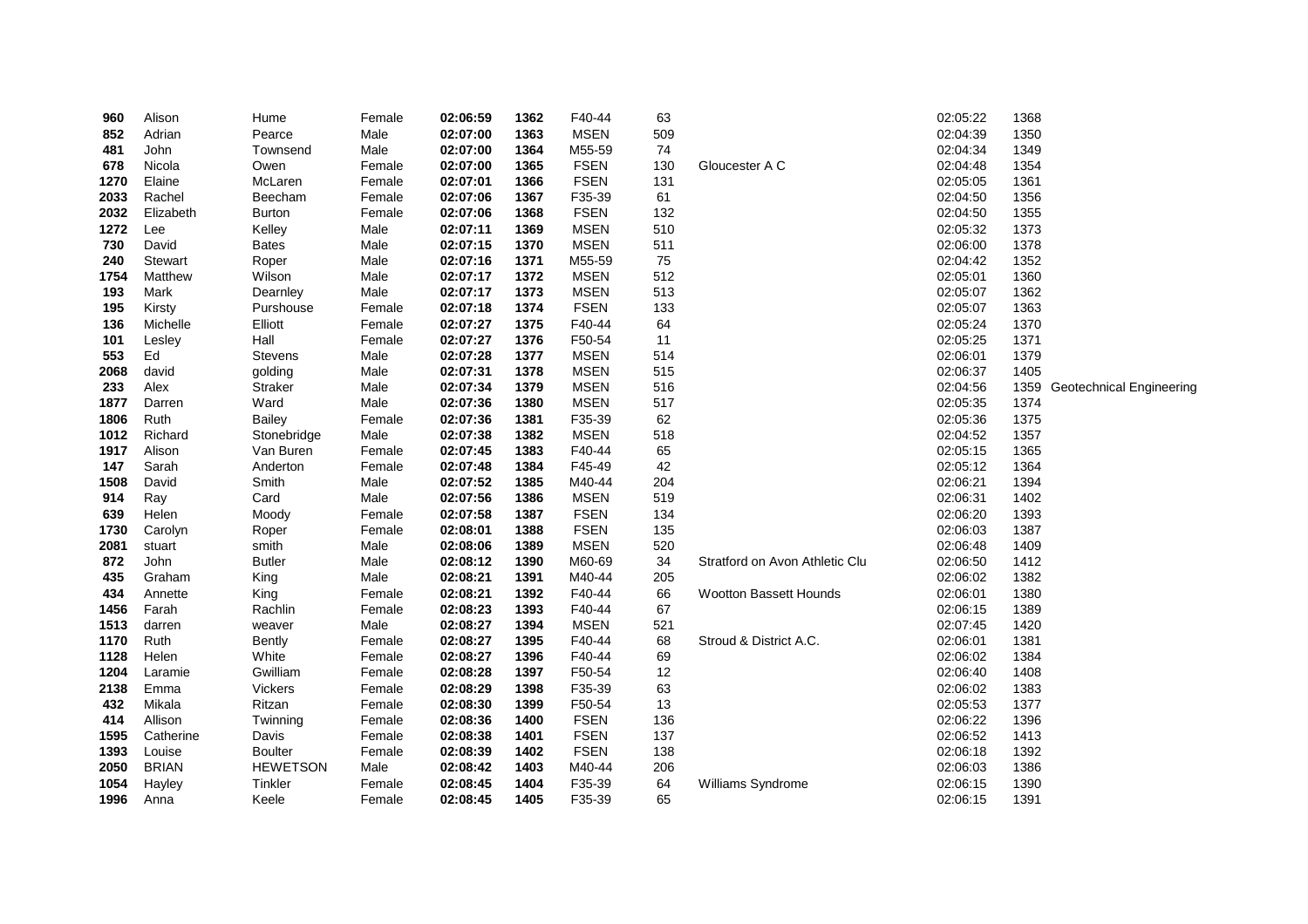| 892  | Josie         | Vowles                 | Female | 02:08:46 | 1406 | <b>FSEN</b> | 139 |                                | 02:06:23 | 1398                     |
|------|---------------|------------------------|--------|----------|------|-------------|-----|--------------------------------|----------|--------------------------|
| 893  | Jackie        | Vowles                 | Female | 02:08:46 | 1407 | F40-44      | 70  |                                | 02:06:22 | 1397                     |
| 947  | Adam          | Perez                  | Male   | 02:08:48 | 1408 | M50-54      | 92  |                                | 02:06:36 | 1403                     |
| 1269 | <b>Stuart</b> | McLaren                | Male   | 02:08:50 | 1409 | <b>MSEN</b> | 522 |                                | 02:07:54 | 1423                     |
| 1334 | Dawn          | Blanchard              | Female | 02:08:51 | 1410 | <b>FSEN</b> | 140 |                                | 02:07:13 | 1416                     |
| 1512 | lorraine      | blackstock             | Female | 02:08:51 | 1411 | F40-44      | 71  |                                | 02:08:10 | 1425                     |
| 1420 | Fiona         | Rogers                 | Male   | 02:08:59 | 1412 | M40-44      | 207 |                                | 02:06:25 | 1399                     |
| 2114 | Alison        | Chaundy                | Female | 02:09:09 | 1413 | F40-44      | 72  |                                | 02:06:21 | 1395                     |
| 1427 | Jamie         | Lysek                  | Male   | 02:09:10 | 1414 | <b>MSEN</b> | 523 |                                | 02:06:38 | 1406                     |
| 635  | Keith         | Noble                  | Male   | 02:09:11 | 1415 | M45-49      | 137 |                                | 02:06:36 | 1404                     |
| 1558 | stefan        | horn                   | Male   | 02:09:17 | 1416 | M40-44      | 208 |                                | 02:06:48 | 1410                     |
| 1033 | Melissa       | Adlam                  | Female | 02:09:20 | 1417 | <b>FSEN</b> | 141 | Williams Syndrome              | 02:06:52 | 1414                     |
| 735  | Ralph         | Jones                  | Male   | 02:09:32 | 1418 | <b>MSEN</b> | 524 | Malvern Joggers                | 02:06:38 | 1407                     |
| 453  | lan           | Matthews               | Male   | 02:09:35 | 1419 | M60-69      | 35  |                                | 02:06:50 | 1411                     |
| 1405 | Richard       | <b>Brooks</b>          | Male   | 02:09:37 | 1420 | <b>MSEN</b> | 525 |                                | 02:08:14 | 1427                     |
| 1946 | Martin        | Jones                  | Male   | 02:09:39 | 1421 | M50-54      | 93  |                                | 02:07:21 | 1418                     |
| 2128 | Jac           | Hansel                 | Male   | 02:09:39 | 1422 | M45-49      | 138 |                                | 02:07:48 | 1422                     |
| 440  | Sally Anne    | Brown                  | Female | 02:09:54 | 1423 | F40-44      | 73  | Stroud & District A.C.         | 02:07:20 | 1417                     |
| 511  | Stephen       | Berry                  | Male   | 02:10:07 | 1424 | M45-49      | 139 |                                | 02:07:24 | 1419                     |
| 184  | Jill          | Davies                 | Female | 02:10:08 | 1425 | F45-49      | 43  |                                | 02:08:51 | 1432                     |
| 387  | Stephen       | Hart                   | Male   | 02:10:08 | 1426 | M45-49      | 140 |                                | 02:07:11 | 1415                     |
| 2092 | Karen         | Carr                   | Female | 02:10:18 | 1427 | F45-49      | 44  | <b>Thornbury Running Club</b>  | 02:08:46 | 1431                     |
| 598  | Emma          | Lloyd                  | Female | 02:10:27 | 1428 | F35-39      | 66  | <b>Wootton Bassett Hounds</b>  | 02:08:07 | 1424                     |
| 39   | Robert        | <b>Barton-Ancliffe</b> | Male   | 02:10:29 | 1429 | <b>MSEN</b> | 526 |                                | 02:07:46 | 1421<br>The Chelsea Pack |
| 153  | Jenny         | Edwards                | Female | 02:10:32 | 1430 | F40-44      | 74  |                                | 02:09:30 | 1448                     |
| 667  | Aileen        | Griffiths              | Female | 02:10:34 | 1431 | F50-54      | 14  | Forest of Dean A.C.            | 02:09:08 | 1440                     |
| 682  | Karen         | Edmond                 | Female | 02:10:40 | 1432 | F40-44      | 75  | Stroud & District A.C.         | 02:08:13 | 1426                     |
| 1038 | Neil          | Beedie                 | Male   | 02:10:52 | 1433 | <b>MSEN</b> | 527 | Williams Syndrome              | 02:08:23 | 1428                     |
| 1319 | John          | Dabinett               | Male   | 02:10:54 | 1434 | M40-44      | 209 |                                | 02:08:52 | 1433                     |
| 1318 | Lisa          | Dabinett               | Female | 02:10:54 | 1435 | F35-39      | 67  |                                | 02:08:52 | 1435                     |
| 218  | Chris         | Young                  | Male   | 02:10:55 | 1436 | <b>MSEN</b> | 528 |                                | 02:09:17 | 1444                     |
| 1118 | Helen         | Withy                  | Female | 02:11:01 | 1437 | F40-44      | 76  | Stroud & District A.C.         | 02:08:34 | 1429                     |
| 175  | Kim           | <b>Bennett</b>         | Female | 02:11:03 | 1438 | F40-44      | 77  |                                | 02:09:47 | 1450                     |
| 2063 | David         | <b>Roberts</b>         | Male   | 02:11:05 | 1439 | <b>MSEN</b> | 529 |                                | 02:09:19 | 1446                     |
| 2065 | Helen         | Wallen                 | Female | 02:11:05 | 1440 | <b>FSEN</b> | 142 |                                | 02:09:23 | 1447                     |
| 534  | Lynn          | Bosch                  | Female | 02:11:08 | 1441 | F50-54      | 15  |                                | 02:09:41 | 1449                     |
| 421  | Naomi         | Lulham                 | Female | 02:11:09 | 1442 | <b>FSEN</b> | 143 |                                | 02:09:10 | 1441                     |
| 879  | Francis       | Josephs                | Male   | 02:11:11 | 1443 | M60-69      | 36  | <b>Headington Road Runners</b> | 02:08:56 | 1437                     |
| 1643 | Ben           | Croot                  | Male   | 02:11:13 | 1444 | <b>MSEN</b> | 530 |                                | 02:08:39 | 1430                     |
| 499  | Kerry         | Hughes                 | Female | 02:11:14 | 1445 | <b>FSEN</b> | 144 |                                | 02:10:12 | 1451                     |
| 346  | Graham        | Fletcher               | Male   | 02:11:17 | 1446 | M45-49      | 141 | <b>Almost Athletes</b>         | 02:10:16 | 1452                     |
| 1445 | kevin         | hann                   | Male   | 02:11:24 | 1447 | M40-44      | 210 |                                | 02:08:55 | 1436                     |
| 1330 | Anette        | Holtmeyer-Cole         | Female | 02:11:27 | 1448 | F35-39      | 68  |                                | 02:08:52 | 1434                     |
| 1177 | Garry         | Shortland              | Male   | 02:11:30 | 1449 | <b>MSEN</b> | 531 | Tri Team Glos                  | 02:09:12 | 1442                     |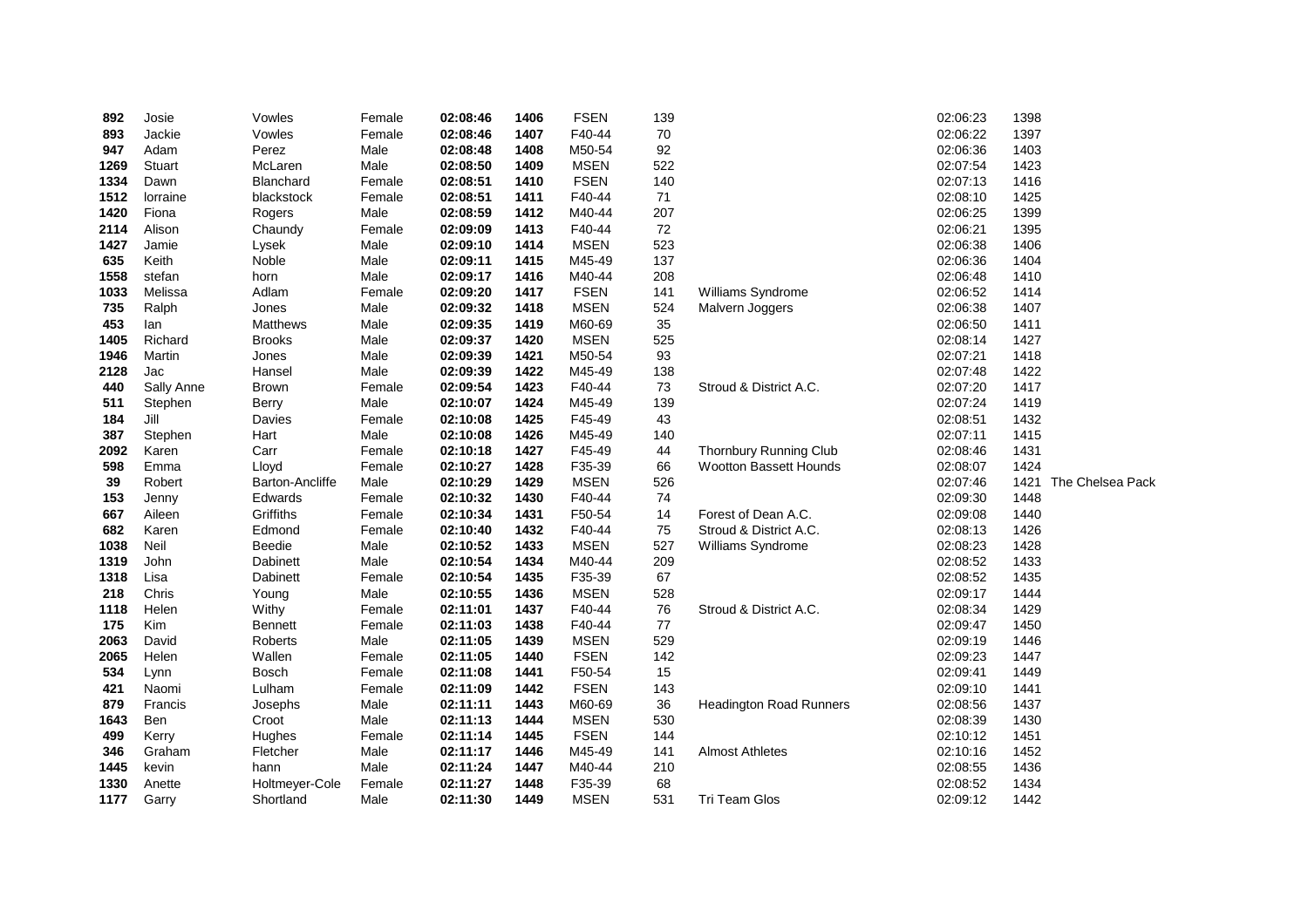| 1173 | Clare       | Mattinson      | Female | 02:11:31 | 1450 | <b>FSEN</b> | 145            | Tri Team Glos                | 02:09:13 | 1443 |                               |
|------|-------------|----------------|--------|----------|------|-------------|----------------|------------------------------|----------|------|-------------------------------|
| 779  | Colin       | Chapman        | Male   | 02:11:38 | 1451 | M45-49      | 142            |                              | 02:08:58 | 1438 |                               |
| 1657 | Tracey      | Lewis          | Female | 02:11:39 | 1452 | <b>FSEN</b> | 146            |                              | 02:10:23 | 1454 |                               |
| 1359 | Mark        | Gilbert        | Male   | 02:11:40 | 1453 | M40-44      | 211            |                              | 02:09:17 | 1445 |                               |
| 491  | Peter       | Tanner         | Male   | 02:11:45 | 1454 | M40-44      | 212            | <b>Great Western Runners</b> | 02:08:59 | 1439 |                               |
| 2099 | bernadette  | icke           | Female | 02:11:54 | 1455 | F45-49      | 45             |                              | 02:10:20 | 1453 |                               |
| 1343 | Richard     | Clack          | Male   | 02:12:14 | 1456 | M50-54      | 94             |                              | 02:11:05 | 1468 |                               |
| 1991 | Jennifer    | Dunleavy       | Female | 02:12:23 | 1457 | <b>FSEN</b> | 147            |                              | 02:10:37 | 1456 |                               |
| 264  | Michael     | Finan          | Male   | 02:12:45 | 1458 | <b>MSEN</b> | 532            |                              | 02:11:24 | 1472 |                               |
| 748  | Suzanne     | Gaunt          | Female | 02:12:49 | 1459 | <b>FSEN</b> | 148            |                              | 02:10:58 | 1465 |                               |
| 647  | Denise      | <b>Ballard</b> | Female | 02:12:50 | 1460 | F35-39      | 69             |                              | 02:10:43 | 1458 |                               |
| 1564 | Katharine   | Elliott        | Female | 02:12:50 | 1461 | <b>FSEN</b> | 149            |                              | 02:10:48 | 1459 |                               |
| 38   | Jeff        | Farish         | Male   | 02:12:54 | 1462 | M45-49      | 143            |                              | 02:11:03 |      | 1466 The Chelsea Pack         |
| 1980 | Justin      | Jewitt         | Male   | 02:12:59 | 1463 | M50-54      | 95             |                              | 02:11:14 | 1470 |                               |
| 483  | Pippa       | Jones          | Female | 02:13:04 | 1464 | F40-44      | 78             |                              | 02:11:40 | 1475 |                               |
| 1363 | anna        | herbert        | Female | 02:13:04 | 1465 | <b>FSEN</b> | 150            |                              | 02:11:41 | 1476 |                               |
| 49   | Rosalind    | Martin         | Female | 02:13:04 | 1466 | F35-39      | 70             |                              | 02:10:56 | 1462 |                               |
| 1356 | sarah       | clifford       | Female | 02:13:05 | 1467 | <b>FSEN</b> | 151            |                              | 02:11:40 | 1474 |                               |
| 50   | <b>Beth</b> | Hayes          | Female | 02:13:05 | 1468 | <b>FSEN</b> | 152            |                              | 02:10:56 | 1463 |                               |
| 990  | Graham      | Hunter         | Male   | 02:13:05 | 1469 | M60-69      | 37             |                              | 02:10:51 | 1461 |                               |
| 991  | Caroline    | Hunter         | Female | 02:13:06 | 1470 | F35-39      | $71$           |                              | 02:10:50 | 1460 |                               |
| 1936 | tom         | cash           | Male   | 02:13:06 | 1471 | <b>MSEN</b> | 533            |                              | 02:11:53 | 1481 |                               |
| 54   | Neil        | Williams       | Male   | 02:13:08 | 1472 | <b>MSEN</b> | 534            |                              | 02:11:05 | 1467 |                               |
| 200  | Meg         | Walker         | Female | 02:13:08 | 1473 | F55-59      | 6              |                              | 02:10:31 | 1455 |                               |
| 1878 | Katherine   | Prowting       | Female | 02:13:15 | 1474 | <b>FSEN</b> | 153            |                              | 02:11:15 | 1471 |                               |
| 119  | Sarah       | Hance          | Female | 02:13:16 | 1475 | <b>FSEN</b> | 154            |                              | 02:10:39 | 1457 |                               |
| 932  | Jan         | McNelis        | Female | 02:13:19 | 1476 | F55-59      | $\overline{7}$ |                              | 02:11:50 | 1478 |                               |
| 1113 | David       | Reed           | Male   | 02:13:34 | 1477 | M50-54      | 96             |                              | 02:10:57 | 1464 |                               |
| 223  | Martin      | Fowler         | Male   | 02:13:46 | 1478 | <b>MSEN</b> | 535            |                              | 02:11:08 |      | 1469 Geotechnical Engineering |
| 173  | Lucy        | Bennett        | Female | 02:13:50 | 1479 | <b>FSEN</b> | 155            |                              | 02:12:33 | 1486 |                               |
| 584  | lan         | <b>McAdams</b> | Male   | 02:13:57 | 1480 | M45-49      | 144            |                              | 02:13:08 | 1496 |                               |
| 1041 | Neil        | Downton        | Male   | 02:14:00 | 1481 | <b>MSEN</b> | 536            | Williams Syndrome            | 02:12:33 | 1485 |                               |
| 691  | Dave        | Ayliffe        | Male   | 02:14:05 | 1482 | M55-59      | 76             | Swindon Striders             | 02:11:35 | 1473 |                               |
| 1531 | Anton       | Hombrado       | Male   | 02:14:06 | 1483 | <b>MSEN</b> | 537            |                              | 02:13:18 | 1501 |                               |
| 1243 | Lisa        | Duggan         | Female | 02:14:13 | 1484 | F35-39      | 72             |                              | 02:13:50 | 1507 |                               |
| 1555 | Liz         | Fowler         | Female | 02:14:18 | 1485 | <b>FSEN</b> | 156            |                              | 02:14:05 | 1512 |                               |
| 1428 | Traci       | Alder          | Female | 02:14:22 | 1486 | F40-44      | 79             |                              | 02:12:57 | 1493 |                               |
| 1446 | Catherine   | See            | Female | 02:14:23 | 1487 | F40-44      | 80             |                              | 02:12:14 | 1483 |                               |
| 463  | Alex        | Wood           | Male   | 02:14:24 | 1488 | <b>MSEN</b> | 538            |                              | 02:11:51 | 1479 |                               |
| 1411 | Andy        | Killey         | Male   | 02:14:24 | 1489 | <b>MSEN</b> | 539            |                              | 02:11:51 | 1480 |                               |
| 1808 | Michelle    | Paans          | Female | 02:14:25 | 1490 | <b>FSEN</b> | 157            |                              | 02:11:42 | 1477 |                               |
| 248  | Sharon      | King           | Female | 02:14:28 | 1491 | F40-44      | 81             |                              | 02:12:17 | 1484 |                               |
| 1317 | Andrew      | <b>Roberts</b> | Male   | 02:14:28 | 1492 | M50-54      | 97             | Stroud & District A.C.       | 02:13:12 | 1497 |                               |
| 1227 | Will        | Owen           | Male   | 02:14:37 | 1493 | <b>MSEN</b> | 540            |                              | 02:12:47 | 1489 |                               |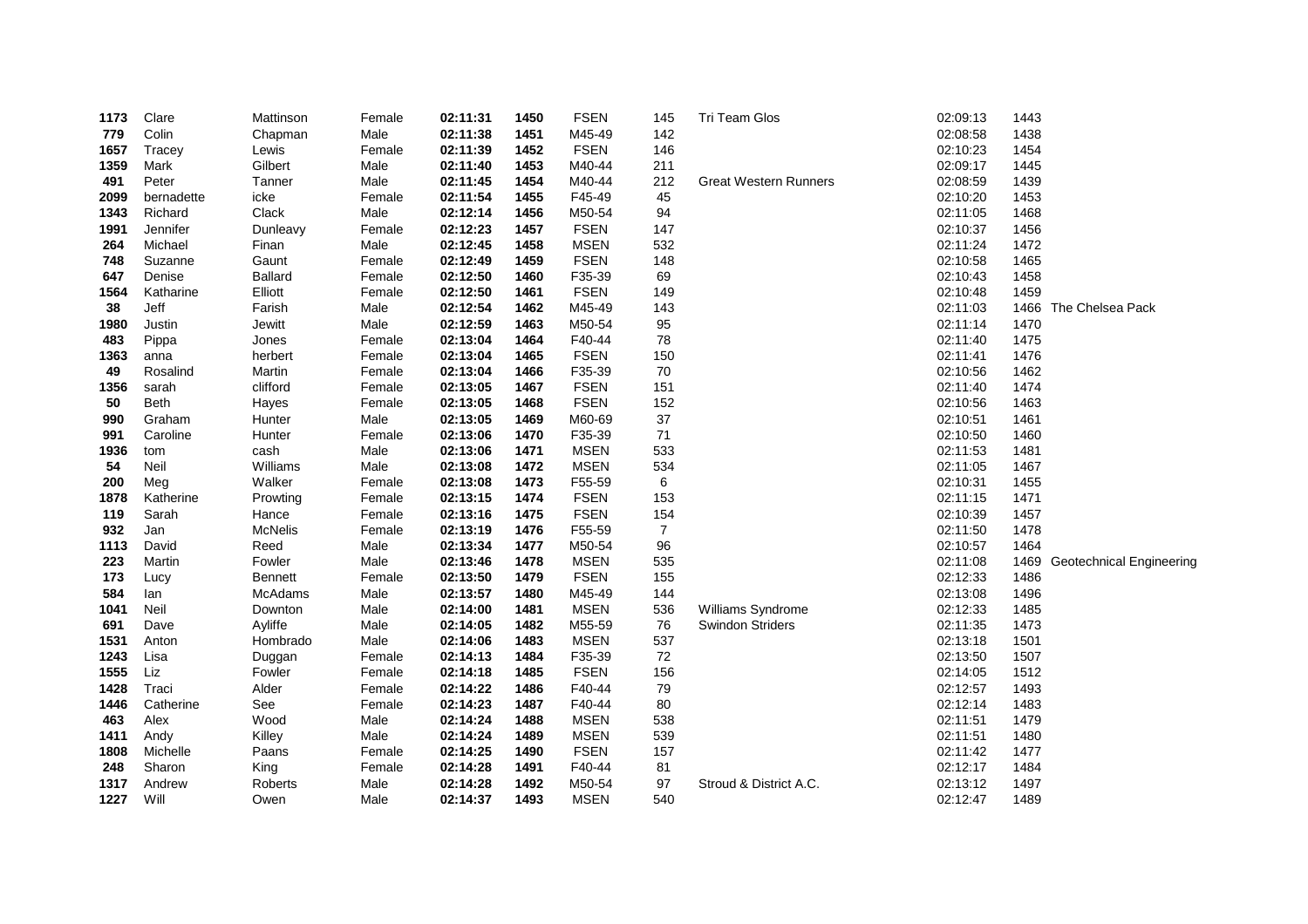| 265  | Becky         | Williams        | Female | 02:14:43 | 1494 | <b>FSEN</b> | 158 |                                | 02:13:17 | 1499 |
|------|---------------|-----------------|--------|----------|------|-------------|-----|--------------------------------|----------|------|
| 356  | Ed            | Williams        | Male   | 02:14:44 | 1495 | M55-59      | 77  |                                | 02:13:17 | 1500 |
| 574  | Alison        | <b>Nicholls</b> | Female | 02:14:47 | 1496 | <b>FSEN</b> | 159 |                                | 02:12:42 | 1487 |
| 1250 | Charles       | Dempsey         | Male   | 02:14:51 | 1497 | <b>MSEN</b> | 541 |                                | 02:11:57 | 1482 |
| 803  | Helen         | Parker          | Female | 02:14:55 | 1498 | F35-39      | 73  |                                | 02:12:43 | 1488 |
| 937  | Pauline       | Thorn           | Female | 02:15:08 | 1499 | F55-59      | 8   | <b>Great Western Runners</b>   | 02:13:03 | 1495 |
| 378  | Jason         | Carr            | Male   | 02:15:14 | 1500 | <b>MSEN</b> | 542 |                                | 02:12:50 | 1490 |
| 1477 | paul          | newport         | Male   | 02:15:23 | 1501 | <b>MSEN</b> | 543 |                                | 02:13:00 | 1494 |
| 1717 | Lucy          | Howes           | Female | 02:15:33 | 1502 | F40-44      | 82  |                                | 02:14:15 | 1515 |
| 1494 | linda         | johnston        | Female | 02:15:34 | 1503 | F40-44      | 83  |                                | 02:14:16 | 1516 |
| 1693 | Andrew        | <b>Birkbeck</b> | Male   | 02:15:36 | 1504 | <b>MSEN</b> | 544 |                                | 02:12:53 | 1492 |
| 532  | Matthew       | Hawker          | Male   | 02:15:39 | 1505 | <b>MSEN</b> | 545 |                                | 02:14:02 | 1510 |
| 1659 | Tanya         | Batchelor       | Female | 02:15:40 | 1506 | <b>FSEN</b> | 160 |                                | 02:13:21 | 1504 |
| 929  | Robin         | Jarvis          | Male   | 02:15:44 | 1507 | M45-49      | 145 |                                | 02:12:51 | 1491 |
| 250  | Kim           | <b>Matthews</b> | Female | 02:15:47 | 1508 | F35-39      | 74  |                                | 02:13:19 | 1503 |
| 602  | Jayne         | Wyatt           | Female | 02:15:52 | 1509 | F45-49      | 46  |                                | 02:13:19 | 1502 |
| 1887 | Keith         | Macgregor       | Male   | 02:15:56 | 1510 | <b>MSEN</b> | 546 |                                | 02:13:15 | 1498 |
| 2131 | Janet         | Pearce          | Female | 02:16:02 | 1511 | F45-49      | 47  |                                | 02:14:56 | 1526 |
| 1594 | Hester        | Davis           | Female | 02:16:08 | 1512 | <b>FSEN</b> | 161 |                                | 02:14:21 | 1517 |
| 1689 | jane          | mason           | Female | 02:16:12 | 1513 | F40-44      | 84  | Stratford on Avon Athletic Clu | 02:15:05 | 1528 |
| 1960 | tim           | richards        | Male   | 02:16:13 | 1514 | <b>MSEN</b> | 547 |                                | 02:14:35 | 1522 |
| 1796 | <b>ELAINE</b> | PARTRIDGE       | Female | 02:16:18 | 1515 | <b>FSEN</b> | 162 |                                | 02:13:59 | 1509 |
| 1829 | sadie         | wren            | Female | 02:16:19 | 1516 | <b>FSEN</b> | 163 |                                | 02:13:27 | 1505 |
| 1109 | Daniel        | Rens            | Male   | 02:16:22 | 1517 | M60-69      | 38  |                                | 02:13:58 | 1508 |
| 983  | Rose          | Willis          | Female | 02:16:23 | 1518 | <b>FSEN</b> | 164 | <b>St Albans Stride</b>        | 02:14:26 | 1520 |
| 1827 | john          | fernandez       | Male   | 02:16:25 | 1519 | <b>MSEN</b> | 548 | COMETS ROAD RUNNING CLUB       | 02:14:04 | 1511 |
| 1867 | Colin         | Morton          | Male   | 02:16:26 | 1520 | M50-54      | 98  | COMETS ROAD RUNNING CLUB       | 02:14:05 | 1513 |
| 645  | Nicola        | Ross            | Female | 02:16:31 | 1521 | F35-39      | 75  |                                | 02:13:48 | 1506 |
| 187  | Michelle      | Adderley        | Female | 02:16:32 | 1522 | <b>FSEN</b> | 165 |                                | 02:14:37 | 1524 |
| 1921 | michael       | greenwood       | Male   | 02:16:36 | 1523 | M40-44      | 213 |                                | 02:14:48 | 1525 |
| 558  | Martin        | Workman         | Male   | 02:16:46 | 1524 | M45-49      | 146 |                                | 02:14:08 | 1514 |
| 788  | Nicole        | Cushnan         | Female | 02:16:50 | 1525 | <b>FSEN</b> | 166 | Stroud & District A.C.         | 02:14:22 | 1518 |
| 1212 | Bronwyn       | Large           | Female | 02:16:51 | 1526 | <b>FSEN</b> | 167 | Stroud & District A.C.         | 02:14:23 | 1519 |
| 1814 | jo            | butters         | Female | 02:16:51 | 1527 | F35-39      | 76  | <b>Hogweed Trotters</b>        | 02:14:37 | 1523 |
| 819  | Stuart        | Jamleson        | Male   | 02:16:52 | 1528 | M50-54      | 99  | <b>Hogweed Trotters</b>        | 02:14:31 | 1521 |
| 2147 | Michaela      | Kay             | Female | 02:17:19 | 1529 | <b>FSEN</b> | 168 |                                | 02:15:43 | 1532 |
| 257  | Aimee         | Barr            | Female | 02:17:22 | 1530 | <b>FSEN</b> | 169 |                                | 02:15:53 | 1535 |
| 1858 | Mark          | <b>Kirk</b>     | Male   | 02:17:26 | 1531 | M40-44      | 214 | <b>Great Western Runners</b>   | 02:15:21 | 1530 |
| 1606 | Gill          | Thomas          | Female | 02:17:27 | 1532 | F40-44      | 85  | <b>Womens Running Network</b>  | 02:15:01 | 1527 |
| 1432 | Arthur        | Williams        | Male   | 02:17:42 | 1533 | M60-69      | 39  | <b>Almost Athletes</b>         | 02:16:21 | 1540 |
| 1299 | ann           | denham          | Female | 02:17:45 | 1534 | F60+        | 4   |                                | 02:15:45 | 1533 |
| 741  | Paul          | Jones           | Male   | 02:17:58 | 1535 | <b>MSEN</b> | 549 |                                | 02:17:22 | 1553 |
| 1670 | chris         | wright          | Male   | 02:17:59 | 1536 | <b>MSEN</b> | 550 |                                | 02:16:15 | 1536 |
| 644  | Sarah         | Cook            | Female | 02:18:02 | 1537 | <b>FSEN</b> | 170 |                                | 02:15:20 | 1529 |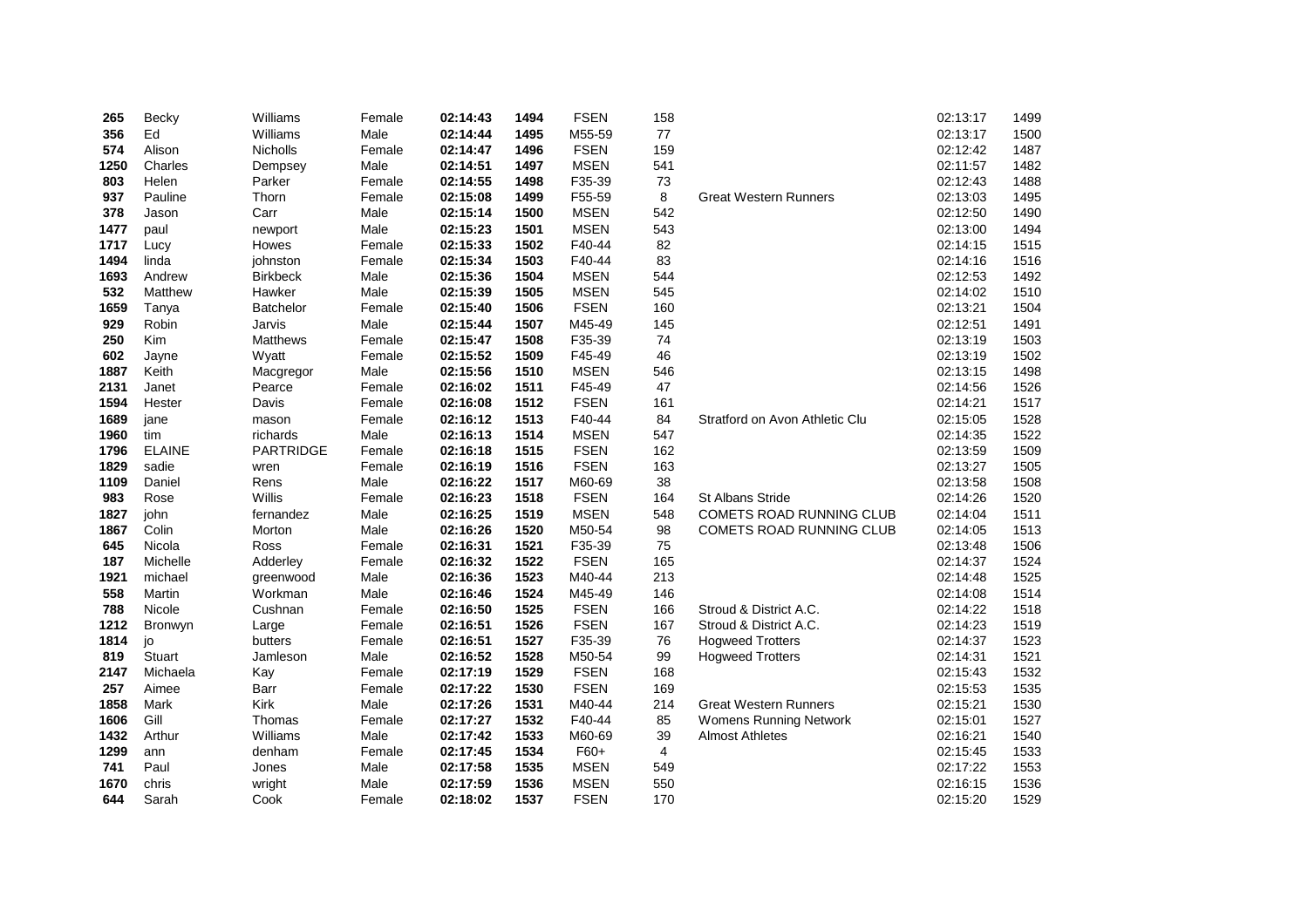| 102  | Stephen    | Lowe           | Male   | 02:18:13 | 1538 | M50-54      | 100 |                                | 02:15:51 | 1534 |                               |
|------|------------|----------------|--------|----------|------|-------------|-----|--------------------------------|----------|------|-------------------------------|
| 646  | Nigel      | Harley         | Male   | 02:18:13 | 1539 | M50-54      | 101 | Stroud & District A.C.         | 02:15:36 | 1531 |                               |
| 471  | Ruth       | Woolley        | Female | 02:18:19 | 1540 | F35-39      | 77  |                                | 02:16:49 | 1548 |                               |
| 83   | Peter      | Howell         | Male   | 02:18:22 | 1541 | M45-49      | 147 |                                | 02:17:03 | 1550 |                               |
| 82   | Ruth       | Howell         | Female | 02:18:22 | 1542 | F40-44      | 86  |                                | 02:17:02 | 1549 |                               |
| 1439 | Kathryn    | Clark          | Female | 02:18:28 | 1543 | F35-39      | 78  |                                | 02:16:19 | 1539 |                               |
| 1962 | Jane       | Ponting        | Female | 02:18:32 | 1544 | F35-39      | 79  |                                | 02:16:17 | 1538 |                               |
| 1080 | Viv        | Murphy         | Female | 02:18:40 | 1545 | F55-59      | 9   | Williams Syndrome              | 03:18:46 | 1689 |                               |
| 1050 | Angela     | Hall           | Female | 02:18:42 | 1546 | F35-39      | 80  | Williams Syndrome              | 02:16:16 | 1537 |                               |
| 1720 | Naomi      | Rust           | Female | 02:18:48 | 1547 | F45-49      | 48  | <b>Almost Athletes</b>         | 02:16:32 | 1542 |                               |
| 1230 | Eleanor    | <b>Barry</b>   | Female | 02:18:56 | 1548 | <b>FSEN</b> | 171 |                                | 02:17:29 | 1556 |                               |
| 14   | Sue        | Huntington     | Female | 02:18:58 | 1549 | F50-54      | 16  |                                | 02:17:23 | 1554 |                               |
| 15   | John       | Huntington     | Male   | 02:18:58 | 1550 | M50-54      | 102 |                                | 02:17:20 | 1552 |                               |
| 198  | Hazel      | Rogers         | Female | 02:19:00 | 1551 | <b>FSEN</b> | 172 |                                | 02:16:23 | 1541 |                               |
| 316  | Simon      | Jackson        | Male   | 02:19:00 | 1552 | <b>MSEN</b> | 551 |                                | 02:17:05 | 1551 |                               |
| 1273 | Doug       | Hazlewood      | Male   | 02:19:06 | 1553 | <b>MSEN</b> | 552 |                                | 02:17:32 | 1557 |                               |
| 1036 | Christine  | Reynolds       | Female | 02:19:10 | 1554 | F45-49      | 49  | Williams Syndrome              | 02:16:41 | 1544 |                               |
| 1262 | Wendy      | Clutterbuck    | Female | 02:19:12 | 1555 | F40-44      | 87  |                                | 02:16:42 | 1545 |                               |
| 1632 | Jocelyn    | Palmer         | Female | 02:19:17 | 1556 | F35-39      | 81  | <b>Sole Sisters</b>            | 02:16:41 | 1543 |                               |
| 171  | Ann        | Hobdell        | Female | 02:19:24 | 1557 | F35-39      | 82  |                                | 02:16:45 | 1546 |                               |
| 172  | Kate       | Alexander      | Female | 02:19:25 | 1558 | F40-44      | 88  |                                | 02:16:45 | 1547 |                               |
| 126  | Rebecca    | Jones          | Female | 02:19:38 | 1559 | F35-39      | 83  |                                | 02:18:02 | 1561 |                               |
| 1792 | Guy        | <b>Brown</b>   | Male   | 02:19:47 | 1560 | <b>MSEN</b> | 553 |                                | 02:17:25 | 1555 |                               |
| 1677 | Sophie     | Rollin         | Female | 02:20:03 | 1561 | <b>FSEN</b> | 173 |                                | 02:18:06 | 1563 |                               |
| 982  | Pam        | Willis         | Female | 02:20:04 | 1562 | F50-54      | 17  | Wye Valley Runners             | 02:18:07 | 1564 |                               |
| 2106 | john       | dooner         | Male   | 02:20:06 | 1563 | $M70+$      | 8   | southwest veterans athletic cl | 02:18:08 | 1565 |                               |
| 271  | Stephen    | Wyeth          | Male   | 02:20:24 | 1564 | <b>MSEN</b> | 554 |                                | 02:18:32 | 1567 |                               |
| 1222 | James      | Townsend       | Male   | 02:20:29 | 1565 | <b>MSEN</b> | 555 |                                | 02:17:37 | 1558 |                               |
| 966  | Michael    | Finzenhagen    | Male   | 02:20:32 | 1566 | <b>MSEN</b> | 556 |                                | 02:19:54 | 1585 |                               |
| 41   | Joanne     | Lea            | Female | 02:20:32 | 1567 | <b>FSEN</b> | 174 |                                | 02:18:48 | 1571 | The Chelsea Pack              |
| 1955 | Jane       | Harrison       | Female | 02:20:36 | 1568 | <b>FSEN</b> | 175 |                                | 02:17:56 | 1560 |                               |
| 12   | Rachel     | Freeth         | Female | 02:20:37 | 1569 | F35-39      | 84  |                                | 02:17:50 | 1559 |                               |
| 1009 | Suzanne    | Freeth-Selway  | Female | 02:20:38 | 1570 | <b>FSEN</b> | 176 |                                | 02:18:34 | 1568 |                               |
| 229  | Simon      | <b>Stewart</b> | Male   | 02:20:44 | 1571 | <b>MSEN</b> | 557 |                                | 02:18:05 |      | 1562 Geotechnical Engineering |
| 1232 | Belinda    | Hughes         | Female | 02:20:54 | 1572 | <b>FSEN</b> | 177 |                                | 02:18:41 | 1569 |                               |
| 222  | Gary       | Purnell        | Male   | 02:21:00 | 1573 | M55-59      | 78  |                                | 02:18:21 |      | 1566 Geotechnical Engineering |
| 391  | Sarah-Jane | Ward           | Female | 02:21:03 | 1574 | F35-39      | 85  |                                | 02:18:50 | 1573 |                               |
| 392  | Barry      | Ward           | Male   | 02:21:03 | 1575 | <b>MSEN</b> | 558 |                                | 02:18:50 | 1574 |                               |
| 254  | Joan       | Gibson         | Female | 02:21:04 | 1576 | F50-54      | 18  | <b>Bitton Road Runners</b>     | 02:18:43 | 1570 |                               |
| 1045 | Ben        | Reynolds       | Male   | 02:21:18 | 1577 | <b>MSEN</b> | 559 | Williams Syndrome              | 02:19:46 | 1584 |                               |
| 1835 | martin     | whitfield      | Male   | 02:21:37 | 1578 | M50-54      | 103 |                                | 02:18:49 | 1572 |                               |
| 1879 | Jonathan   | Hawkes         | Male   | 02:21:40 | 1579 | M40-44      | 215 |                                | 02:19:17 | 1578 |                               |
| 1197 | Charles    | Ryan           | Male   | 02:21:48 | 1580 | M45-49      | 148 |                                | 02:19:42 | 1583 |                               |
| 1195 | lucy       | ryan           | Female | 02:21:48 | 1581 | F40-44      | 89  |                                | 02:19:41 | 1580 |                               |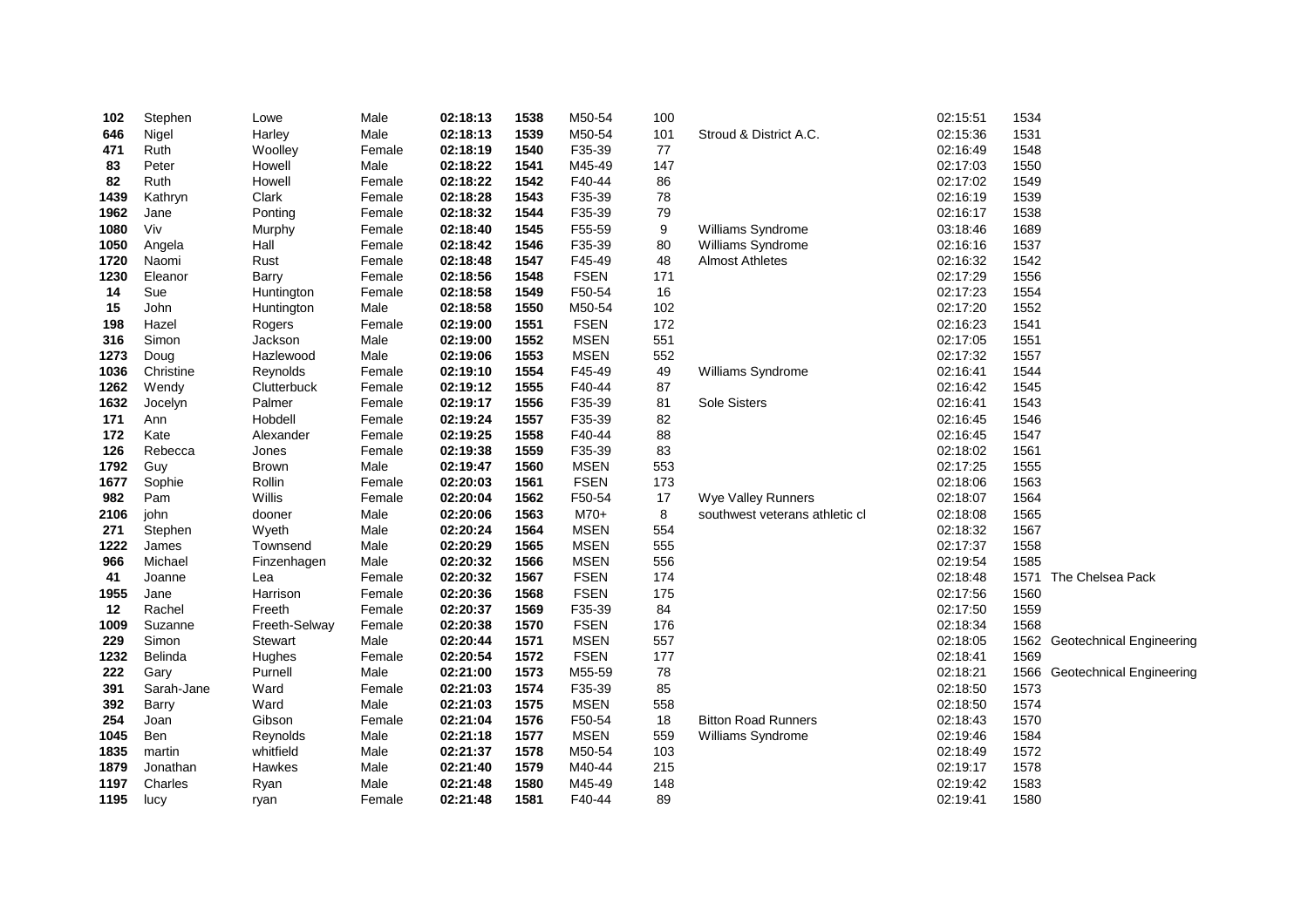| 1196 | steve         | clark         | Male   | 02:21:48 | 1582 | M45-49      | 149 |                             | 02:19:42 | 1581 |                                 |
|------|---------------|---------------|--------|----------|------|-------------|-----|-----------------------------|----------|------|---------------------------------|
| 1198 | Gemma         | Ryan          | Female | 02:21:48 | 1583 | <b>FSEN</b> | 178 |                             | 02:19:42 | 1582 |                                 |
| 1064 | Angela        | Dare          | Female | 02:21:52 | 1584 | <b>FSEN</b> | 179 | Williams Syndrome           | 02:19:10 | 1575 |                                 |
| 1053 | Jackie        | Cowley        | Female | 02:21:52 | 1585 | F50-54      | 19  | Williams Syndrome           | 02:19:10 | 1576 |                                 |
| 1060 | Nicola        | Seed          | Female | 02:21:53 | 1586 | <b>FSEN</b> | 180 | Williams Syndrome           | 02:19:11 | 1577 |                                 |
| 1037 | James         | Prictor       | Male   | 02:21:56 | 1587 | <b>MSEN</b> | 560 | Williams Syndrome           | 02:19:27 | 1579 |                                 |
| 2079 | Elaine        | Gue           | Female | 02:22:21 | 1588 | F35-39      | 86  |                             | 02:20:30 | 1587 |                                 |
| 1451 | Edward        | Furse         | Male   | 02:22:53 | 1589 | <b>MSEN</b> | 561 |                             | 02:19:57 | 1586 |                                 |
| 1465 | Gemma         | Dobbins       | Female | 02:23:28 | 1590 | <b>FSEN</b> | 181 |                             | 02:21:27 | 1589 |                                 |
| 1061 | Michael       | Middleton     | Male   | 02:23:31 | 1591 | <b>MSEN</b> | 562 | Williams Syndrome           | 02:21:31 | 1590 |                                 |
| 1062 | Neil          | Middleton     | Male   | 02:23:31 | 1592 | M45-49      | 150 | Williams Syndrome           | 02:21:31 | 1591 |                                 |
| 569  | Lynn          | Tyror         | Female | 02:23:55 | 1593 | F55-59      | 10  | Stroud & District A.C.      | 02:22:57 | 1598 |                                 |
| 501  | Maureen       | Fearnside     | Female | 02:23:59 | 1594 | F50-54      | 20  |                             | 02:22:30 | 1595 |                                 |
| 10   | llse          | Ferwerda      | Female | 02:24:12 | 1595 | <b>FSEN</b> | 182 |                             | 02:21:25 | 1588 |                                 |
| 1344 | Rebecca       | Waterman      | Female | 02:24:13 | 1596 | <b>FSEN</b> | 183 |                             | 02:21:47 | 1592 |                                 |
| 1869 | Victoria      | Harvey        | Female | 02:24:27 | 1597 | F35-39      | 87  | <b>Hook Norton Harriers</b> | 02:22:18 | 1594 |                                 |
| 114  | Su            | Chardi        | Female | 02:24:55 | 1598 | F40-44      | 90  |                             | 02:22:09 | 1593 |                                 |
| 103  | Stephen       | Newell        | Male   | 02:25:06 | 1599 | <b>MSEN</b> | 563 |                             | 02:23:23 | 1604 |                                 |
| 104  | Judith        | Newell        | Female | 02:25:08 | 1600 | F35-39      | 88  |                             | 02:23:25 | 1605 |                                 |
| 1989 | Julia         | Macgregor     | Female | 02:25:13 | 1601 | <b>FSEN</b> | 184 |                             | 02:22:31 | 1596 |                                 |
| 710  | Anne-Marie    | Damsell       | Female | 02:25:19 | 1602 | F35-39      | 89  |                             | 02:22:46 | 1597 |                                 |
| 2062 | liz           | jenkins       | Female | 02:25:24 | 1603 | F40-44      | 91  |                             | 02:23:39 | 1607 |                                 |
| 1102 | Michael       | Walker        | Male   | 02:25:28 | 1604 | M50-54      | 104 |                             | 02:23:15 | 1602 |                                 |
| 603  | Keith         | Hoyle         | Male   | 02:25:29 | 1605 | M55-59      | 79  |                             | 02:23:00 | 1599 |                                 |
| 238  | Steve         | Taylor        | Male   | 02:25:34 | 1606 | <b>MSEN</b> | 564 | Chippenham Harriers 83      | 02:24:21 | 1611 |                                 |
| 376  | Robert        | Eade          | Male   | 02:25:42 | 1607 | M40-44      | 216 |                             | 02:23:10 | 1600 |                                 |
| 377  | Tara          | Eade          | Female | 02:25:42 | 1608 | F35-39      | 90  |                             | 02:23:10 | 1601 |                                 |
| 1561 | <b>KIRSTY</b> | <b>BYFORD</b> | Female | 02:25:53 | 1609 | <b>FSEN</b> | 185 |                             | 02:23:35 | 1606 |                                 |
| 1907 | Sheila        | Conroy        | Female | 02:25:56 | 1610 | F55-59      | 11  |                             | 02:23:18 | 1603 |                                 |
| 2137 | Sandra        | Orgill        | Female | 02:26:00 | 1611 | F40-44      | 92  |                             | 02:24:17 | 1610 |                                 |
| 1283 | Tony          | Gittings      | Male   | 02:26:37 | 1612 | M45-49      | 151 |                             | 02:23:47 | 1608 |                                 |
| 1473 | Jane          | Winfrey       | Female | 02:26:37 | 1613 | F35-39      | 91  |                             | 02:23:50 | 1609 |                                 |
| 1749 | Jason         | Stone         | Male   | 02:26:46 | 1614 | <b>MSEN</b> | 565 |                             | 02:25:06 | 1615 |                                 |
| 729  | Claire        | <b>Bowes</b>  | Female | 02:26:55 | 1615 | F35-39      | 92  |                             | 02:25:49 | 1621 |                                 |
| 1707 | Barry         | Dawson        | Male   | 02:27:17 | 1616 | M60-69      | 40  |                             | 02:25:03 | 1614 |                                 |
| 32   | Joanne        | Goode         | Female | 02:27:25 | 1617 | <b>FSEN</b> | 186 |                             | 02:24:42 |      | 1612 The Chelsea Pack           |
| 722  | Tracey        | Mirrelson     | Female | 02:27:37 | 1618 | <b>FSEN</b> | 187 | Malvern Joggers             | 02:24:49 | 1613 |                                 |
| 1902 | Lilian        | Neale         | Female | 02:27:47 | 1619 | F40-44      | 93  |                             | 02:25:21 | 1619 |                                 |
| 1901 | Lyn           | Nibblet       | Female | 02:27:47 | 1620 | F50-54      | 21  |                             | 02:25:21 | 1618 |                                 |
| 228  | Jonathan      | Russell       | Male   | 02:27:54 | 1621 | <b>MSEN</b> | 566 |                             | 02:25:15 |      | 1616 Geotechnical Engineering   |
| 1316 | charlotte     | brown         | Female | 02:28:00 | 1622 | <b>FSEN</b> | 188 |                             | 02:25:17 | 1617 |                                 |
| 1362 | mandy         | lentern       | Female | 02:28:16 | 1623 | F35-39      | 93  |                             | 02:25:46 | 1620 |                                 |
| 225  | Jecelyn       | Middleton     | Female | 02:28:39 | 1624 | <b>FSEN</b> | 189 |                             | 02:27:23 | 1629 | <b>Geotechnical Engineering</b> |
| 1331 | Lisa          | Clift         | Female | 02:28:47 | 1625 | <b>FSEN</b> | 190 |                             | 02:27:38 | 1633 |                                 |
|      |               |               |        |          |      |             |     |                             |          |      |                                 |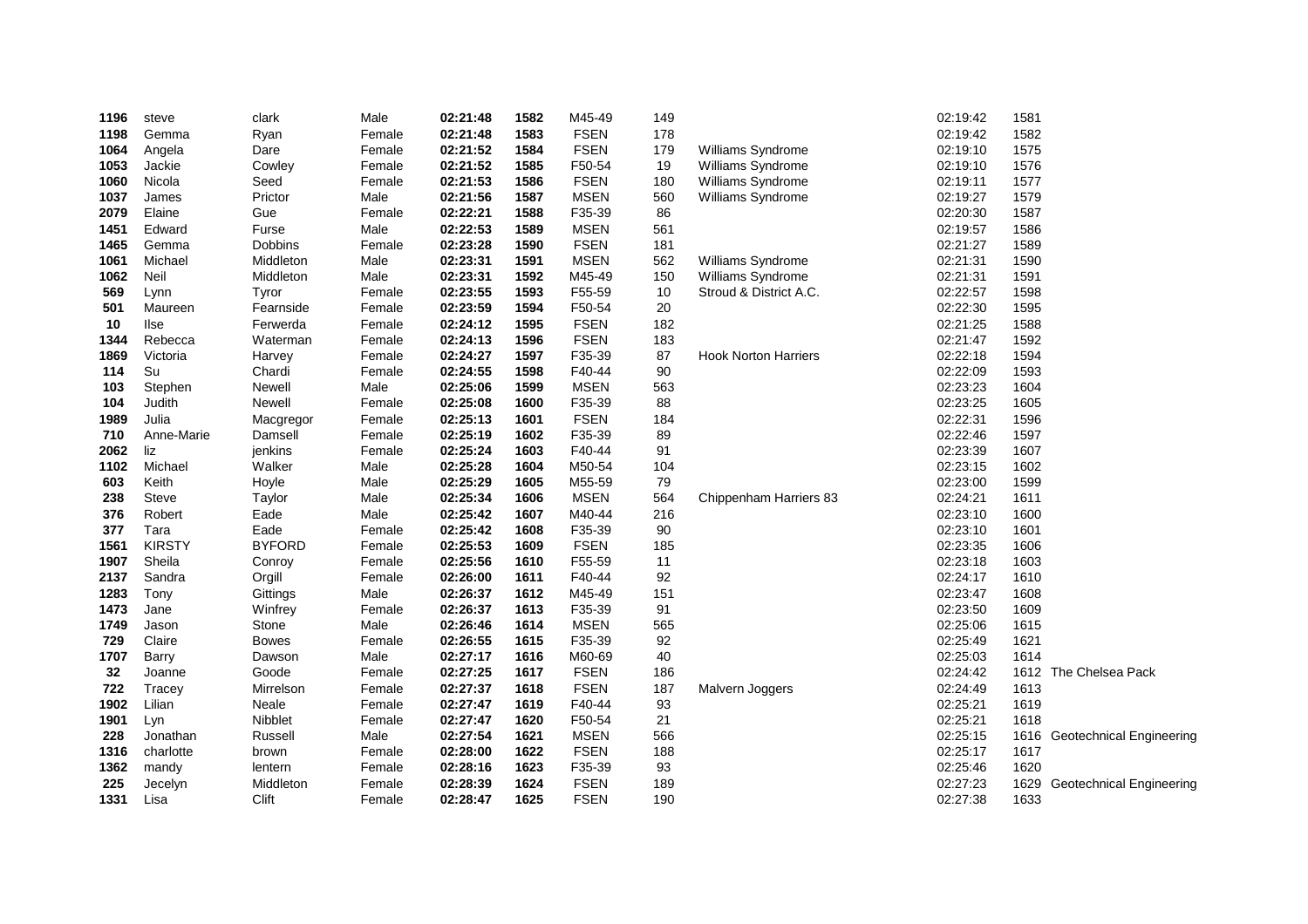| 1417 | Steve        | Robertson           | Male   | 02:28:52 | 1626         | M55-59                | 80  | Werrington Joggers            | 02:26:58             | 1623 |                          |
|------|--------------|---------------------|--------|----------|--------------|-----------------------|-----|-------------------------------|----------------------|------|--------------------------|
| 1705 | Alison       | Rackham             | Female | 02:29:12 | 1627         | <b>FSEN</b>           | 191 |                               | 02:26:58             | 1624 |                          |
| 1769 | Alan         | Toye                | Male   | 02:29:18 | 1628         | <b>MSEN</b>           | 567 |                               | 02:26:26             | 1622 |                          |
| 1051 | Tony         | Cima                | Male   | 02:29:23 | 1629         | M50-54                | 105 | Williams Syndrome             | 02:28:27             | 1634 |                          |
| 1523 | Megan        | Kenneally-Stone     | Female | 02:29:51 | 1630         | <b>FSEN</b>           | 192 | Stroud & District A.C.        | 02:27:20             | 1626 |                          |
| 1017 | Mervyn       | Rudge               | Male   | 02:29:51 | 1631         | M50-54                | 106 |                               | 02:27:20             | 1627 |                          |
| 1551 | Benjamin     | Moule               | Male   | 02:29:52 | 1632         | <b>MSEN</b>           | 568 |                               | 02:27:27             | 1630 |                          |
| 1552 | Kate         | Moule               | Female | 02:29:52 | 1633         | <b>FSEN</b>           | 193 |                               | 02:27:28             | 1631 |                          |
| 221  | David        | Withington          | Male   | 02:29:55 | 1634         | M40-44                | 217 |                               | 02:27:19             | 1625 | Geotechnical Engineering |
| 557  | Colin        | Watkins             | Male   | 02:29:57 | 1635         | M50-54                | 107 |                               | 02:27:20             | 1628 |                          |
| 1440 | Stephen      | Dorman              | Male   | 02:30:25 | 1636         | <b>MSEN</b>           | 569 |                               | 02:27:31             | 1632 |                          |
| 2015 | Paula        | Hunter              | Female | 02:30:29 | 1637         | F35-39                | 94  |                               | 02:28:37             | 1636 |                          |
| 2064 | Mary         | Wallen              | Female | 02:30:39 | 1638         | <b>FSEN</b>           | 194 |                               | 02:28:53             | 1637 |                          |
| 1055 | Paul         | Griffiths           | Male   | 02:31:17 | 1639         | M60-69                | 41  | Williams Syndrome             | 02:28:31             | 1635 |                          |
| 162  | Sue          | McNamara            | Female | 02:32:21 | 1640         | F45-49                | 50  | <b>Mounts Bay Harriers</b>    | 02:30:40             | 1638 |                          |
| 510  | Laura        | Phipps              | Female | 02:32:59 | 1641         | <b>FSEN</b>           | 195 |                               | 02:31:56             | 1642 |                          |
| 1759 | Roy          | Prime               | Male   | 02:33:22 | 1642         | <b>MSEN</b>           | 570 |                               | 02:30:41             | 1639 |                          |
| 1760 | Dionne       | Prime               | Female | 02:33:22 | 1643         | <b>FSEN</b>           | 196 |                               | 02:30:42             | 1640 |                          |
| 2148 | Trisha       | Arnold              | Female | 02:33:26 | 1644         | F50-54                | 22  | <b>Reading Road Runners</b>   | 02:31:36             | 1641 |                          |
| 740  | Jefferey     | <b>Nott</b>         | Male   | 02:34:19 | 1645         | M50-54                | 108 |                               | 02:32:11             | 1644 |                          |
| 299  | Fiona        | Coles               | Female | 02:34:38 | 1646         | F35-39                | 95  |                               | 02:33:12             | 1650 |                          |
| 300  | Richard      | Coles               | Male   | 02:34:38 | 1647         | M45-49                | 152 |                               | 02:33:12             | 1651 |                          |
| 1297 | kevin        | donoghue            | Male   | 02:34:47 | 1648         | <b>MSEN</b>           | 571 |                               | 02:31:59             | 1643 |                          |
| 51   | David        | Morris              | Male   | 02:34:57 | 1649         | M55-59                | 81  | <b>Almost Athletes</b>        | 02:32:18             | 1645 |                          |
| 52   | Kate         | Morris              | Female | 02:34:57 | 1650         | F55-59                | 12  | <b>Almost Athletes</b>        | 02:32:19             | 1646 |                          |
| 1065 | Peter        | Grant               | Male   | 02:35:09 | 1651         | M70+                  | 9   | Williams Syndrome             | 02:33:05             | 1649 |                          |
| 1811 | Francois     | Greyling            | Male   | 02:35:29 | 1652         | <b>MSEN</b>           | 572 |                               | 02:32:43             | 1647 |                          |
| 1847 | <b>ROWAN</b> | <b>BAILEY</b>       | Female | 02:35:46 | 1653         | <b>FSEN</b>           | 197 |                               | 02:32:53             | 1648 |                          |
| 258  | Anna         | Bevan               | Female | 02:35:46 | 1654         | <b>FSEN</b>           | 198 | Forest of Dean A.C.           | 02:34:18             | 1655 |                          |
| 148  | Janice       | Rambridge           | Female | 02:35:50 | 1655         | F55-59                | 13  | City of Bath AC               | 02:33:52             | 1653 |                          |
| 1175 | Louise       | <b>Bickley</b>      | Female | 02:35:52 | 1656         | <b>FSEN</b>           | 199 |                               | 02:33:38             | 1652 |                          |
| 1430 | Mike         | Rees                | Male   | 02:35:56 | 1657         | <b>MSEN</b>           | 573 |                               | 02:34:32             | 1656 |                          |
| 1976 | Jenny        | Pitcher             | Female | 02:36:48 | 1658         | <b>FSEN</b>           | 200 |                               | 02:34:04             | 1654 |                          |
| 2142 | Andrea       | Thompson-Taylor     | Female | 02:37:26 | 1659         | F35-39                | 96  |                               | 02:35:14             | 1659 |                          |
| 1010 | Nathan       | Gardner             | Male   | 02:37:29 | 1660         | <b>MSEN</b>           | 574 |                               | 02:34:32             | 1657 |                          |
| 1364 | Katie        | Hill                | Female | 02:37:44 | 1661         | <b>FSEN</b>           | 201 |                               | 02:34:57             | 1658 |                          |
| 1514 | Michael      | Yhnell              | Male   | 02:38:08 | 1662         | M50-54<br><b>MSEN</b> | 109 |                               | 02:35:44             | 1660 |                          |
| 488  | Theodore     | Carrasco            | Male   | 02:38:25 | 1663         |                       | 575 |                               | 02:36:15             | 1661 |                          |
| 107  | Rachel       | Sheehan             | Female | 02:39:04 | 1664<br>1665 | F40-44<br><b>FSEN</b> | 94  |                               | 02:36:37             | 1662 |                          |
| 1381 | Annelisa     | Foster<br>Nolder    | Female | 02:39:07 | 1666         | <b>FSEN</b>           | 202 |                               | 02:37:37<br>02:37:37 | 1664 |                          |
| 1382 | Louise       | Hill                | Female | 02:39:08 |              |                       | 203 |                               | 02:37:14             | 1665 |                          |
| 260  | Simona       |                     | Female | 02:39:16 | 1667         | F35-39                | 97  | <b>Womens Running Network</b> |                      | 1663 |                          |
| 807  | Patricia     | <b>Wyatt-Davies</b> | Female | 02:40:32 | 1668         | F45-49                | 51  | Worcester Joggers             | 02:37:56             | 1666 |                          |
| 1333 | Matt         | Smith               | Male   | 02:40:52 | 1669         | <b>MSEN</b>           | 576 |                               | 02:39:08             | 1668 |                          |